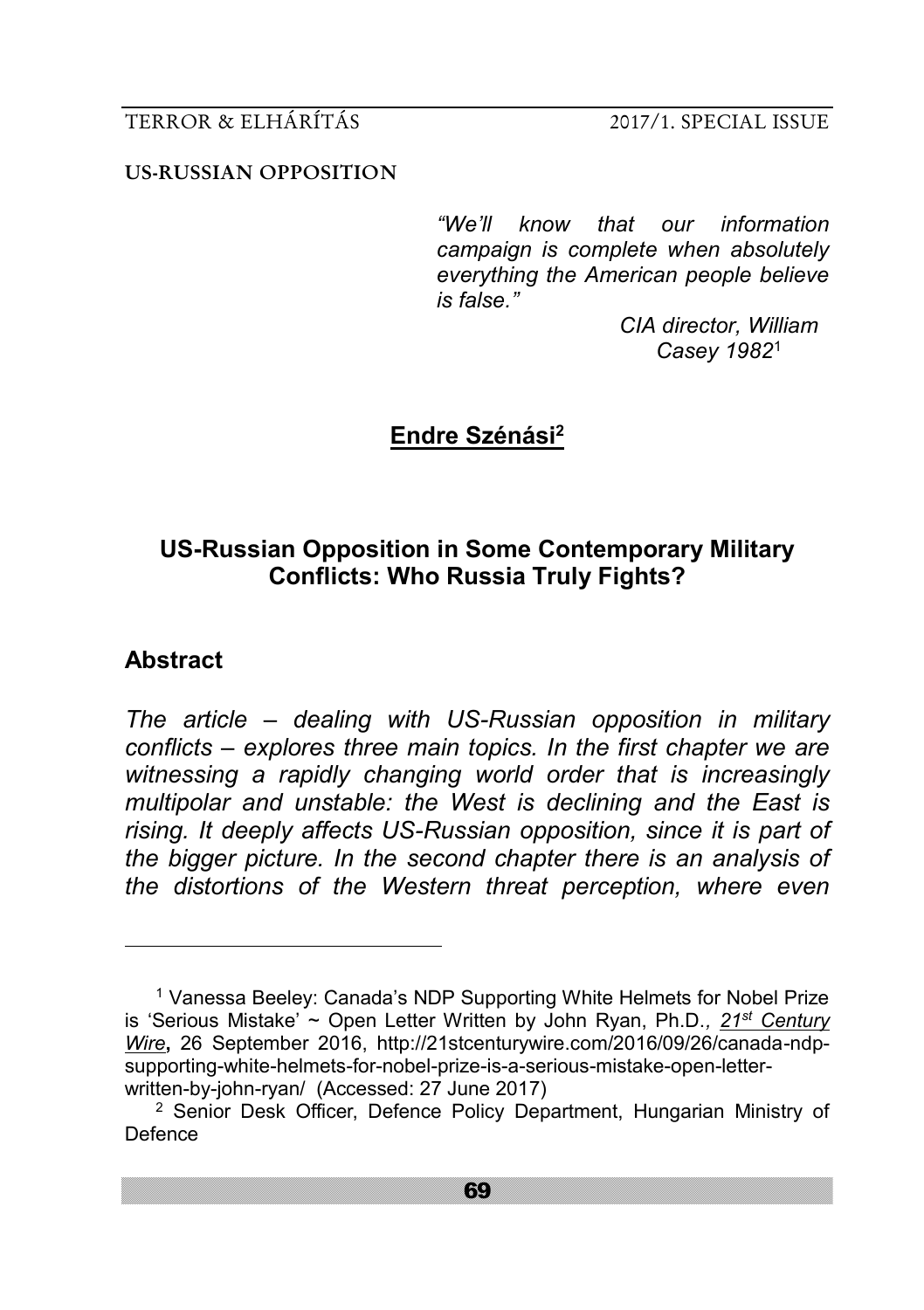-

#### **US-RUSSIAN OPPOSITION**

*Western support of jihadist terrorists is acceptable to achieve geopolitical goals. Western and proxy involvement in support of international jihadist terrorism, especially ISIS, Al-Qaida etc. reveals who Russia truly fights in Syria,<sup>3</sup> <sup>4</sup> <sup>5</sup> <sup>6</sup> <sup>7</sup> Lybia<sup>8</sup> etc. In the*  last chapter there is an overview of some specific military *conflicts, where US-Russian opposition exists.*

 $3$  «Без Израиля мы бы не выжили»: откровения исламистов, воюющих в Сирии (ФОТО), Rusvesna, 29 June 2017, http://rusvesna.su/news/1498305283 (Accessed: 29 June 2017)

<sup>4</sup> MOORE Jack (2017): Israel Secretly Paying Salaries of Syrian Rebels on Golan Heights Border: Report, Newsweek, 19 June 2017, http://www.newsweek.com/israel-secretly-paying-salaries-syrian-rebels-golanheights-627155 (Accessed: 29 June 2017)

<sup>5</sup> MCKERNAN, [Bethan \(2017\):](http://www.independent.co.uk/author/bethan-mckernan) Israel 'giving secret aid to Syrian rebels', report says, Direct funding, food, fuel and medical supplies allegedly provided by Israeli state to keep Isis and Iranian-allied forces in neighbouring civil war at<br>have a The conditional method of the contract of the contract of the contract of the contract of the contract o bay, The Independent, 19 June 2017, http://www.independent.co.uk/news/world/middle-east/israel-giving-secret-aidsyrian-rebels-bashar-al-assad-golah-heights-hezbollah-fursan-al-joulana7797151.html (Accessed: 29 June 2017)

<sup>6</sup> JONES, Rory – RAYDAN, Noam - MA'AYEH Suha (2017): Israel Gives Secret Aid to Syrian Rebels, Fighters near Golan Heights in Syria receive cash and humanitarian help, The Wall Street Journal, 18 June 2017, https://www.wsj.com/articles/israel-gives-secret-aid-to-syrian-rebels-1497813430 (Accessed: 29 June 2017)

<sup>7</sup> Израиль потратил 17 миллионов долларов на лечение сирийских боевиков (ФОТО), Государство Израиль потратило 62 миллиона шекелей или 17 миллионов долларов на лечение 2200 сирийских боевиков, сообщают СМИ страны, Rusvesna, 2 March 2017, http://rusvesna.su/news/1488389769 (Accessed: 29 June 2017)

<sup>8</sup> CLOUGHLEY, [Brian \(2017\): C](https://www.strategic-culture.org/authors/brian-cloughley.html)rimea, Afghanistan and Libya, Strategic Culture, 27 June 2017, https://www.strategicculture.org/news/2017/06/27/crimea-afghanistan-and-libya.html (Accessed: 27 June 2017)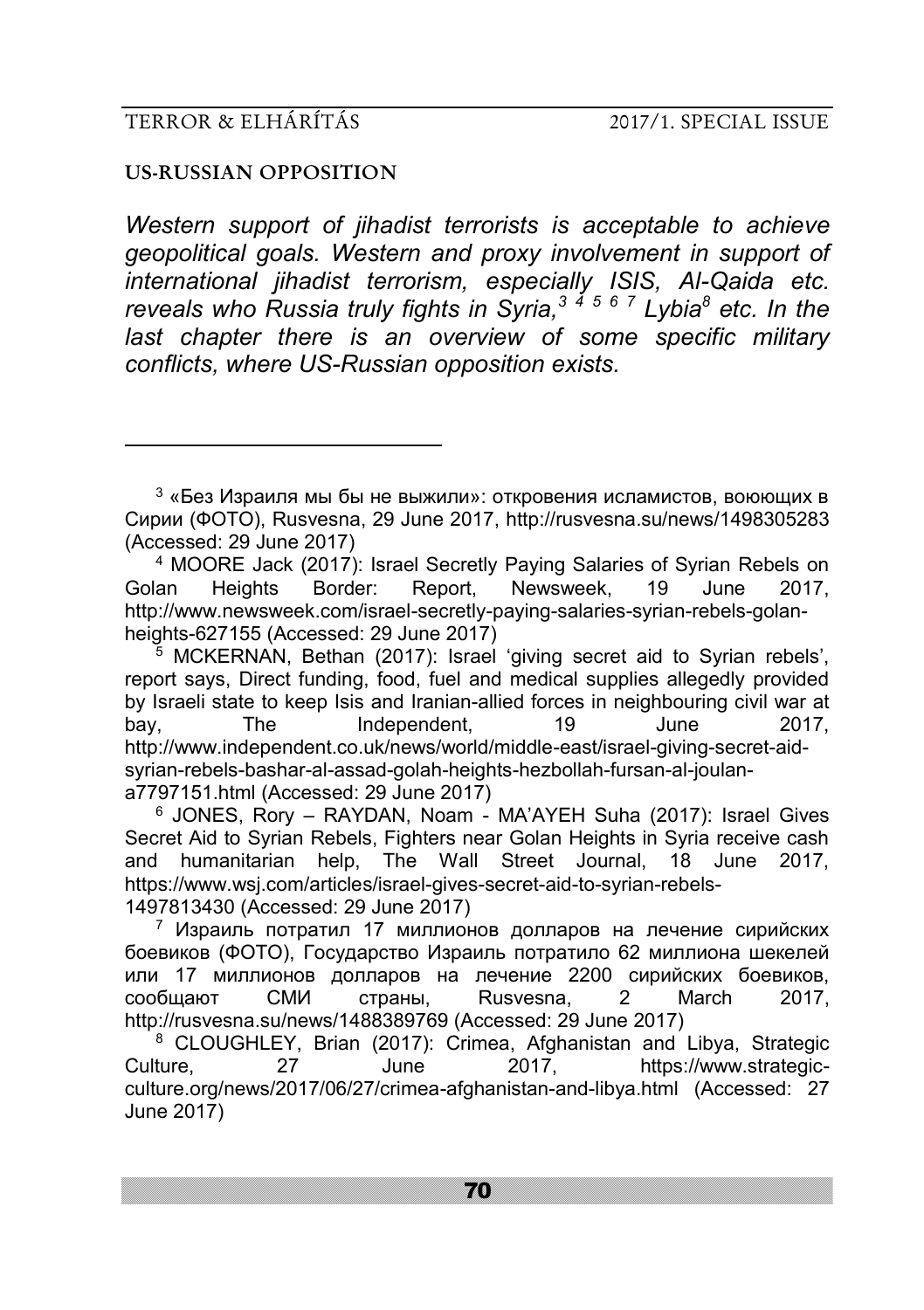### **US-RUSSIAN OPPOSITION**

## **Introduction**

There are several military conflicts in the world, where we can observe a collision of interest, antagonisms between the US and Russia. Such conflicts between the two great powers do not appear entirely independently: they are a part of conflicts between the West and the East. Before we start exploring the military conflicts that represent collisions of US and Russian interests, it is beneficial to summarise some of the attributes of the increasingly multipolar and unstable new world order in a general form. The nature and the rules of the new world order significantly influence the behaviour of the poles in military conflicts, especially that of the US and Russia.

# **I) The birth of a multipolar world order: rise of the East, decline of the West – unpredictability grows**

The Obama administration inherited a legacy to Donald Trump that includes severe burdens, keeping in mind that previous administrations also contributed to several unsolved problems. The state-indebtedness of the US approximately doubled during the Obama administration, getting fairly close to 20 trillion USDs<sup>9</sup> that is around 106 percent of the US annual GDP. The overall indebtedness of the US, that includes the state- , population-, and company-related debts, which is around 70 trillion USDs,<sup>10</sup> roughly the equivalent of the entire value of all the national assets of the US, which are around 80 trillion USDs.<sup>11</sup> Any country in the world that is equally indebted to overall value

<sup>9</sup> 20.000 billion USDs <sup>10</sup> 70.000 billion USDs <sup>11</sup> 80.000 billion USDs

<u>.</u>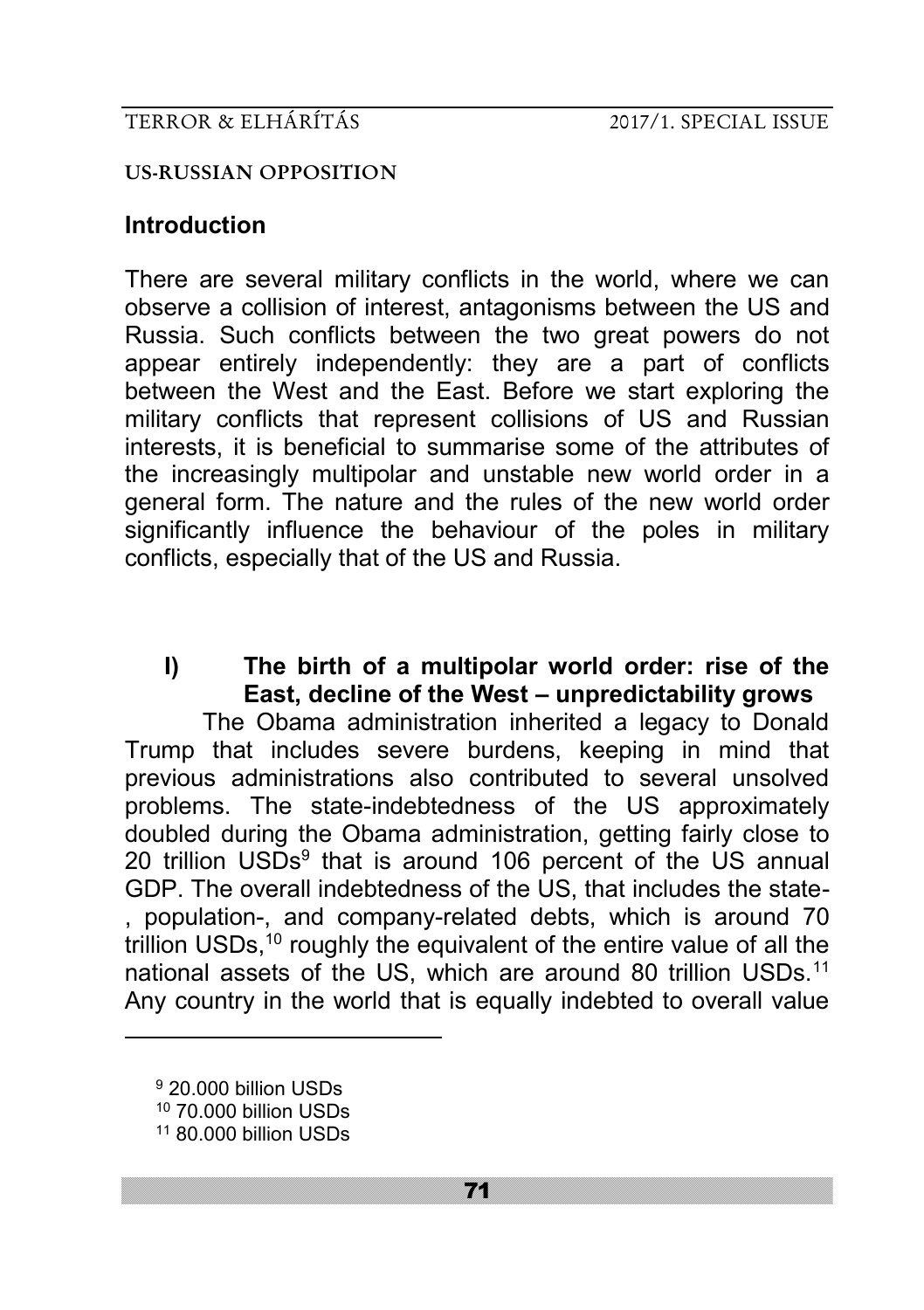<u>.</u>

### **US-RUSSIAN OPPOSITION**

of all assets available, is in a crisis of historic proportions, as a Hungarian economist, Prof. László Bogár put it.<sup>12</sup>

The privileged status of the US economy (i.e. the USDbased international trade of oil and other mechanisms) could so far positively shape the trends partially masking the severe problems of the indebtedness. However, it is questionable how the US economy would survive a new wave of economic crisis, if it becomes obvious, that the US indebtedness is not possible to be financed any longer. If the US indebtedness becomes unmanageable in case of an unstoppable financial meltdown, it would most likely lead to a lasting shift in world economy, where the US economy would lose most of its privileged status. In this case the multipolar nature of the new world order would become ever more obvious, even though it is currently still debatable.

The US infrastructure (roads, bridges, power plants etc.) suffer the consequences of decades of insufficient maintenance and require investment at a magnitude of a thousand billion USDs. Otherwise the crippling infrastructure would become a direct drag lowering US GDP, also slowing the overall growth of the economy. The imperial ambitions of the US show signs of being overstretched in both economic and military terms. While US multinational superstructures (big companies) earned a lot of money, the nation state US has increasingly payed the price. A good example of that is the impoverishment of certain layers of the American middle class that is necessary to maintain the American Dream, or the stagnation of hourly wages since the

<sup>12</sup> BOGÁR László (2017): Büdzsé és birodalom. Aligha meglepetés, hogy az egész világ élénk érdeklődéssel kíséri az első olyan költségvetés megtárgyalását, amit már az új amerikai elnök terjesztett a kongresszus elé, *Magyar Hírlap*, 31 March 2017, http://magyarhirlap.hu/cikk/84089/Budzse\_es\_birodalom (Accessed: 17 April 2017)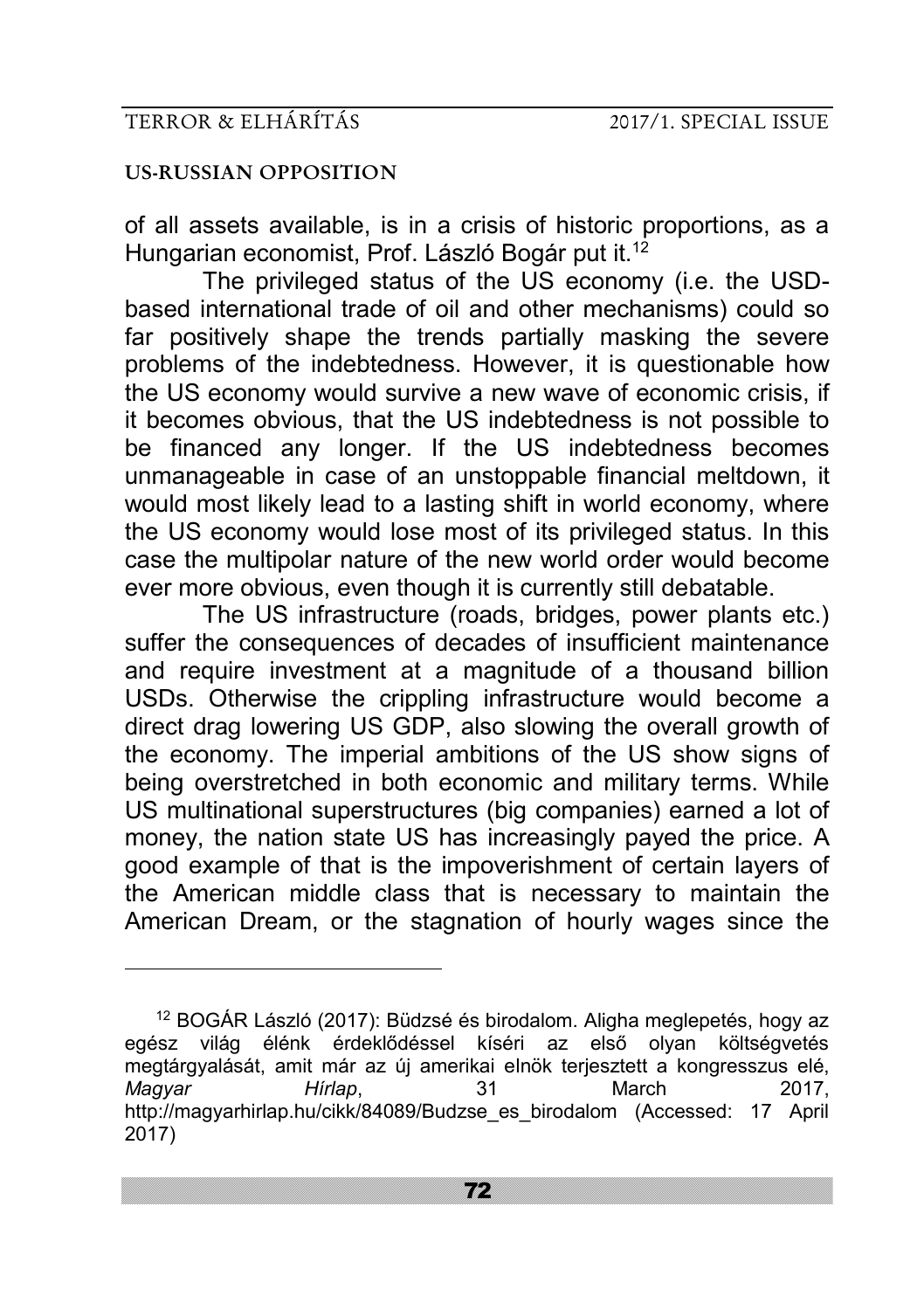-

### **US-RUSSIAN OPPOSITION**

1970-s in a country where productivity grew significantly, including times of economic crisis. The global leadership of the  $US<sup>13</sup>$  shows signs of a relative decline. while the global world order is becoming increasingly multipolar.<sup>14</sup>

A good example of the relative decline of the US is that China surpassed US GDP<sup>15</sup> in purchasing power parity terms in 2014 that was mostly unnoticed by Western analysts and got few public attention due to political and emotional reasons.<sup>16</sup> China<sup>17</sup> also got ahead of the US in important aspects of information technology, namely in the development of supercomputers, using<br>Chinose developed bardware and software  $^{18}$   $^{19}$  "The Chinese-developed hardware and software "*The* 

 $15$  Eddig senki sem vette észre: Amerika a második helyre csúszott, *Portfolio*, 4 September 2014.

<sup>&</sup>lt;sup>13</sup> The 2016 U.S.-Global Leadership Report. What people worldwide think of U.S. leadership, according to the largest global public opinion study on the topic,<br>Gallup. 2016. http://www.gallup.com/services/191807/us-global-leadership-*Gallup*, 2016, http://www.gallup.com/services/191807/us-global-leadershipreport-2016.aspx (Accessed: 20 January 2017)

<sup>14</sup> PIERACCINI, Federico (2017): Leading the Multipolar Revolution: How Russia and China Are Creating a New World Order, *Strategic Culture*, 20 June 2017, https://www.strategic-culture.org/news/2017/06/20/leading-multipolarrevolution-how-russia-china-creating-new-world-order.html (Accessed: 20 June 2017)

[http://www.portfolio.hu/gazdasag/eddig\\_senki\\_sem\\_vette\\_eszre\\_amerika\\_a](http://www.portfolio.hu/gazdasag/eddig_senki_sem_vette_eszre_amerika_a_masodik_helyre_csuszott.3.207455.html?utm_source=index_main&utm_medium=portfolio_box&utm_campaign=portfoliobox) masodik helyre csuszott.3.207455.html?utm\_source=index\_main&utm\_mediu [m=portfolio\\_box&utm\\_campaign=portfoliobox](http://www.portfolio.hu/gazdasag/eddig_senki_sem_vette_eszre_amerika_a_masodik_helyre_csuszott.3.207455.html?utm_source=index_main&utm_medium=portfolio_box&utm_campaign=portfoliobox) (Accessed: 11 January 2016)

<sup>16</sup> JAMISON, Matthew (2017): The Chinese Century, Strategic Culture, 22 June 2017, https://www.strategic-culture.org/news/2017/06/22/the-chinesecentury.html (Accessed: 22 June 2017)

<sup>17</sup> See more: KASZNÁR Attila (2017): National Security Aspects of the Chinese Headway. Nemzetbiztonsági Szemle. 2017. különszám. pp. 76-81.

<sup>18</sup> THIBODEAU, Patrick (2016): China builds world's fastest supercomputer without U.S. chips. China's massive system runs real applications and is 'not just a stunt machine,' says top U.S. supercomputing researcher, *Computerworld*, 20 June 2016.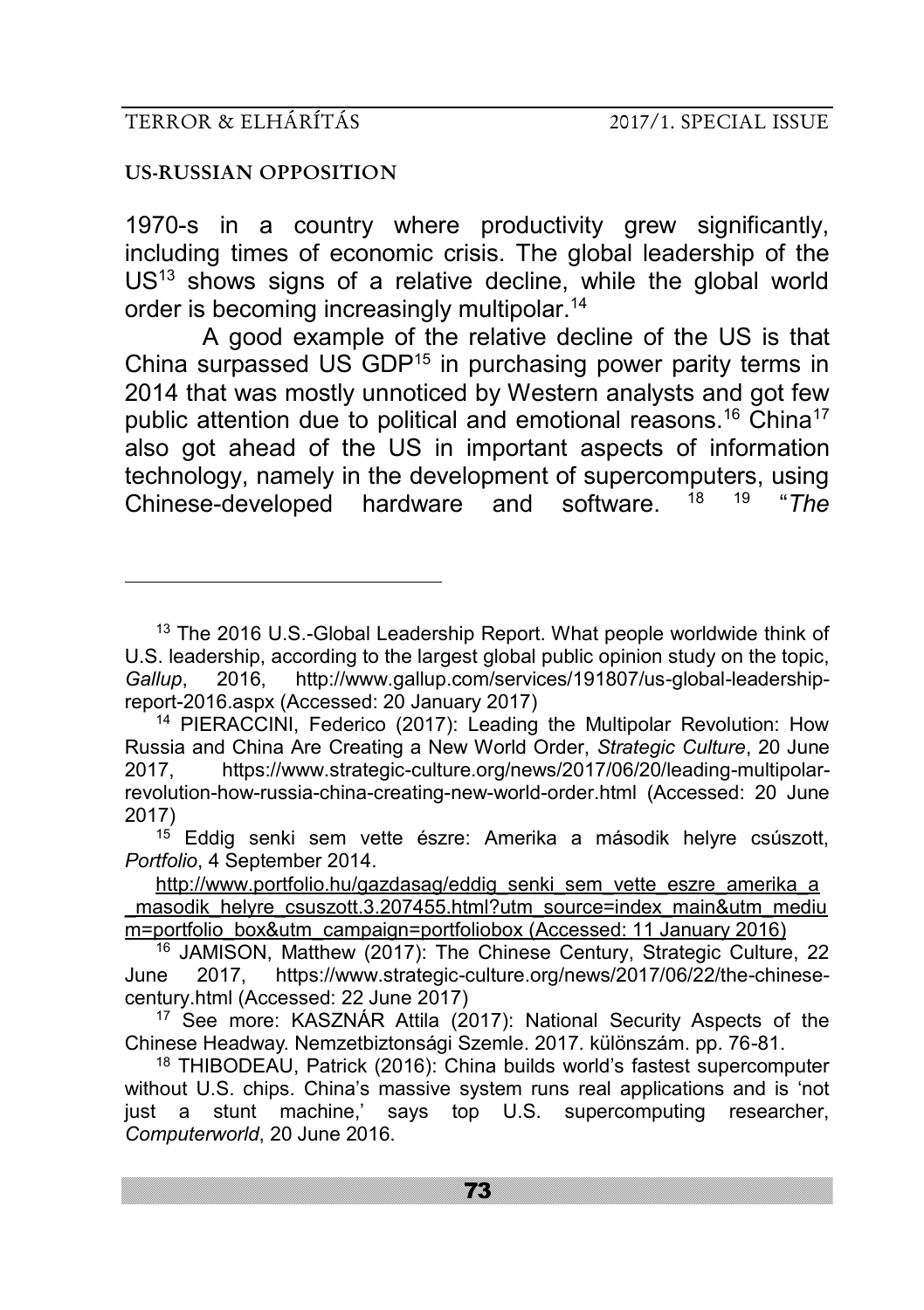-

#### **US-RUSSIAN OPPOSITION**

*performance of the Chinese industry is a determining factor anywhere in the world, and it will become more and more relevant for the national economies as well as in global processes." <sup>20</sup>* It is safe to conclude that in case of China can get ahead of the US in the fields of GDP and supercomputers, then Chinese leadership is possible in any sectors, including even the defence industry.

The GDP of the EU also exceeds that of the US, $^{21}$  not only in purchasing power parity terms. However, we need to note, that the EU is not a nation state, like the US, Russia or China, but a formation incorporating several nation states. I have no intention to criticise the purchase power parity system, to the contrary: I find it fairer than measuring GDP in any currency since it omits the consequences of cheap or expensive price systems.

http://www.computerworld.com/article/3085483/high-performancecomputing/china-builds-world-s-fastest-supercomputer-without-u-s-chips.html (Accessed: 23 April 2017)

<sup>19</sup> THIBODEAU Patrick (2016): China claims exascale by 2020, three years before U.S. Speed is one thing, energy efficiency another, *Computerworld*, 16 June 2016, http://www.computerworld.com/article/3084698/high-performancecomputing/china-claims-exascale-by-2020-three-years-before-us.html#tk.drr\_mlt (Accessed: 23 April 2017)

<sup>20</sup> KASZNÁR Attila (2016): The Chinese Culture and Hungary. Occasional Papers on Religion in Eastern Europe. Vol. 36. Iss. 3. pp. 15-24.

<sup>21</sup> BRYAN, Bob (2015): Europe is bigger than the US, *Business Insider*, 30 June 2015, http://www.businessinsider.com/charts-eu-economy-is-bigger-thanthe-us-2015-6 (Accessed: 26 January 2017)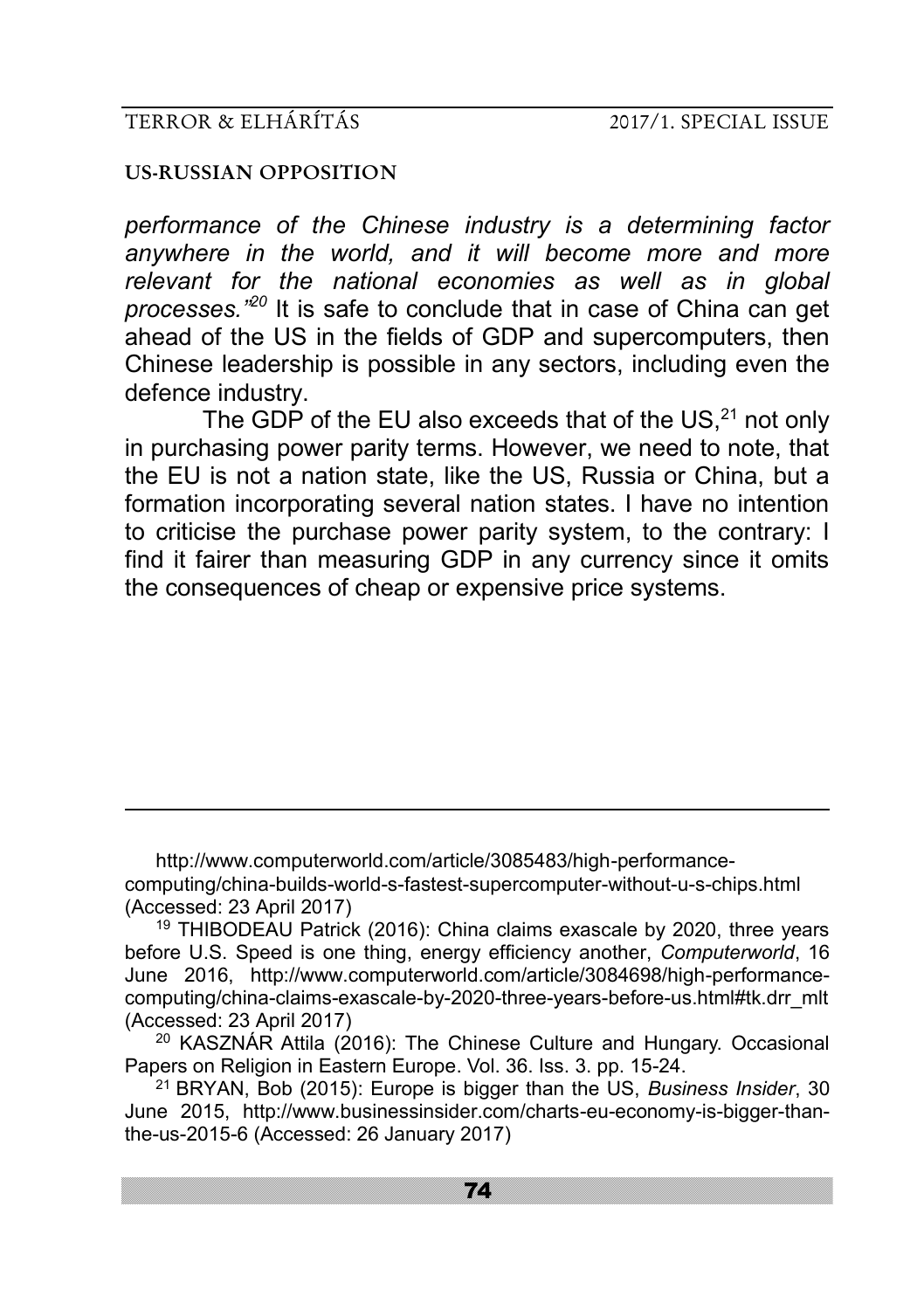**II) The two main forms of distorted Western threat perception**

# **a) A false Western threat perception: Russia and China**

The Cold War against Russia did not end with the exemption of a short period right after the dissolution of the former Soviet Union. NATO that took most of the Warsaw Pact countries outside the external borders of the former Soviet Union, however the Alliance was still not satisfied with the achievements of the Eastern expansion. NATO struggles to enter traditional Russian spheres interest even today, while officially denies that spheres of interest exist. It becomes ever more obvious that the "NATO enlargement equals to more security" mantra is unsustainable, even though it is not officially acknowledged by the Alliance.

A false, distorted, upside-down threat perception was developed and adopted under the Obama administration that was applied by not only the US, but most of the Western world. According to this threat perception the number one challenge to peace and security is the "aggressive", "expansive", and "ever more self-assertive" Russia. The second biggest threat was China – another absurdity, but at least China is far from European borders. Russia and China are permanent members of the UN Security Council and they are unavoidable in political, economic and military terms. Branding them as leading sources of threat endangers the operability of the entire global security system.

While China is an Asian country, Russia is partly European, partly Asian. Based on its European attributes, Russia could even be part of a Western military alliance. However, Moscow is firmly unwilling to be a junior partner of the West, which means subordination to a certain degree. The West – even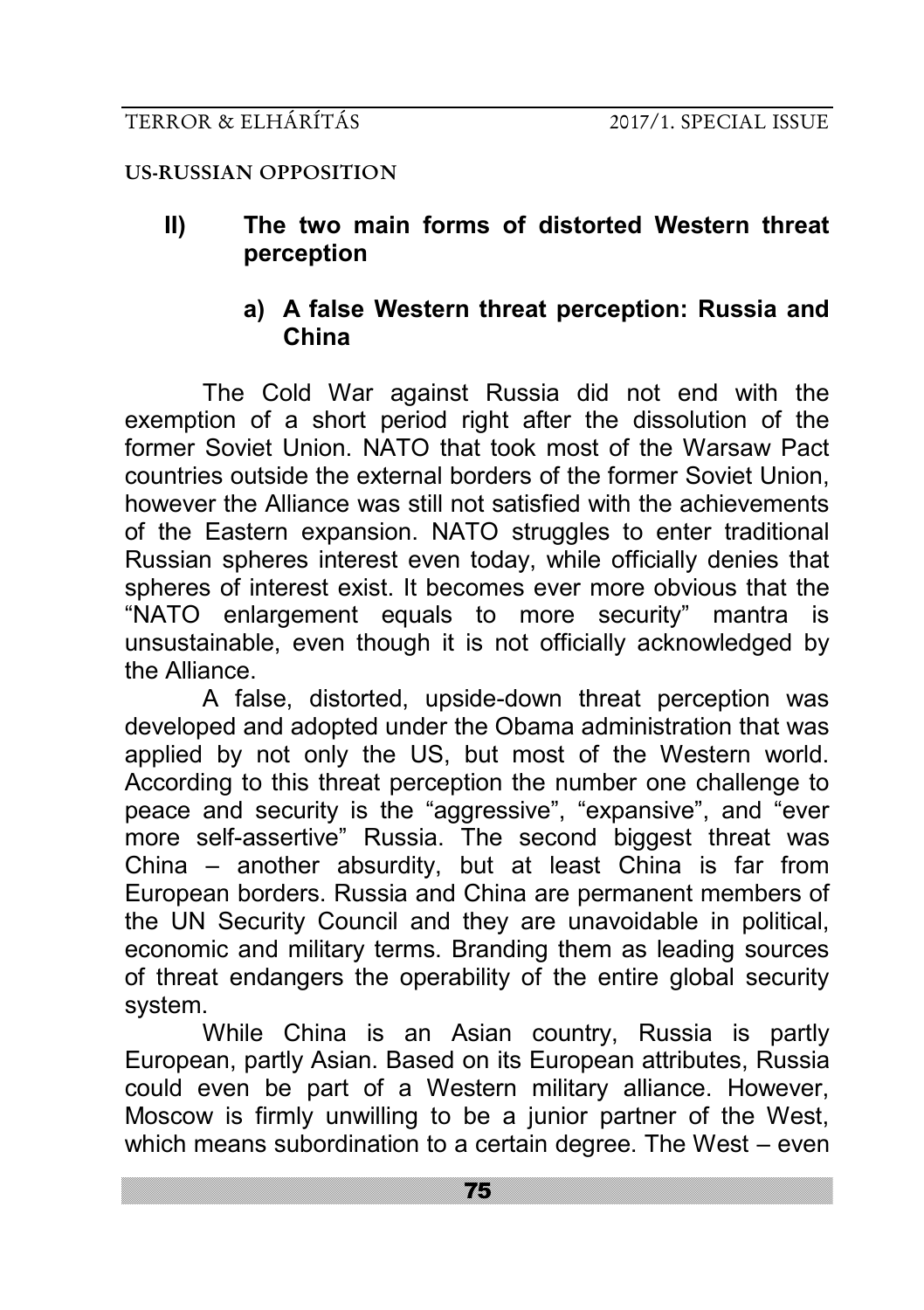## **US-RUSSIAN OPPOSITION**

though it is officially unadmitted  $-$  is not able, not willing to treat Russia as an equal partner, with the appropriate respect, acknowledging and accepting the different nature of the Russian model. The West is unwilling to accept that Russia insists to have an independent foreign policy, adheres to its spheres of interest, especially in the post-Soviet region: the territory of the former Soviet Union.<sup>22</sup>

According to the threat assessment of the Obama administration, Russia and China<sup>23</sup> are the greatest security concern, followed by Iran, North Korea, and then – but only then – comes international terrorism. It is obviously an upside-down threat list, since international terrorism should be on the top of the list, not great powers. Officially international terrorism is on the top of the list now, during the Trump administration, however, certain realities make it questionable. Good examples are military actions of the US administration against the Syrian Government, which inevitably benefit jihadist forces. In other words current US policies in Syria suggest that the US is not accepting the fact that Russia and Assad are the lesser evil in comparison to jihadist victory.

It is a quite interesting experiment to reshape the question and see how it works: instead of calling the list a "threat assessment" we might call it "list of those who pose a threat to global US hegemony". Not surprisingly, the same list becomes perfectly adequate and correct. Russia and China must be on the top of the list. Russia is on the top, because Russian threat is much easier to capitalise from in NATO, since Russia is partially a European state and China is far from Europe. Furthermore,

-

<sup>&</sup>lt;sup>22</sup> With the exception of the NATO member Baltic States.

<sup>23</sup> As Attila Kasznár said: "china's global expansion also entails national security risk". KASZNÁR Attila (2017): National Security Aspects of the Chinese Headway. Nemzetbiztonsági Szemle. 2017. különszám. pp. 76-81.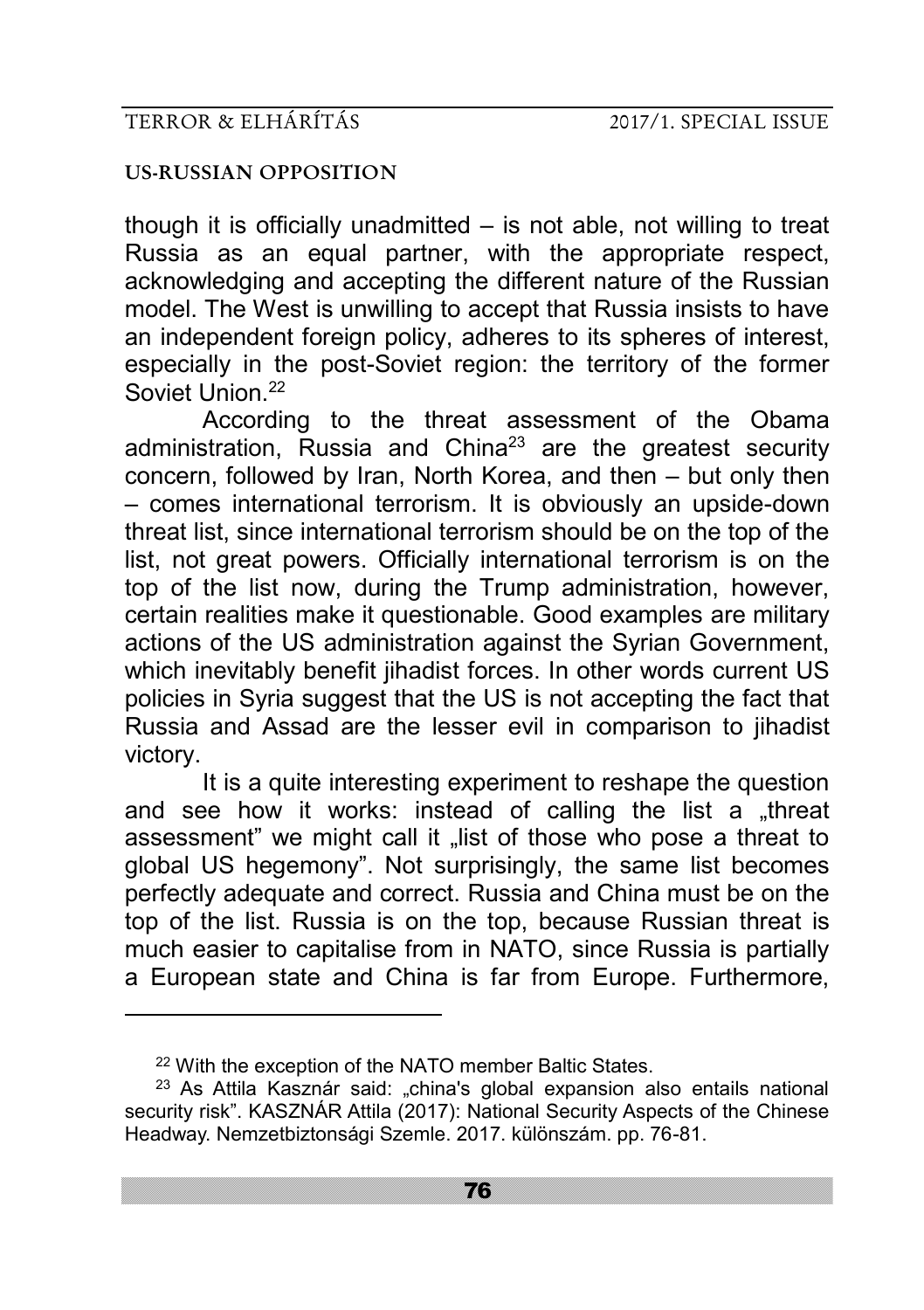Russian military capabilities surpass that of China and are the second strongest after the US, that is a powerful argument. There is also more hope on the side of the US and Western world in general, that the West can break Russia easier than China.

We can argue whether Iran or North-Korea is a more significant challenge, but that is an issue of no real significance. Iran has a huge influence in the Middle-East, but does not have nuclear weapons. North-Korea has a few nuclear weapons, but the country is much more isolated, than Iran. None of these two countries have a military strength comparable to that of the US.

International terrorism is a moderate challenge for the imperial ambitions of the US, if we ignore the possibility, when ISIS might grow as big as it used to visualize its future. If recent trends continue, we have reasons to ignore that possibility.

Trump promised to put terrorism on the top of the "threat list". However, as we will see, this policy change is not really convincing or coming to effect, to the contrary.

# **b) The most unethical Western threat perception: international terrorism as a tool**

This topic is important to understand who Russia really fights in Syria, Libya etc. We must be aware of hidden or denied alliances between various forces shaping the battlefields of our interest.

The relationship between the US and its Western allies to international terrorism is a very important, sensitive and also disturbing issue. Officially the US and the entire Western world is value-based, committed to democracy and therefore oppose and fight all forms of international terrorism, that includes ISIS. However, this "politically correct" statement does not reflect realities. Yes, the US and the Western world do oppose and fight terrorism, but not as a universal rule. The West fights terrorism when the terrorists hurt Western interests. But what happens,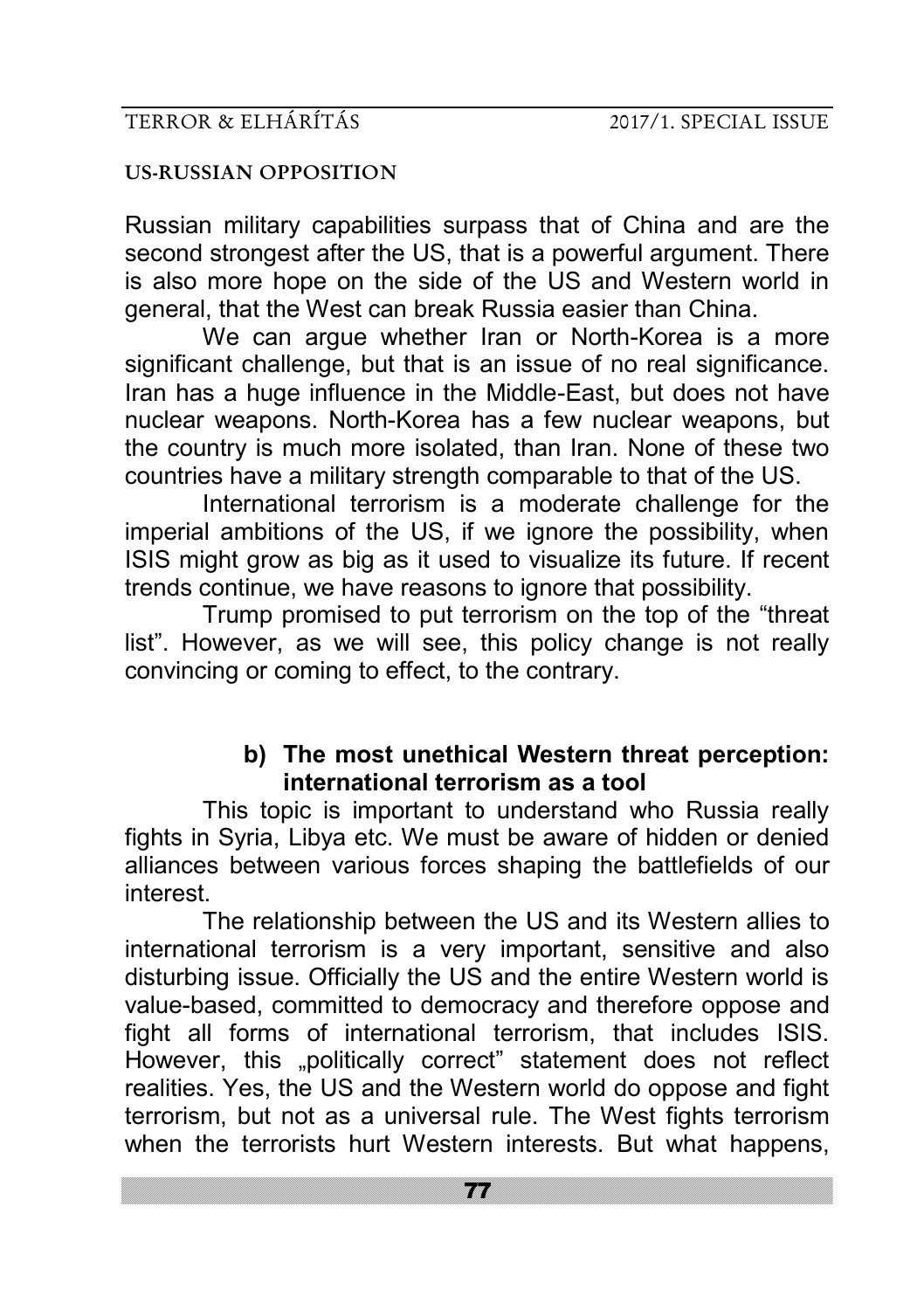when terrorists fight governments that are rivals or enemies of the US and the Western world? In this case the Western world can not officially admit that they support terrorists as a geopolitical instrument to fight opponents of the West, since it is morally unacceptable for the public opinion of most of mankind.

The rise of ISIS and their activities in Iraq, Syria, Libya and lately the Philippines allows us to ask tough questions concerning Western attitudes towards the ultimate, most brutal terrorist state in the 21st century. The first question is whether such a terrorist state could fight a war for years since its inception without substantial help of other states, such as weapon and ammunition supply, financial support, training, supply of combatants etc. The answer is clearly "no". The ISIS would have run out of the mentioned resources unless there is substantial support from abroad. Even if ISIS tries hard to produce their own weapons and ammunition etc., they have to get the factories and the technology from somewhere that also means support of other states. Furthermore, if the US-led coalition truly fights ISIS in order to destroy the terrorist state, such weapon and ammunition factories are easy targets for destruction since it is impossible to hide them from various forms of intelligence. A few bombs dropped by the Air Force of the US-led coalition are enough for their destruction. The destruction of weapon and ammunition factories would disrupt production as long as the US lead coalition wants to maintain the disruption.

The reality is that the ISIS does not have weapon and ammunition factories, hidden from the US-led coalition, but instead they have weapon and ammunition supply from other states and the terrorist state has storage facilities. When Russia got to war in Syria in support of president Assad, they accused Turkey and other states of supporting terrorists. Russia provided endless evidence, mainly satellite images that showed plenty of images of ISIS oil infrastructure including production, storage, transportation etc. It was not possible to hide hundreds or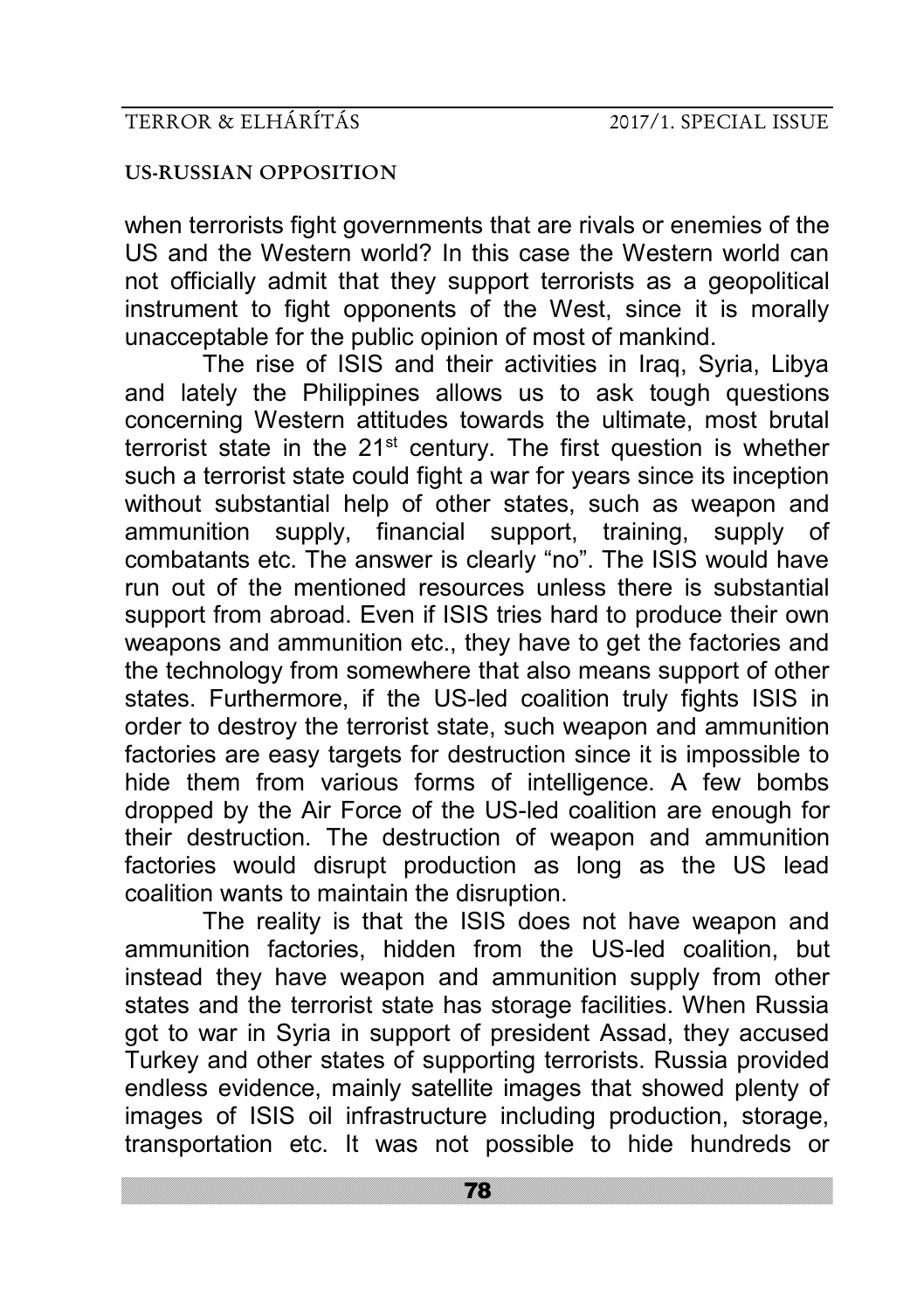-

### **US-RUSSIAN OPPOSITION**

thousands of trucks from satellite reconnaissance that were used to transport ISIS oil to Turkey. Turkish authorities flatly denied Russian accusations without providing any credible explanation or evidence of the contrary.<sup>24</sup> To make the situation worse, The Financial Times and other influential Western newspapers widely published what Western governments officially denied: the details of how Turkey did business with ISIS thus providing the terrorist state various forms of supply, including weapons, ammunition, finances etc.<sup>25</sup> <sup>26</sup> <sup>27</sup> <sup>28</sup> <sup>29</sup>

One might suggest that the US is unaware of Turkey's dirty businesses with the ISIS. It is simply not true. Activities at

f4ed76f0900a.html#axzz3sh2k8y00 (Accessed: 1 January 2016)

<sup>24</sup> HENDERSON, Emma (2015): Russia accuses Turkish President Erdogan's son-in-law of being 'linked to Isis oil trade', *The Independent*, 5 December 2015, http://www.independent.co.uk/news/world/europe/russiaaccuses-president-erdogans-son-in-law-of-being-linked-to-isis-oil-tradea6761436.html (Accessed: 29 June 2017)

<sup>25</sup> SOLOMON Erika – KWONG, Robin – BERNARD, Steven (2015): Inside Isis Inc: The journey of a barrel of oil, *The Financial Times*, 14 October 2015, http://ig.ft.com/sites/2015/isis-oil/ (Accessed: 1 January 2016)

<sup>26</sup> SOLOMON, Erika – CHAZAN, Guy – JONES, Sam (2015): Isis Inc: How oil fuels the jihadi terrorist, *The Financial Times*, 14 October 2015, http://www.ft.com/intl/cms/s/2/b8234932-719b-11e5-ad6d-

 $27$  STEPHENS Philip (2014): The fatal flaw in the west's fight against Isis, *The Financial Times*, 2 October 2014, http://www.ft.com/intl/cms/s/0/1cef76e2- 48c1-11e4-9f63-00144feab7de.html#axzz3t9j7TuQn (Accessed: 1 January 2016)

 $28^{28}$  JONES Sam - ZALEWSKI, Piotr - SOLOMON Erika (2014): Isis sells smuggled oil to Turkey and Iraqi Kurds, says US Treasury, *The Financial Times*, 23 October 2014, http://www.ft.com/intl/cms/s/0/6c269c4e-5ace-11e4-b449- 00144feab7de.html#axzz3sh2k8y00 (Accessed: 8 December 2015)

<sup>29</sup> BARKER Anne (2015): Is Turkey buying oil smuggled by Islamic State? *ABC*, 7 December 2015, http://www.abc.net.au/news/2015-12-01/is-turkey-isbuying-oil-smuggled-by-islamic-state/6991526 (Accessed: 7 January 2016)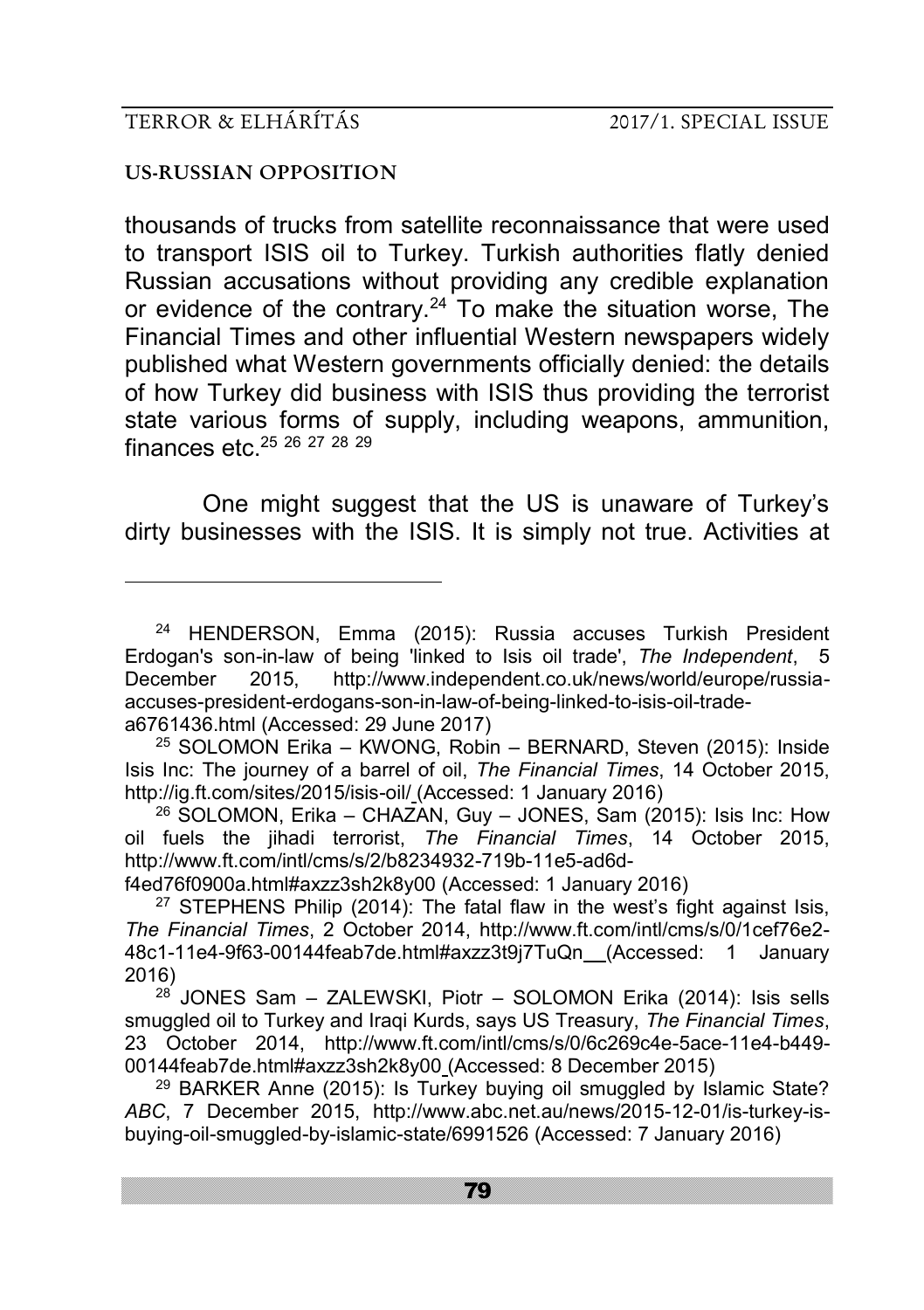-

### **US-RUSSIAN OPPOSITION**

that scale are impossible to hide. Turkey even got official accusations from the US. "*The [Islamic State of Iraq and the](http://www.ft.com/topics/organisations/Islamic_State_of_Iraq_%26_the_Levant)  [Levant,](http://www.ft.com/topics/organisations/Islamic_State_of_Iraq_%26_the_Levant) known as Isis, is earning as much as \$1m a day through the sale of oil to some of its biggest enemies: middlemen from Turkey, Iraq's Kurdish community and the regime of Bashar al-Assad, according to the US Treasury. The remarks* …(were – the auth.) *made in a [speech](http://www.treasury.gov/press-center/press-releases/Pages/jl2672.aspx) to the Carnegie Endowment for International Peace on Thursday by David Cohen, the undersecretary for terrorism and financial intelligence…"*<sup>30</sup> Such a statement of the US undersecretary for terrorism and financial intelligence should be taken seriously by anyone who believes that the US foreign policies genuinely and consequently fight international terrorism, in our case the most brutal and powerful terrorist organisation of the 21<sup>st</sup> century that is ISIS. This statement proves that the US was well aware of the realities and failed to implement any significant actions against such practices in foreign policy terms.

We have to face a nasty reality: we have a NATO member, Turkey who supported – more precisely: still supports – international terrorism. This NATO ally is not put on a "blacklist", there are no Western ultimatums against such policies of the country's leadership, no economic and other sanctions against Turkey. Furthermore, Turkey is clearly not the only state that supported and still supports ISIS. Saudi-Arabia – a US ally in the Middle East, the second after Israel – also supports the ISIS. Qatar has recently been accused of supporting international terrorism however, "value-based" US policies do not prohibit

<sup>30</sup> JONES Sam – ZALEWSKI, Piotr – SOLOMON Erika (2014): Isis sells smuggled oil to Turkey and Iraqi Kurds, says US Treasury, *The Financial Times*, 23 October 2014, http://www.ft.com/intl/cms/s/0/6c269c4e-5ace-11e4-b449- 00144feab7de.html#axzz3sh2k8y00 (Accessed: 8 December 2015)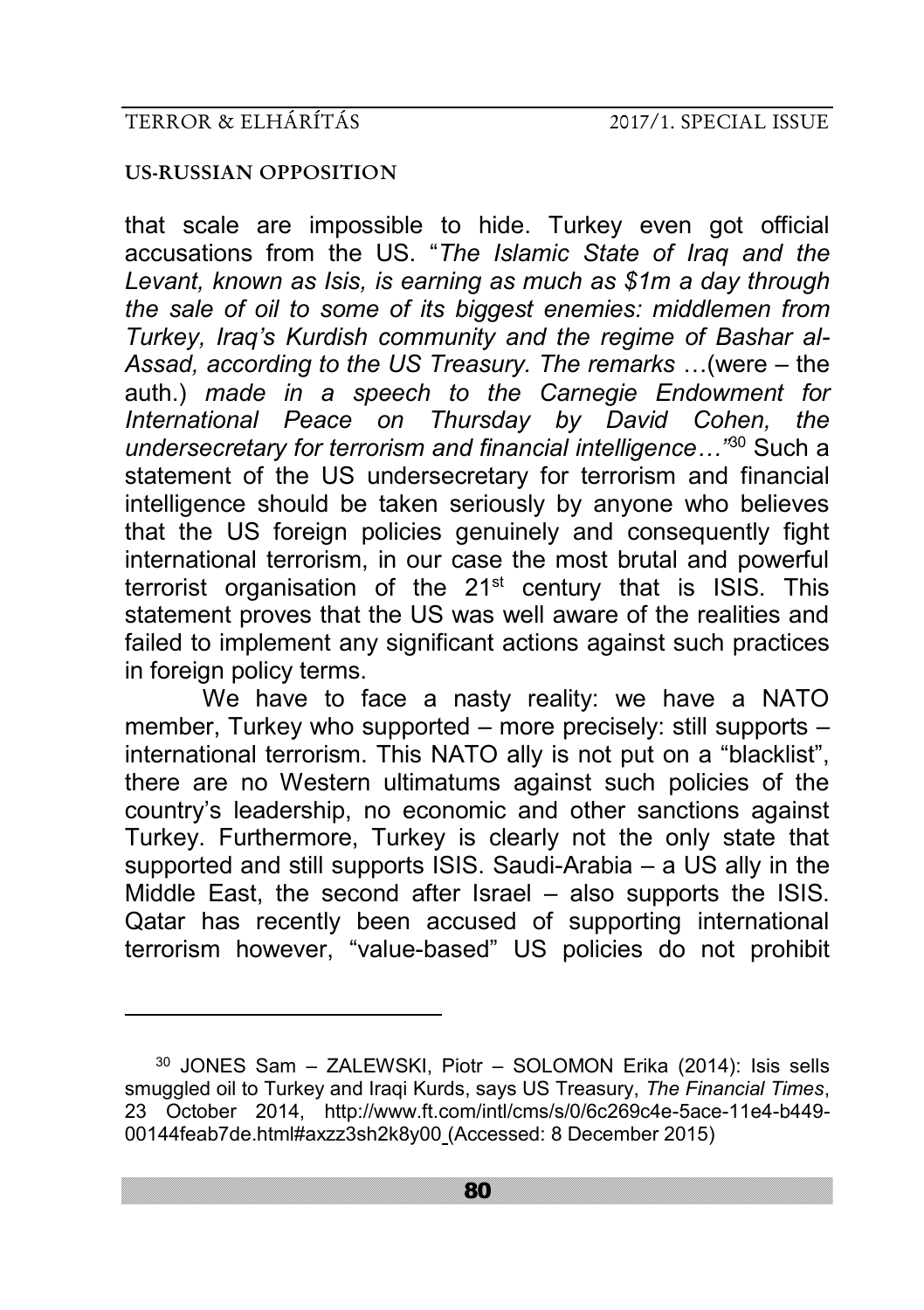-

### **US-RUSSIAN OPPOSITION**

selling powerful US weapon systems to Qatar,<sup>31</sup> even after the US accusations of supporting terrorism became official against Qatar.

The previous example is of course not the only case demonstrating that the US political elite shamelessly sides with jihadist terrorist organisations and/or countries that support terrorism, if US geopolitical interests coincide with the goals of the terrorists. Ron Paul, a former member of the US Congress, analysed how Gen. David Petraeus offered a "solution" in Syria: "*… we see the disgraced General David Petraeus in the news … offering his solution to the problem in Syria: make an alliance with al-Qaeda against ISIS! Petraeus was head of the CIA when the US launched its covert regime-change policy in Syria, and he was in charge of the "surge" in Iraq that contributed to the creation of al-Qaeda and ISIS in Iraq and Syria. The idea that the US can salvage its disastrous Syria policy by making an alliance with al-Qaeda is horrific. Does anyone think the refugee problem in Syria will not be worse if either al-Qaeda or ISIS takes over the country?"*<sup>32</sup>

If US and Western policies against international terrorism and in this case against ISIS were credible, there would be a "black list" of countries supporting terrorism, there would be ultimatums, economic sanctions and all forms of putting pressure on pro-terrorist countries. The issue of supporting international terrorism would have been seriously raised at the UN Security

<sup>31</sup> NYT Editorial Board: Fighting, While Funding, Extremists, *The New York Times*, 19 June 2017, https://www.nytimes.com/2017/06/19/opinion/saudiarabia-qatar-isis-terrorism.html (Accessed: 24 June 2017)

<sup>32</sup> RON, Paul (2015): The Real Refugee Problem – and How to Solve It, *The New American*. (2015, September 6). http://www.thenewamerican.com/reviews/opinion/item/21533-the-real-refugeeproblem-and-how-to-solve-it (Accessed: 11 January 2016)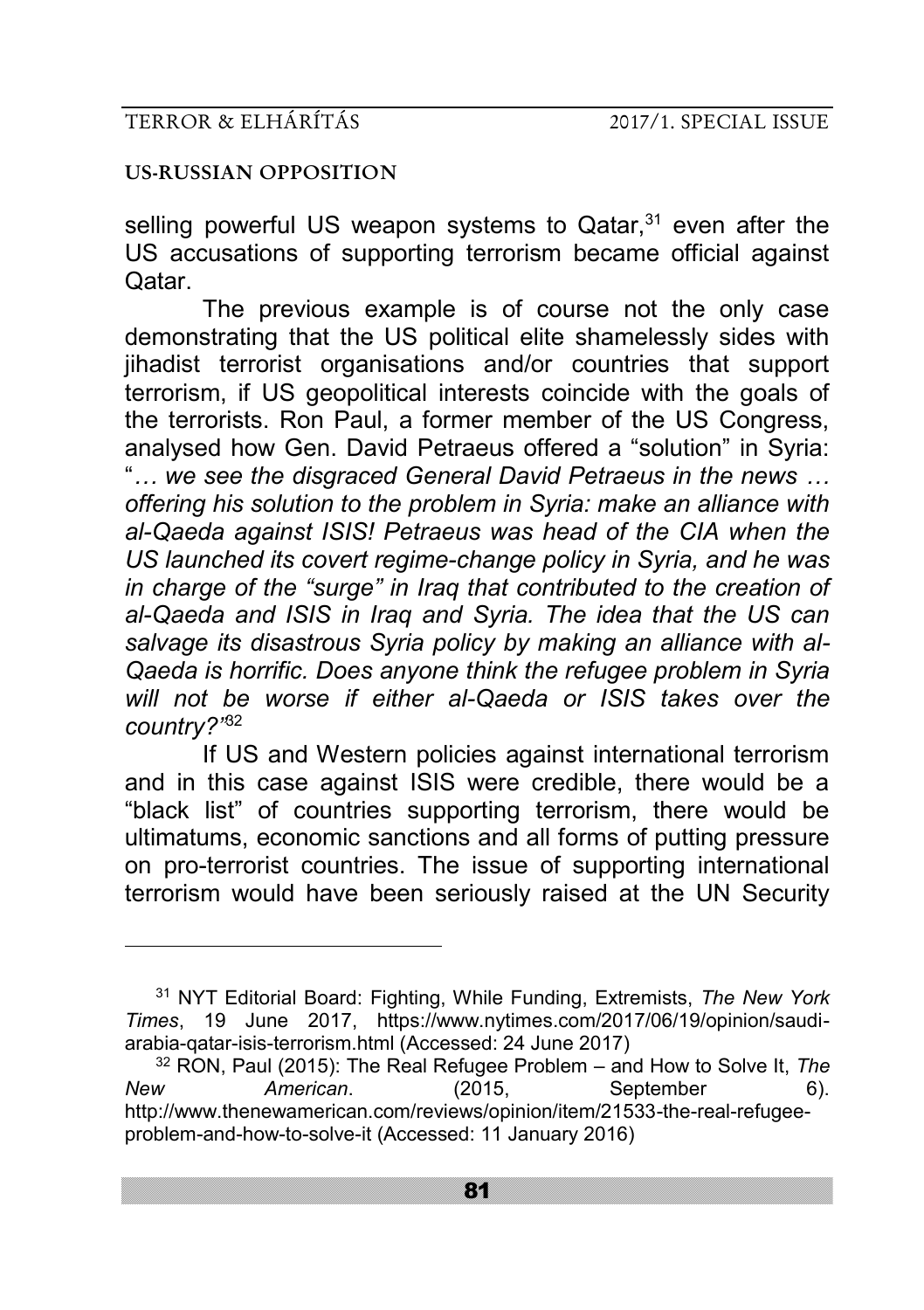### **US-RUSSIAN OPPOSITION**

Council. Embarrassingly for the Obama administration and the Western world, the key threats for the West – Russia and China – would most probably support a genuine fight and sanctions etc. against terrorist supporter countries. Since the US and the Western world fails to put pressure on terrorist supporter countries, furthermore such countries are neither expelled from NATO, such as Turkey, nor from an alliance with the US in the Middle East, such as Saudi Arabia, it is safe to conclude that the Western world does not genuinely fight international terrorism. The West rather uses international terrorism as an instrument to achieve its own geopolitical goals, when such geopolitical goals coincide with those of the terrorists. This is a conclusion of grave concern. It leads us to a discovery, that if terrorists fight the Syrian government and Russia, geopolitical goals of the US and the Western word coincide and therefore terrorist organisations receive direct and/or indirect support from the West.

Thomas L. Friedman, a columnist of The New York Times, shamelessly, but at least honestly questions the rationale of Trump's fighting of ISIS in Syria and argues that ISIS should be allowed to remain the problem of Iran, Russia, Hezbollah and Assad, but most importantly: not the problem of the Western world eager to get rid of president Assad: *"We could dramatically increase our military aid to anti-Assad rebels, giving them sufficient anti-tank and antiaircraft missiles to threaten Russian, Iranian, Hezbollah and Syrian helicopters and fighter jets and make them bleed, maybe enough to want to open negotiations…*

*What else? We could simply back off fighting territorial ISIS in Syria and make it entirely a problem for Iran, Russia, Hezbollah and Assad. After all, they're the ones overextended in Syria, not us. Make them fight a two-front war — the moderate rebels on one side and ISIS on the other. If we defeat territorial ISIS in Syria now, we will only reduce the pressure on Assad, Iran, Russia and Hezbollah and enable them to devote all their resources to crushing the last moderate rebels in Idlib, not*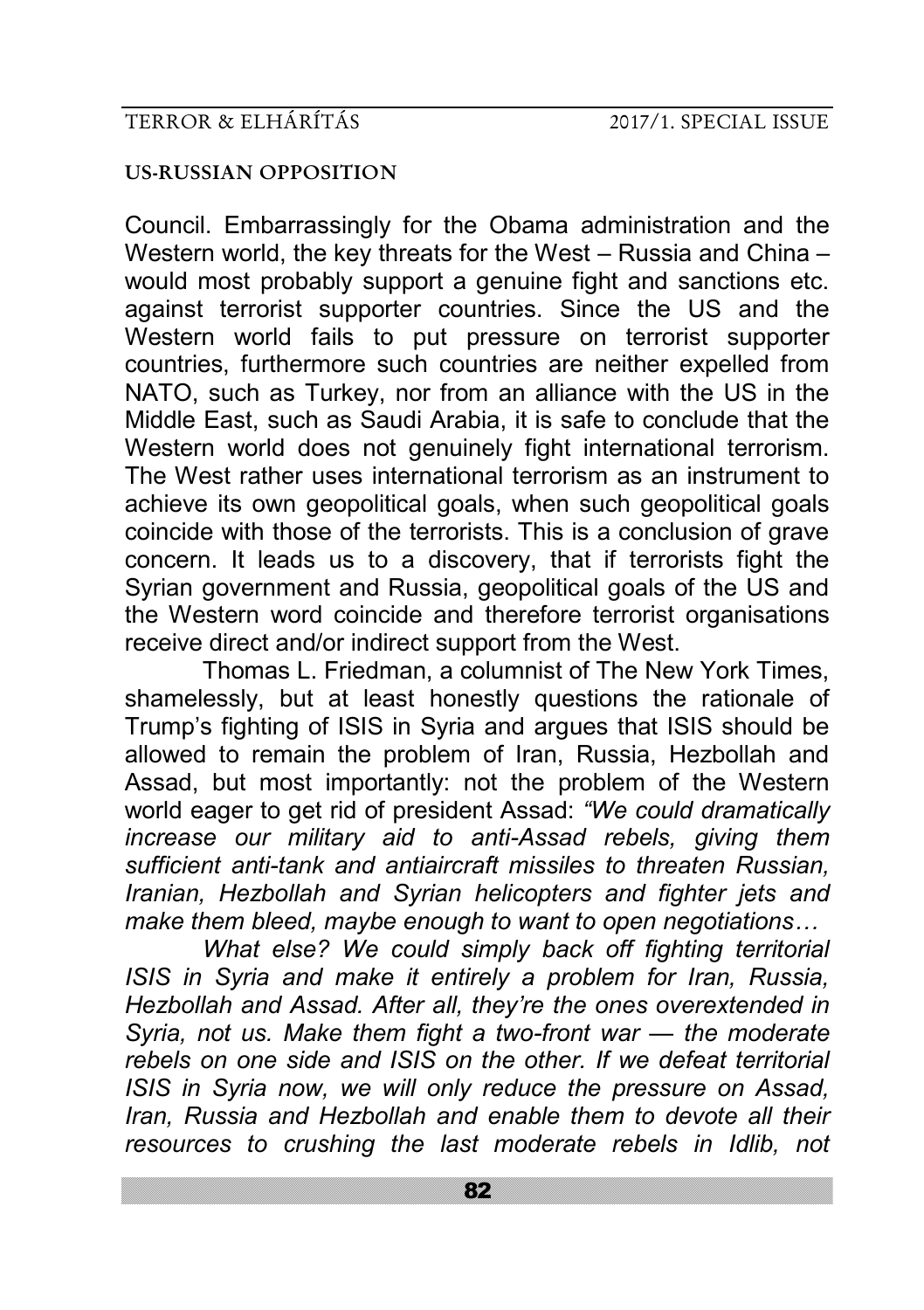-

### **US-RUSSIAN OPPOSITION**

*sharing power with them."* <sup>33</sup> Credit for The New York Times for outlining the unadmitted and/or actively denied, but real foreign policy goals of the US, ultimately the Western world in Syria when siding with ISIS. One might argue that such an opinion is solely that of the author, Thomas L. Friedman. However, it is very hard to believe that such a "genuine" opinion of the author could be published in The New York Times without sharing cornerstones with powerful policy makers within the US political elite. Should such views not be shared by major policy makers or significant layers of public opinion, they would result in an outrage if published, which is not the case.

In order to provide cover for false and harmful reality of aligning with terrorists, the idea of supporting "moderate" opposition in Syria was invented in the West. *"In Libya, the West simply called the rebels "rebels" and did not see the need to label them as anything else. Now, rebels being supported in Syria are "moderates," but that does not mean that they are secularists, nor does it mean that their vision for Syria is plural or democratic. They are staunch Islamists, no different from the Islamists that are running amok in Libya, armed to the teeth with enough weapons to wage an endless war against one another and the fragile Libyan state they helped create. For almost fifteen years, the interventionist policies of the War on Terror has produced a world that is more unstable than the one in which we lived the day before the September 11 attacks."*<sup>34</sup> We will see more details

<sup>33</sup> FRIEDMAN, Thomas L. (2017): Why Is Trump Fighting ISIS in Syria?, *The New York Times*, 12 April 2017, https://www.nytimes.com/2017/04/12/opinion/why-is-trump-fighting-isis-insyria.html? r=0 (Accessed: 23 April 2017)

<sup>&</sup>lt;sup>34</sup> DEKKI, Christopher C. (2016, February 9). An Islamist Is Still an Islamist: An Analysis of the "Moderate" Opposition in Syria, *Al Masdar News*, http://www.almasdarnews.com/article/27951/ (Accessed: 10 February 2016)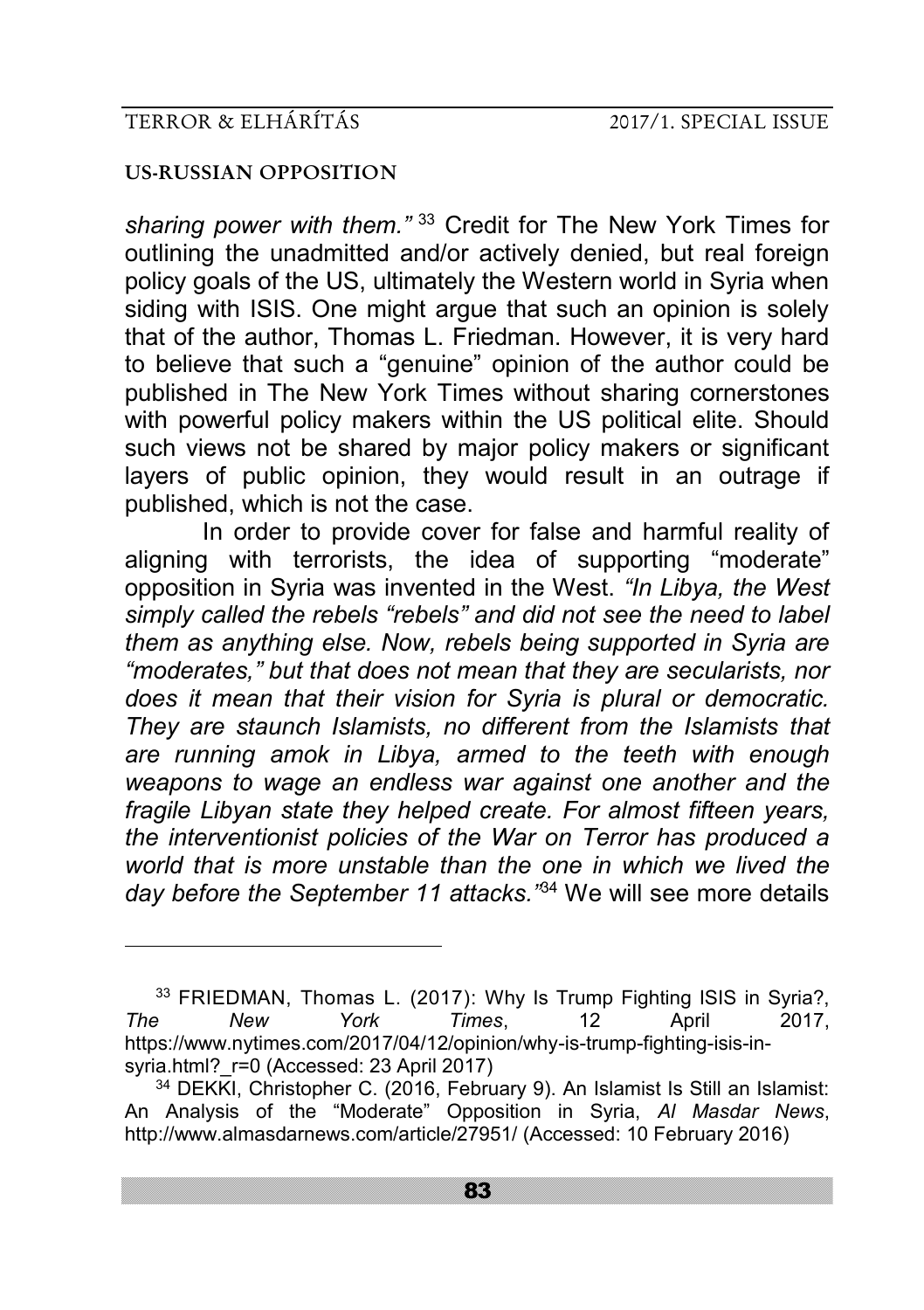-

#### **US-RUSSIAN OPPOSITION**

of Western siding with terrorism against the Government of Syria and Russia in the Syria chapter.

One might wonder why there are no division lines in NATO in order to oppose US policies that are at least tacitly complicit to supporting ISIS by third states. The sad reality is that the Western countries in NATO are in the same boat with the US – that is the unquestionable leader of the alliance – and they act as junior partners at best, failing to have genuine foreign policies to efficiently resist international terrorism. Should they had a genuine understanding of the dangers of international terrorism, especially the ISIS there should have been an enormous scandal<sup>35</sup> in NATO that could lead as far as the dissolution of the Alliance. We are unable to witness such a scandal and it is highly unlikely that such a hypothetical collision course could be perfectly hidden in classified documents or behind closed doors.

It is not possible to support ISIS and keep it a secret, for a simple reason: that is the scale of the support.<sup>36</sup> There is evidence that proves the involvement of the US, 37 38 39 40 41 42 43

 $38$  Russia awaits West's reaction to 'unidentified aircraft' supporting IS in Afghanistan, An Afghan MP earlier stated that these unidentified military

<sup>35</sup> BLANKENSHIP, Brad (2017): Is Europe pursuing an independent foreign policy direction?, *AMN*, 25 June 2017, https://www.almasdarnews.com/article/iseurope-pursuing-an-independent-foreign-policy/ (Accessed: 27 June 2017)

<sup>&</sup>lt;sup>36</sup> Who Supports The Islamic State (ISIS)? Saudi Arabia, Turkey, Qatar, Israel, UK, France, USA, Infographics By Prof. Tim Anderson Global Research, *Global Research*, 20 November 2015, http://www.globalresearch.ca/whosupports-the-islamic-state-isis-saudi-arabia-turkey-qatar-uk-france-usa/5490271 (Accessed: 21 June 2017)

<sup>&</sup>lt;sup>37</sup> Tehran to Release Evidence of US Backing of Daesh Terrorists - Iranian Official, Iran is planning to publish evidence of US actions supporting Daesh, media adviser to the Islamic Revolutionary Guard Corps' (IRIGC) commanderin-chief told the RT broadcaster in an interview, *Sputnik News*, 22 June 2017, https://sputniknews.com/middleeast/201706221054872380-tehran-evience-ussupport-terrorists/ (Accessed: 22 June 2017)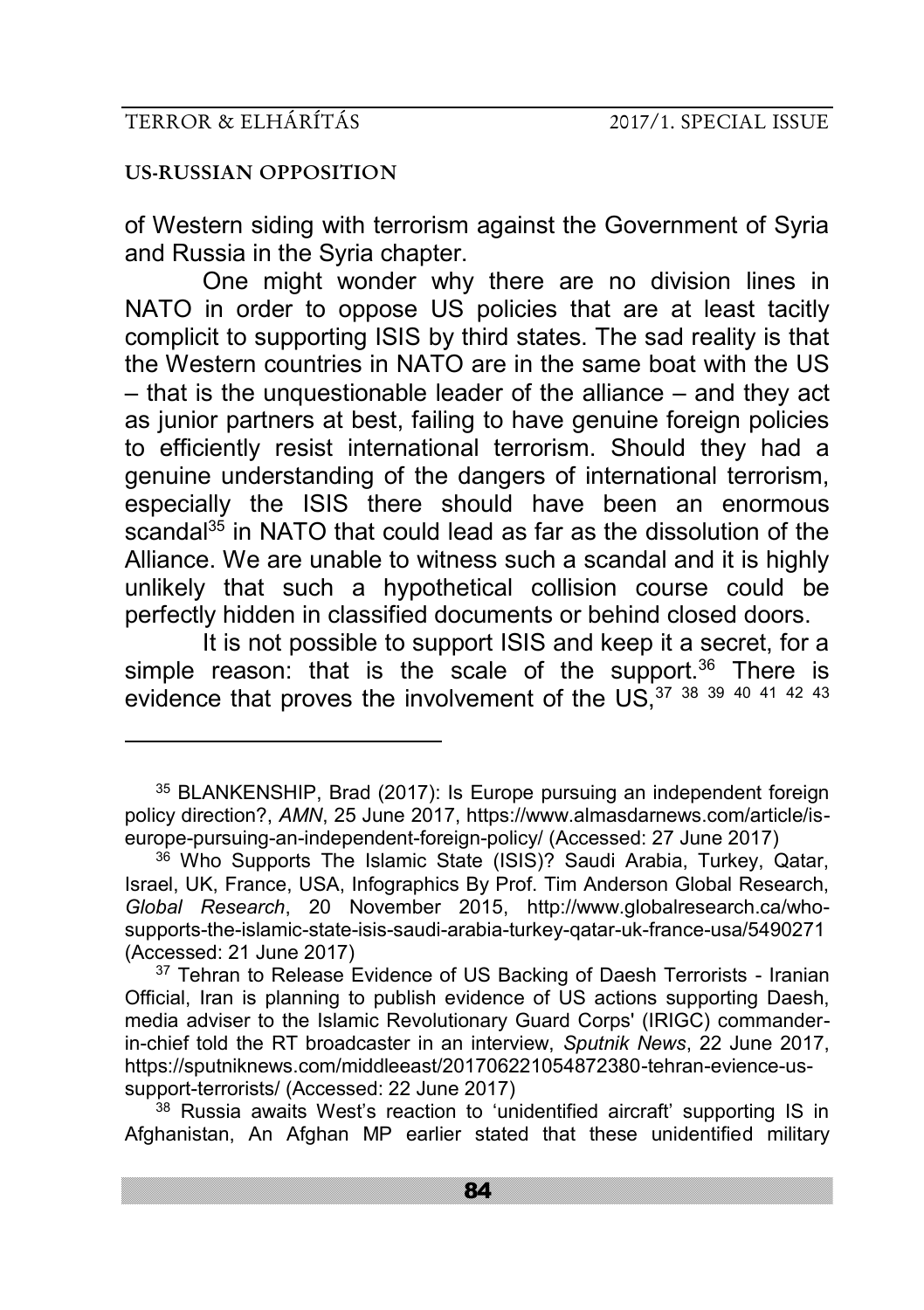-

#### **US-RUSSIAN OPPOSITION**

Israel.<sup>44 45 46 47 48 49 50</sup> Saudi-Arabia.<sup>51 52</sup> Turkey,<sup>53 54 55</sup> Qatar<sup>56 57</sup> and other countries supporting ISIS and affiliates in multiple

helicopters might belong to the US, *TASS*, 22 June 2017, http://tass.com/politics/952790 (Accessed: 22 June 2017)

<sup>39</sup> Afghanistan's ex-president calls Islamic State group 'US product'.

The US must explain routine flights of unmarked helicopters "dropping supplies to the terror faction on the Pakistan and Afghanistan border." said Hamid Karzai, *TASS*, 5 May 2017, http://tass.com/world/944720 (Accessed: 21 June 2017)

<sup>40</sup> МИД обратил внимание западных СМИ на неопознанные вертолеты в Афганистане, *Voenkor*, 22 June 2017, http://voenkor.info/content/18344 (Accessed: 22 June 2017)

<sup>41</sup> Christoph Hörstel, Federal Chairman of the new political force in Germany: "Syria has been the victim of international terrorism instigated by Washington policies and carried out by proxyes…", *Syrian Free Press*, 26 June 2017, https://syrianfreepress.wordpress.com/2017/06/26/christoph-horstelfederal-chairman-of-the-new-political-force-in-germany-syria-has-been-thevictim-of-international-terrorism-instigated-by-washington-policies-and-carriedout-by-proxyes/ (Accessed: 27 June 2017)

<sup>42</sup> США заигрывают с терроризмом, а не борются с ним, считают в Иране, *RIA*, 27 June 2017, https://ria.ru/world/20170627/1497340542.html (Accessed: 27 June 2017)

<sup>43</sup> AL-HUSAINI, Nahed (2017): Trump to Lavrov: US will put ISIS in<br>mascus whatever the cost. Veterans Today. 15 May Damascus whatever the cost, *Veterans Today*, 15 May 2017, http://www.veteranstoday.com/2017/05/15/trump-to-lavrov-us-will-putisis-in-damascus-whatever-the-cost/ (Accessed: 27 June 2017)

<sup>44</sup> AHREN Raphael (2015): Israel acknowledges it is helping Syrian rebel fighters, Defense minister says Jerusalem assists insurgents in exchange for promise Druze will be kept out of harm's way, *Times of Israel*, 29 June 2015, http://www.timesofisrael.com/yaalon-syrian-rebels-keeping-druze-safe-inexchange-for-israeli-aid/ (Accessed: 21 June 2017)

<sup>45</sup> AHT Staff: Moshe Ya'alon Admits Tacit Israel-ISIS Alliance: Report, Israel's former minister of military affairs Moshe Ya'alon has admitted to a tacit alliance with ISIS, saying the group had "immediately apologized" to Tel Aviv after firing "once" into Israel, *The American Herald Tribune*, 24 April 2017, http://ahtribune.com/world/north-africa-south-west-asia/1633-moshe-yaalon.html (Accessed: 21 June 2017)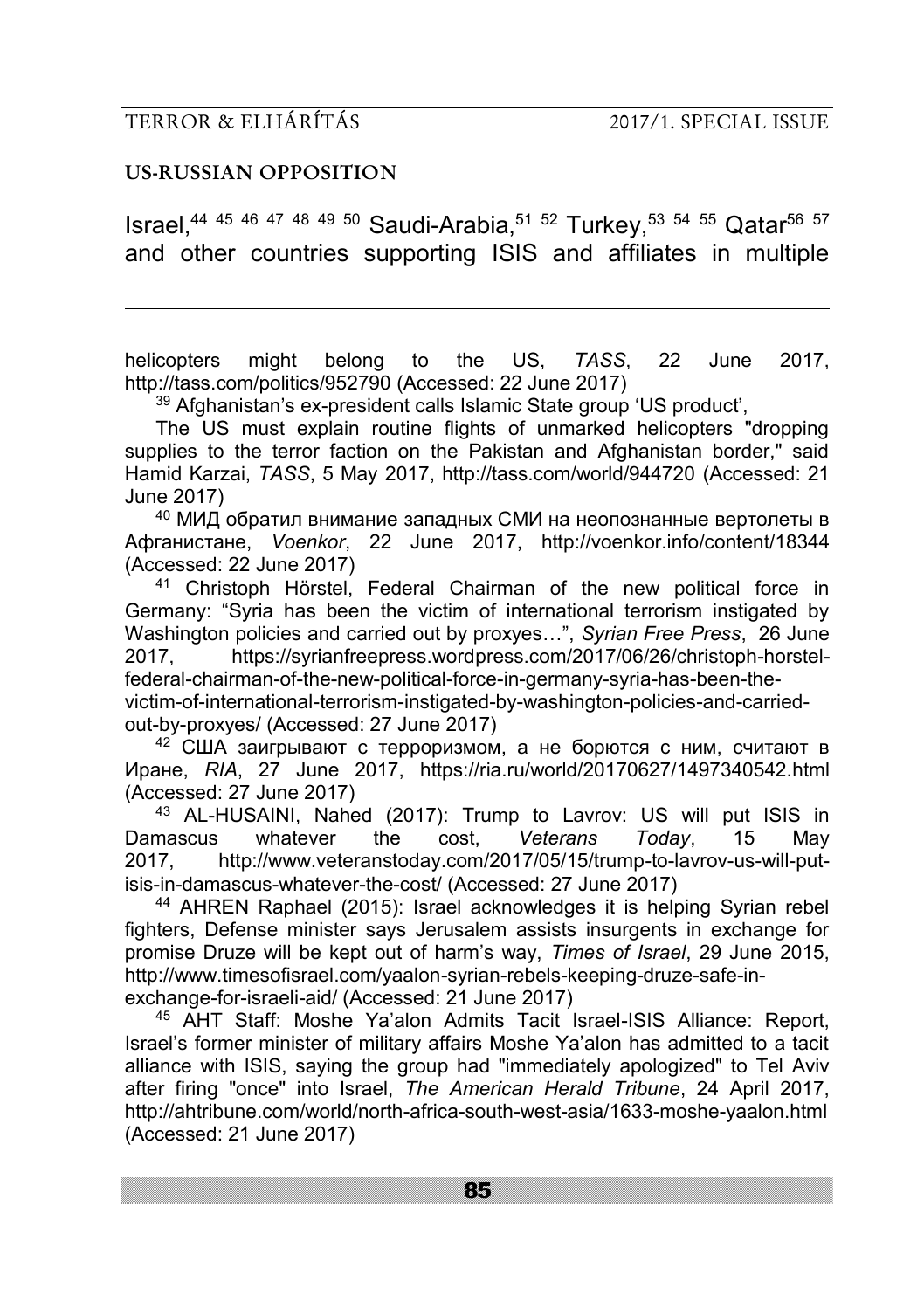-

### **US-RUSSIAN OPPOSITION**

<sup>46</sup> ALEXIS, Jonas E. (2017): Benjamin Netanyahu threatens Iran for attacking ISIS, *Veterans Today*, 20 June 2017, http://www.veteranstoday.com/2017/06/20/benjamin-netanyahu-threatens-iranfor-attacking-isis/ (Accessed: 21 June 2017)

<sup>47</sup> MOORE Jack (2016): Israeli Defense Minister: I Prefer ISIS to Iran on Our Borders, *Newsweek*, 20 January 2016, http://www.newsweek.com/israelidefense-minister-i-prefer-isis-iran-our-borders-417726 WORLD (Accessed: 21 June 2017)

<sup>48</sup> FADEL, Leith (2017): Israeli airstrikes fail to propel Al-Qaeda forces in the<br>  $\frac{1}{2}$  an Heights. AMN. 27 June 2017. Golan Heights, *AMN*, 27 June 2017, https://www.almasdarnews.com/article/israeli-airstrikes-fail-propel-al-qaedaforces-golan-heights/ (Accessed: 21 June 2017)

<sup>49</sup> Israel's fire support for its al-Qaeda mercenaries started three years ago<br>and long before even 1. S*vrian Free Press*, 26 June 2017 [...and long before even...], *Syrian Free Press*, 26 June https://syrianfreepress.wordpress.com/2017/06/26/zog-support-al-qaeda/ (Accessed: 21 June 2017)

<sup>50</sup> Syrian Arab Army enters East Dayr El-Zor, crushes Nusra-Zionist attack on Golan, separates East Der'ah from the West, *Syrian Free Press*, 25 June 2017, https://syrianfreepress.wordpress.com/type/gallery/ (Accessed: 27 June 2017)

<sup>51</sup> LUSHER Adam (2017): Senior US official reduced to very awkward silence when asked about Saudi Arabia's attitude to democracy**,** Acting Assistant Secretary of State Stuart Jones' 20-second hesitation before answering has been described as the longest pause ever seen from a US<br>official. The lndependent. 31 May 2017. official, *The Independent*, 31 May 2017, http://www.independent.co.uk/news/world/americas/us-politics/stuart-jonesstate-department-saudi-arabia-democracy-iran-awkward-embarrassingagonising-pause-most-a7764961.html (Accessed: 21 June 2017)

<sup>52</sup> NYT Editorial Board: Fighting, While Funding, Extremists, *The New York Times*, 19 June 2017, https://www.nytimes.com/2017/06/19/opinion/saudiarabia-qatar-isis-terrorism.html (Accessed: 24 June 2017)

<sup>53</sup> SOLOMON, Erika – KWONG, Robin – BERNARD, Steven (2015): Inside Isis Inc: The journey of a barrel of oil, *The Financial Times*, 14 October 2015, http://ig.ft.com/sites/2015/isis-oil/ (Accessed: 1 January 2016)

<sup>54</sup> SOLOMON, Erika - CHAZAN Guy - JONES Sam (2015): Isis Inc: how oil fuels the jihadi terrorist, *The Financial Times*, 14 October 2015, http://www.ft.com/intl/cms/s/2/b8234932-719b-11e5-ad6d-

f4ed76f0900a.html#axzz3sh2k8y00 (Accessed: 1 January 2016)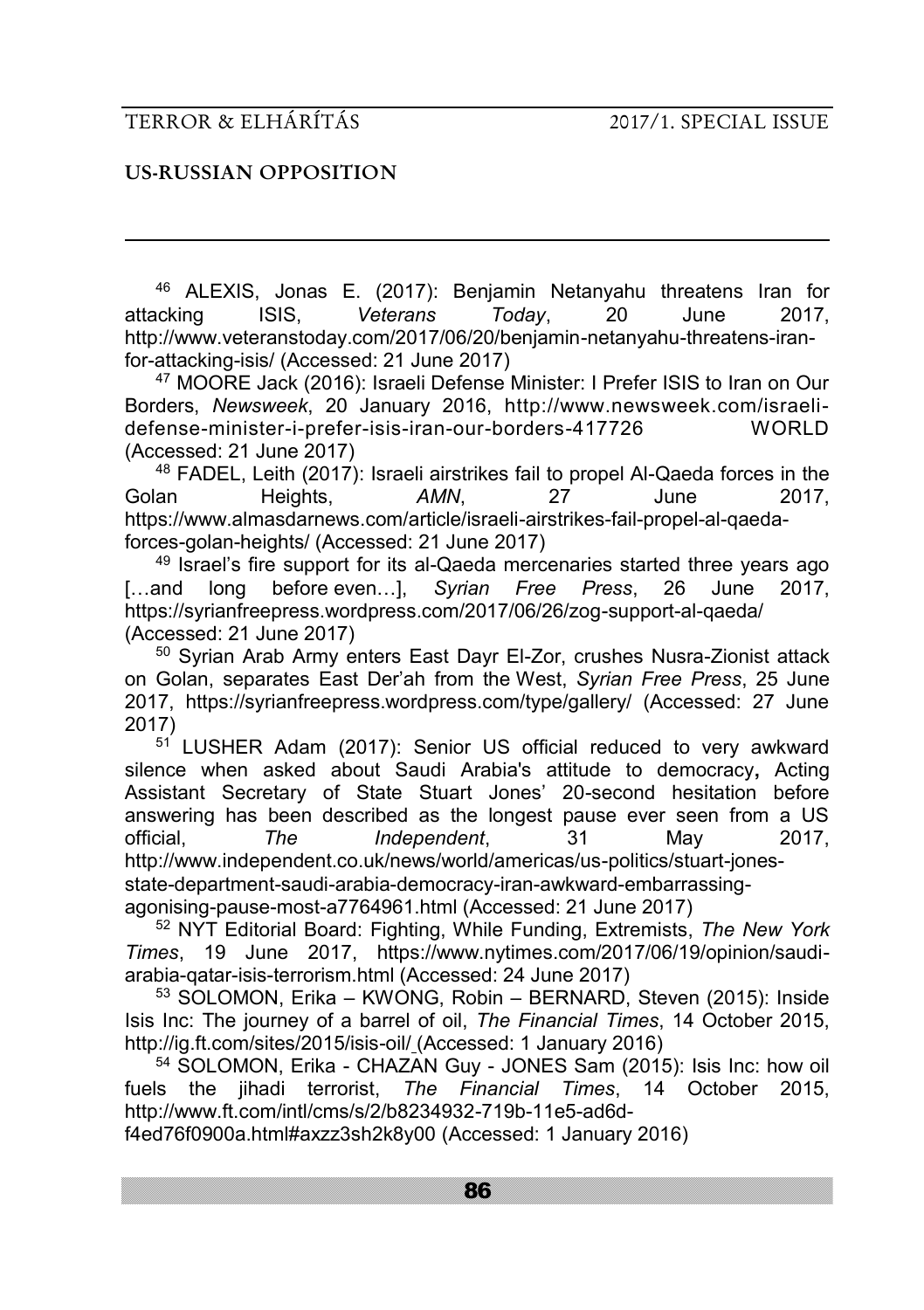-

#### **US-RUSSIAN OPPOSITION**

ways, both directly and indirectly: *"This is the reality that we are living in. If you or I were to go and provide money, weapons or support to a group like al Qaeda or ISIS, we'd be thrown in jail. However, the U.S. Government has been providing money, weapons, intel, assistance and other types of support through the CIA directly to these groups that are working with and are affiliated with al Qaeda and ISIS."<sup>58</sup>*

"Washington created and supports ISIS, along with other anti-government terrorists in Syria and elsewhere. NATO, Turkey, Saudi Arabia, Qatar and other regional rogue states supply them with weapons and other material *support. So does Israel.* … *Israel provides hospital treatment for hundreds, maybe thousands, of terrorist fighters, calling it "humanitarian assistance," according to Ya'alon,<sup>59</sup> adding it's "not in their interest" to publicize Israeli aid –*

<sup>55</sup> BARKER, Anne (2015): Is Turkey buying oil smuggled by Islamic State? ABC, 7 December 2015, http://www.abc.net.au/news/2015-12-01/is-turkey-isbuying-oil-smuggled-by-islamic-state/6991526 (Accessed: 7 January 2016)

<sup>56</sup> NORTON, Ben (2016): Leaked Hillary Clinton emails show U.S. allies Saudi Arabia and Qatar supported ISIS, Emails released by WikiLeaks add to the growing body of evidence that Gulf regimes have backed the Islamic State, *Salon*, 12 October 2016, http://www.salon.com/2016/10/11/leaked-hillaryclinton-emails-show-u-s-allies-saudi-arabia-and-qatar-supported-isis/ (Accessed: 21 June 2017)

<sup>57</sup> NYT Editorial Board: Fighting, While Funding, Extremists, *The New York Times*, 19 June 2017, https://www.nytimes.com/2017/06/19/opinion/saudiarabia-qatar-isis-terrorism.html (Accessed: 24 June 2017)

<sup>58</sup> NOBLE S. (2016): Democrat Congresswoman Says US Is Directly Funding ISIS, Al Qaeda, *Independent Senitel*, 8 December 2016, http://www.independentsentinel.com/democrat-congresswoman-says-us-isdirectly-funding-isis-al-qaeda/ (Accessed: 21 June 2017)

<sup>59</sup> **Moshe Ya'alon, former Israeli defence minister**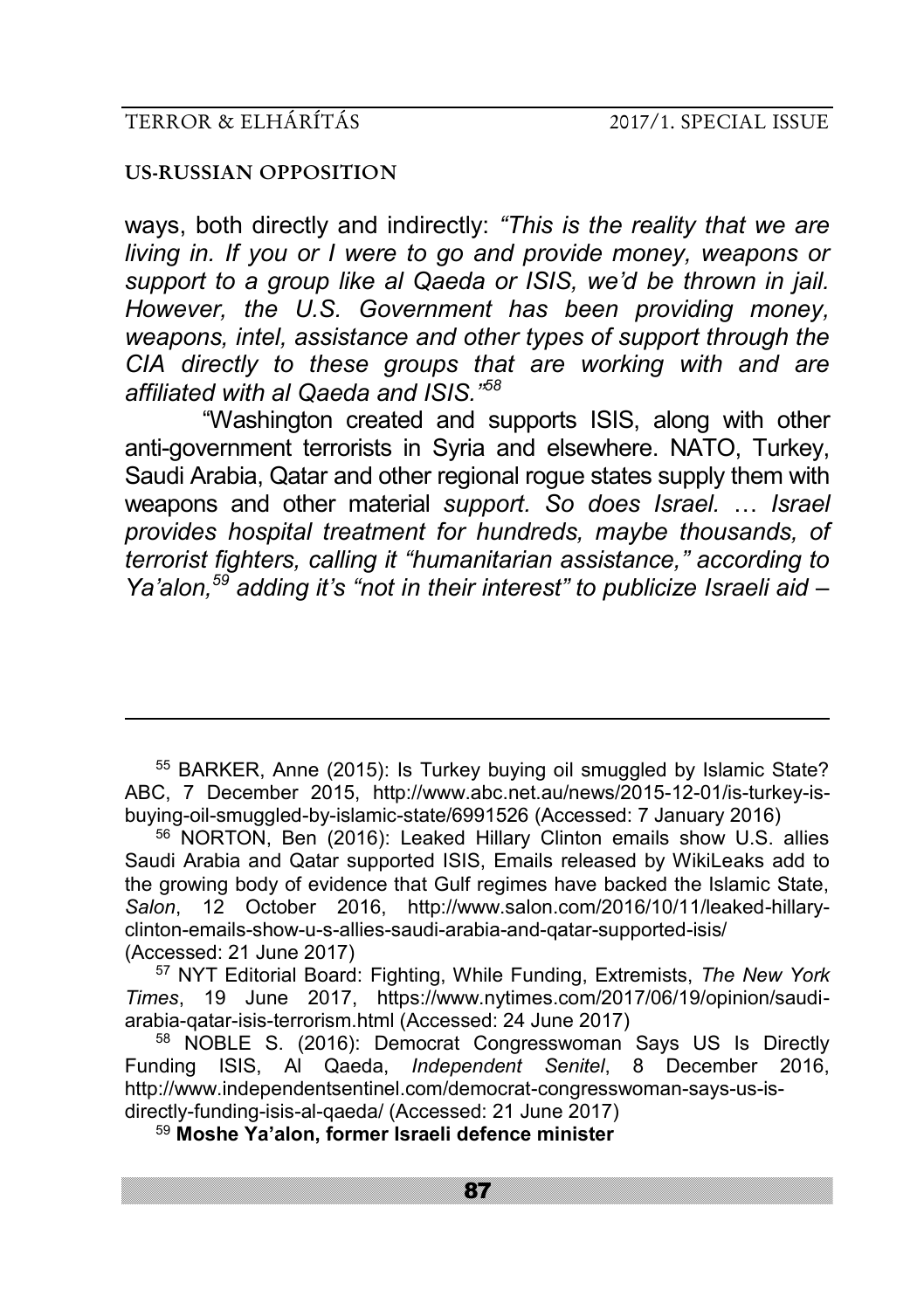-

### **US-RUSSIAN OPPOSITION**

*including weapons and munitions supplied, along with Israeli air strikes, he failed to explain.*" 60

Aligning with terrorists and providing support for them is nothing new in US and Western foreign policies. The Taliban was no less terrorist, extremist, jihadist, violent, oppressive, medieval minded, barbaric etc., than today, when they fought the "Evil Empire", the Soviet Union. The US provided several forms of support to the Taliban, including financing, weaponry etc.  $616263$  $64$   $65$  It is clear, that the social system of the "Evil Empire", the Soviet Union was far better than that of the Taliban in Afghanistan, but that was not the point. The main idea of such US

<sup>60</sup> LENDMAN, Stephen (2017): Alliance of Convenience: Israel Supports Syria's ISIS Terror Group, *Global Research*, 27 April 2017, http://www.globalresearch.ca/alliance-of-convenience-israel-supports-syrias-isisterror-group/5587203 (Accessed: 21 June 2017)

s/?utm\_term=.83cc23841fcd (Accessed: 21 June 2017)

<sup>65</sup> BURKE, Jason (1999): Frankenstein the CIA created, Mujahideen trained and funded by the US are among its deadliest foes, *The Guardian*, 17 January 1999, https://www.theguardian.com/world/1999/jan/17/yemen.islam (Accessed: 21 June 2017)

<sup>&</sup>lt;sup>61</sup> COLL, Steve: Ghost Wars: How Reagan Armed the Mujahadeen in Afghanistan, *Democracy Now*, 10 June 2004, https://www.democracynow.org/2004/6/10/ghost\_wars\_how\_reagan\_armed\_the (Accessed: 22 June 2017)

<sup>&</sup>lt;sup>62</sup> How The CIA Helped Create Osama Bin Laden, News One, 2011, https://newsone.com/1205745/cia-osama-bin-laden-al-qaeda/ (Accessed: 21 June 2017)

<sup>63</sup> FITCHETT, Joseph (2001): What About the Taliban's Stingers?, *The New York Times*, 26 September 2001, http://www.nytimes.com/2001/09/26/news/what-about-the-talibans-stingers.html (Accessed: 21 June 2017)

<sup>&</sup>lt;sup>64</sup> THAROOR, Ishaan (2014): The Taliban indoctrinates kids with jihadist textbooks paid for by the U.S., *The Washington Post*, 8 December 2014, https://www.washingtonpost.com/news/worldviews/wp/2014/12/08/the-talibanindoctrinates-kids-with-jihadist-textbooks-paid-for-by-the-u-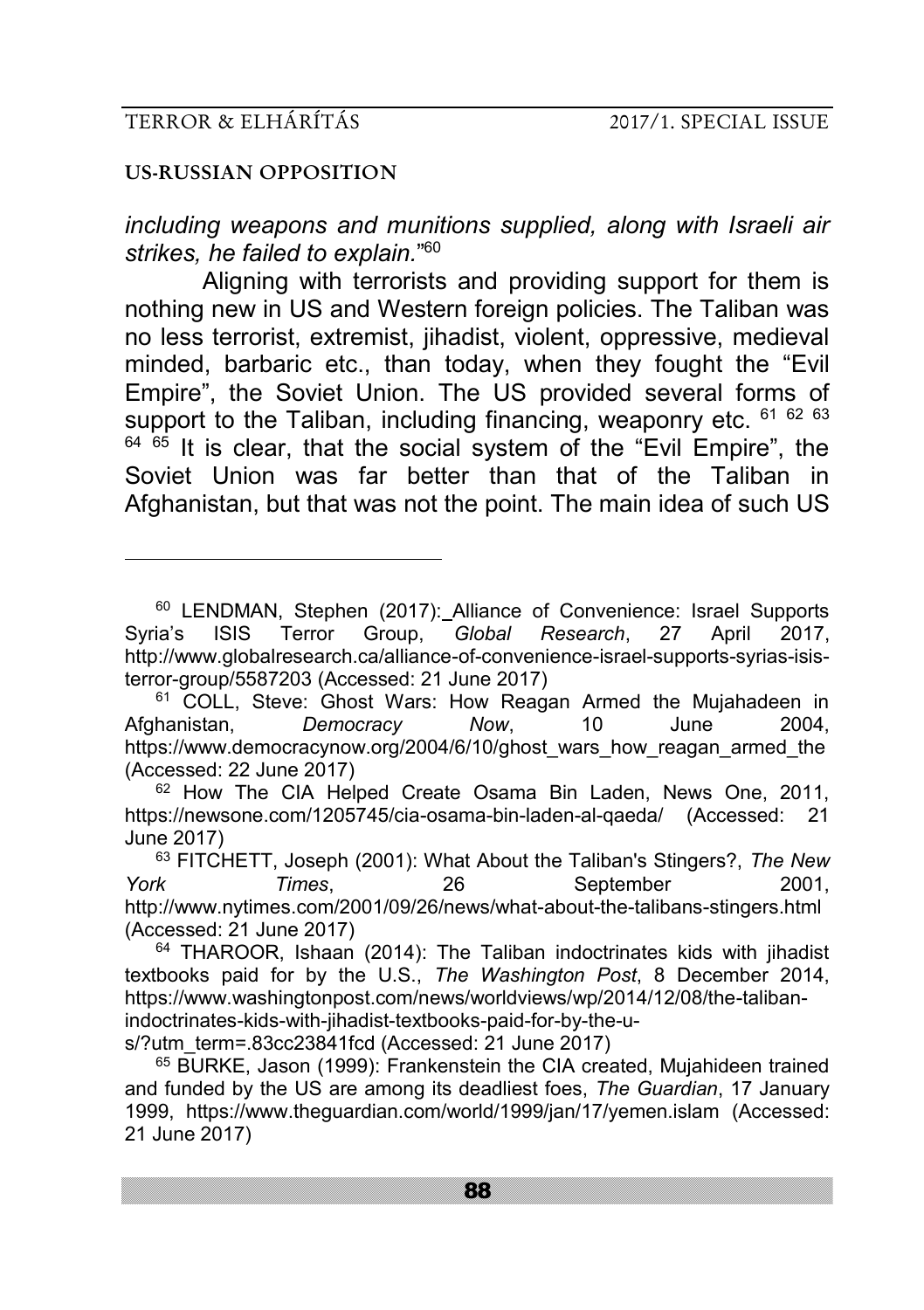and Western policies was to align with anyone, maybe with the devil himself, in order to drag the Soviet Union into a war it cannot win and cause as much harm, as possible. In other words: to create "a Vietnam" for the Soviet Union, where the "Evil Empire" would be disgracefully defeated. The fate of the Soviet soldiers just like the Afghan people, as human beings, was a secondary consideration, if it was considered at all.

The problem of US and Western alignment with forms of international terrorism is not limited to acts, when already existing terrorist organisations get some form of tacit or active support. Failed examples of US/Western democracy export leading to wars and chaos in the Middle East and elsewhere that proved to be a fertile ground for the rise of various terrorist organisations, such as the ISIS in Iraq, Syria, Libya and lately in the Philippines. Iraq is the ultimate example of the failure of Western style practices under the pretext of "exporting democracy" or "nation building". One might recall that the original arguments to go to war against Saddam Hussein's Iraq – the threat of weapons of mass destruction and suggested collaboration with Al-Qaida – have proved to be groundless.

# **III) US-Russian military opposition in the mirror of some contemporary conflicts**

In the next few chapters there is a brief analysis of some military conflicts that are based on US-Russian opposition. The focus is on contemporary issues when Trump is in power, rather than the past.

# **a) Georgia**

It is very hard to find a sober rationale when analysing the decision of the Saakashvili administration when they attempted to conquer the South-Ossetia, starting with the so called "capital city": Chinvali. Tbilisi could not hope that Russia would abstain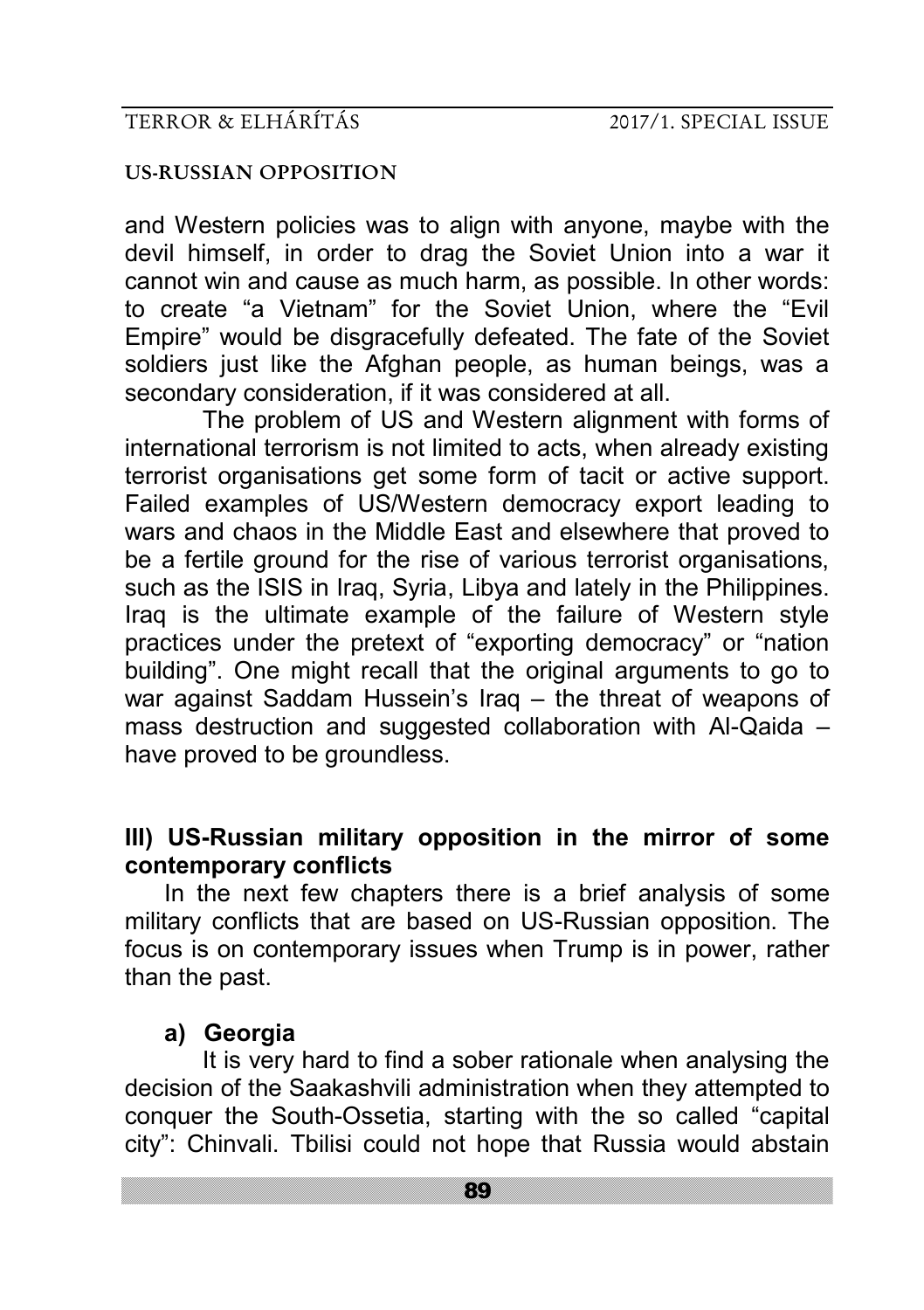### **US-RUSSIAN OPPOSITION**

from the war since the Georgian leadership was officially warned by Moscow several times. It was also crazy to assume that the US, maybe the entire NATO would go to war against Russia in order to allow Tbilisi to regain control of South-Ossetia or Abkhazia. There is a simple reason why great nuclear powers avoid entering large scale, direct military confrontation: such a war would inevitably lead to disastrous destruction endangering the survival of the entire humanity that is in nobody's interest. Georgia lost the war against Russia in South-Ossetia and Abkhazia in a matter of few days, as it could be foreseen even without a professional and detailed analysis of the capabilities of the opposing forces. Since that time the Russian State Duma officially acknowledged the two breakaway regions as independent states. Their independence is quaranteed by Russian military power, where the interstate contracts are valid for 50 years. Russia also has military bases on the territory of the two states, unacknowledged by International Law.

According to my analysis the military actions of the Georgian government were taken in order to provoke a war with Russia when Russia would occupy entire Georgia by military force and achieve a regime change, when installing a pro-Moscow, puppet government. The image of Russia was supposed to be damaged, economic sanctions were supposed to be installed against Moscow. Russia was supposed to spend a lot of resources to maintain the occupation and literally bleed because of the resistance. In order to ensure Russian military involvement the Georgians shelled a Russian base and killed about 50 Russian servicemen providing a perfect casus belli. However, a strategic mistake occurred on the Georgian and ultimately the US side: Russian Armed Forces advanced only to liberate the territory of the two breakaway regions where there is overwhelming public support of Russian military presence and autonomous statehood guaranteed by Russia. Georgian military actions proved to be disastrous for Tbilisi.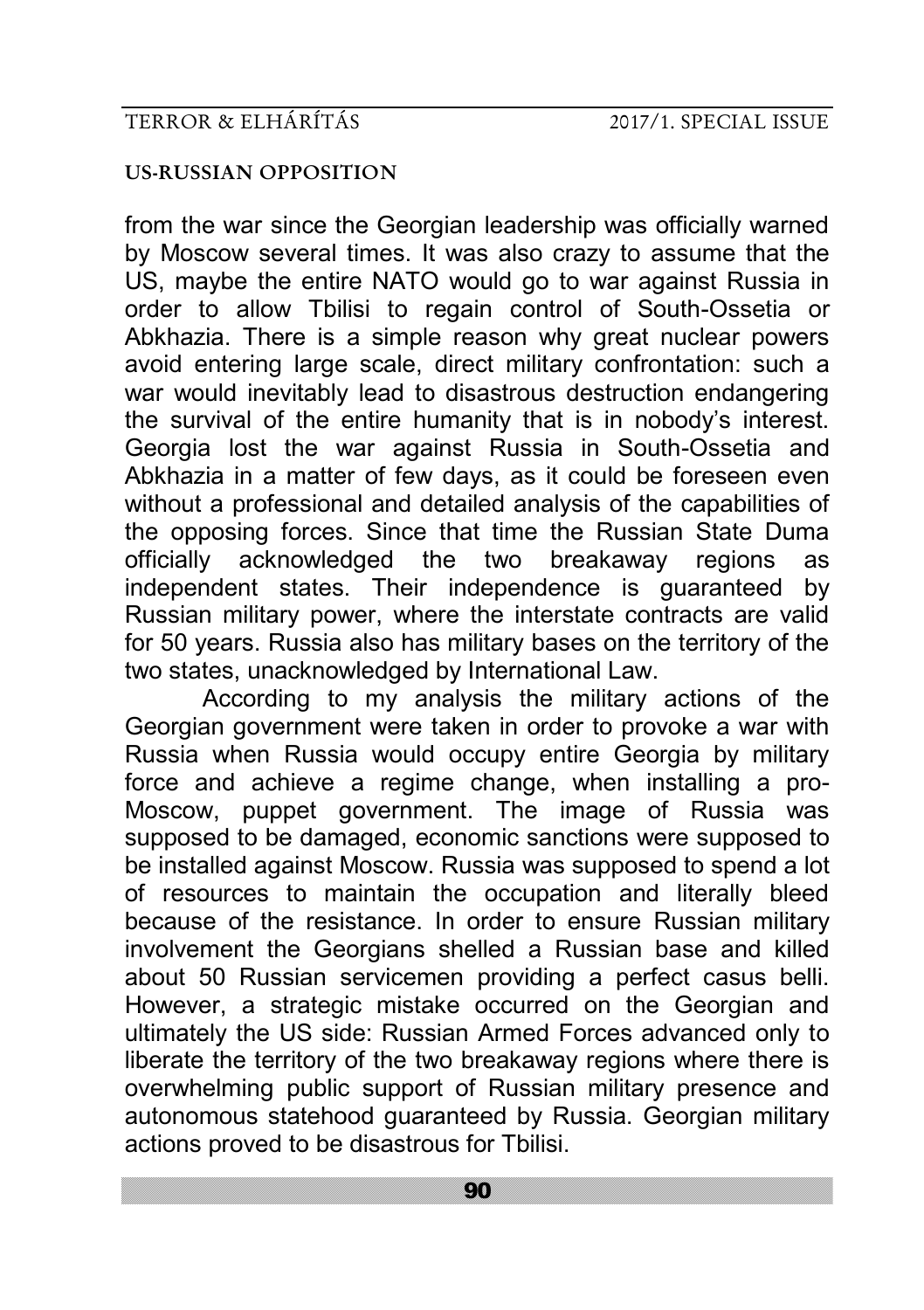## **US-RUSSIAN OPPOSITION**

According to an official US statement after the lost war the US tried to dissuade Georgia from going to war, but did not succeed. Let's assume that the official US position fairly reflects reality. In that case a very serious, but mostly unasked, rhetoric question arises: can we seriously consider the NATO membership of an aspirant country that goes to war with Russia even after the most powerful member of the Alliance – that is the US – officially tries to convince them not to do so?

The territorial conflict with Russia spoiled Georgian ambitions to join NATO since problems emerged that are not possible to resolve. The Alliance officially denies that third parties have a say when there is NATO enlargement. However, Georgia is a perfect example of the opposite. Russia de facto effectively halts NATO membership of Georgia since nobody wants to import an unresolved territorial dispute to the Alliance, especially if Russia is an opponent. This case shows that the principle of NATO suggesting that there is no way third states can influence NATO enlargement is merely wishful thinking if Russia has a territorial dispute with the aspirant country.

# **b) Ukraine**

Ukraine is positioned between two tectonic plates that are the West and Russia. The authentic national interests of the country require good relationship with both. Ukraine could prefer one tectonic plate to another that is not against the authentic national interests. However, the current leadership of Ukraine does not act according to such principles. It is definitely not a genuine national interest of Ukraine to side with one tectonic plate against another and try to win a war against a tectonic plate, mainly on her own. This is precisely what is happening right now, when Ukraine is stuck in an armed conflict with Russian-backed rebel forces in Eastern Ukraine and has a territorial dispute with Russia in case of Crimea.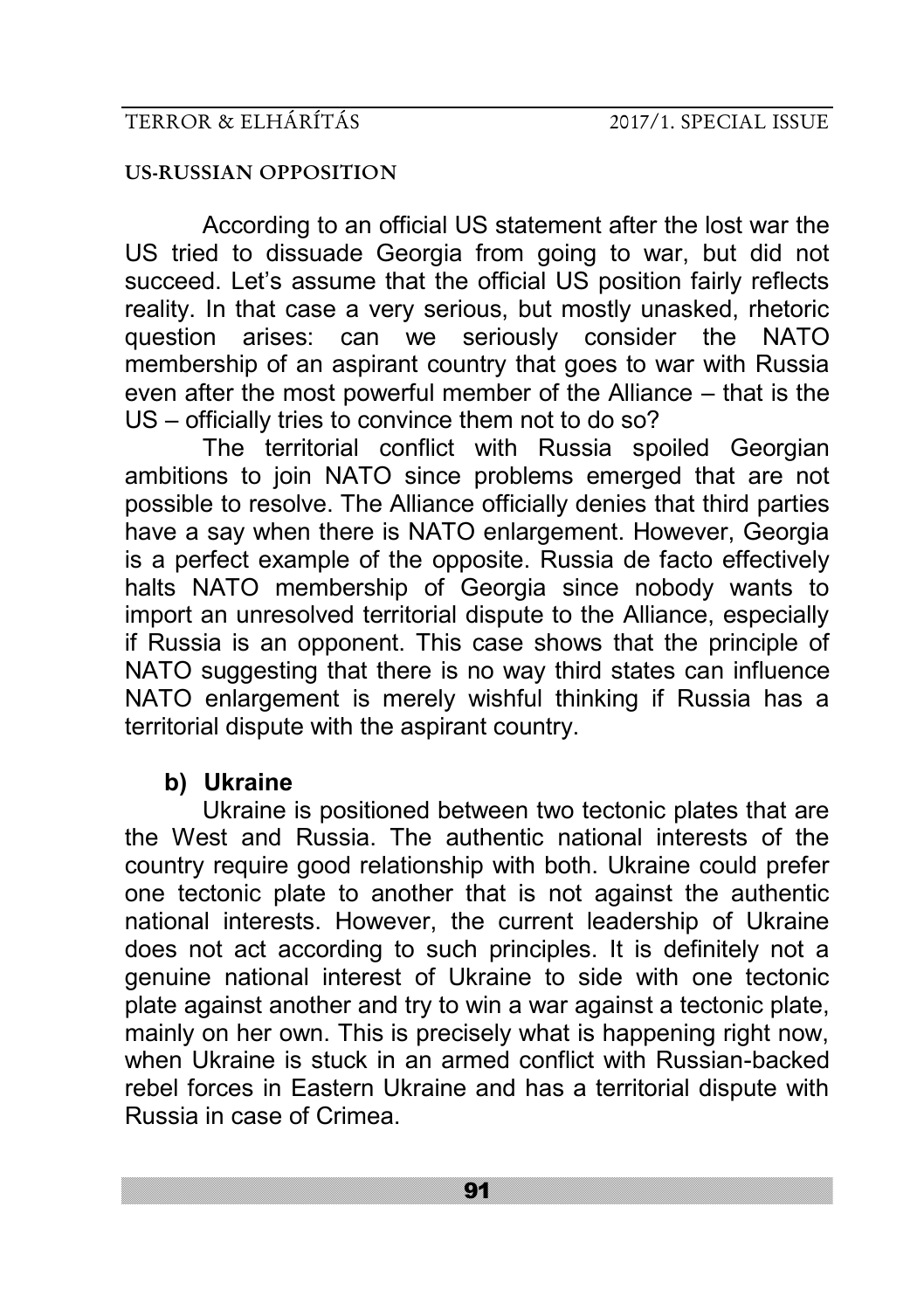<u>.</u>

#### **US-RUSSIAN OPPOSITION**

We can endlessly argue whether Crimea that is mostly populated with people of Russian identity<sup>66 67</sup> could or could not decide on self-determination depending on our views concerning boundaries of self-determination.<sup>68</sup> According to my opinion, the universally accepted limits of self-determination, according to which any minority must respect the constitution and the laws of the majority, intend to avoid any serious self-determination. Some legal experts suggest that major states want to avoid losing territories and that is why self-determination is limited to virtually zero. In case of Crimea, Russia successfully supported selfdetermination avoiding a war that would definitely have been waged by the Ukrainian majority.

For sober analysts it is clear, that Ukraine cannot win a war against Russian backed separatists in Eastern Ukraine, unless there is a ground-breaking, ultra-liberal "colored revolution" in Russia that is highly unlikely in a short or medium term.

Trump's election victory was bad news for Kiev, since it appeared during the election campaign that there was a political will to normalise US-Russian relationship. Kiev views such attempts dangerous because such a trend could easily lead to weakened support for Ukraine confronting Moscow. For such considerations Kiev made an attempt to renew fighting in Eastern Ukraine that was definitely not in the interest of Moscow awaiting

<sup>66</sup> FRIZELL, Sam (2014): Crimea Votes to Leave Ukraine for Russia, *Time*, 16 March 2014, http://time.com/26537/crimea-ukraine-russia-referendumresults/ (Accessed: 26 June 2017)

<sup>67</sup> Crimea referendum: Voters 'back Russia union', *BBC*, 16 March 2014, http://www.bbc.com/news/world-europe-26606097 (Accessed: 26 June 2017)

<sup>68</sup> TSUKANOVA, Arina (2017): How Ukraine Annexed Crimea. A Frank Conversation with Nikki Haley, *Strategic Culture*, 8 February 2017, https://www.strategic-culture.org/news/2017/02/08/how-ukraine-annexedcrimea-frank-conversation-with-nikki-haley.html (Accessed: 26 June 2017)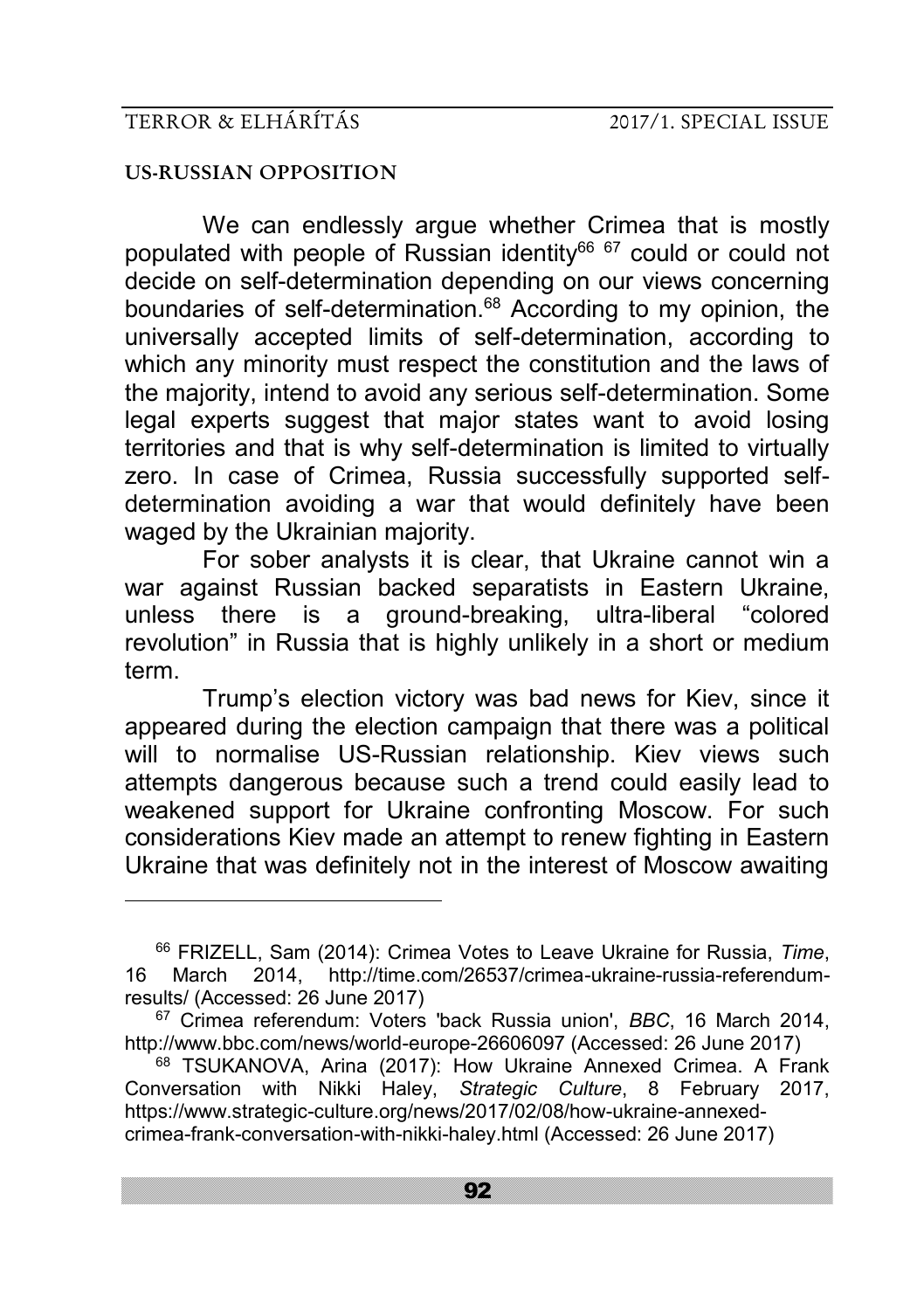<u>.</u>

### **US-RUSSIAN OPPOSITION**

normalisation of US-Russian relations. The renewal of fighting was confirmed by OSCE, however the methodology of collecting and analysing data obscured who initiated the renewal of fighting, or who violated cease fire more times etc. Moscow-backed separatist forces revenged after a delay, when it became obvious that the normalisation of US-Russian relations would not occur in a short run and escalation did not have a significant effect on US foreign policy.

It is obvious but unnoticed by Western countries that the deterioration of relations between Ukraine and Russia causes a relatively higher damage to Ukraine in economic terms. The coal blockade against the two separatist regions was initiated by Ukrainian ultra-nationalists and once the regime in Kiev realised that they are absolutely powerless against their own ultranationalists, they provided state support for the blockade.<sup>69</sup> The ultra-nationalists only needed to demonstrate that a new wave of civil war would be in Ukraine unless the regime in Kiev capitulates. The anthracite-blockade is perfect example of the self-destructing nature of Ukrainian nationalist policies, since (a) no matter where Ukraine would get the anthracite, that would be more expensive than purchasing it from Donetsk and Lugansk, (b) the anthracite was originally mined and sold by a Ukrainian oligarch, Akhmetov, who also paid taxes for Kiev. As a result of the blockade the mines and factories of Akhmetov were nationalised and the economic cooperation between the

<sup>69</sup> PETRO, Nicolai N. – COHEN, Josh (2017): The Bizarre Reason Ukraine Could Be Facing a Legitimacy Crisis. A blockade has revealed the government's unwillingness to enforce state authority against unsanctioned vigilantism, *Strategic Culture*, 18 March 2017, http://www.strategicculture.org/news/2017/03/18/bizarre-reason-ukraine-could-be-facing-legitimacycrisis.html (Accessed: 23 April 2017)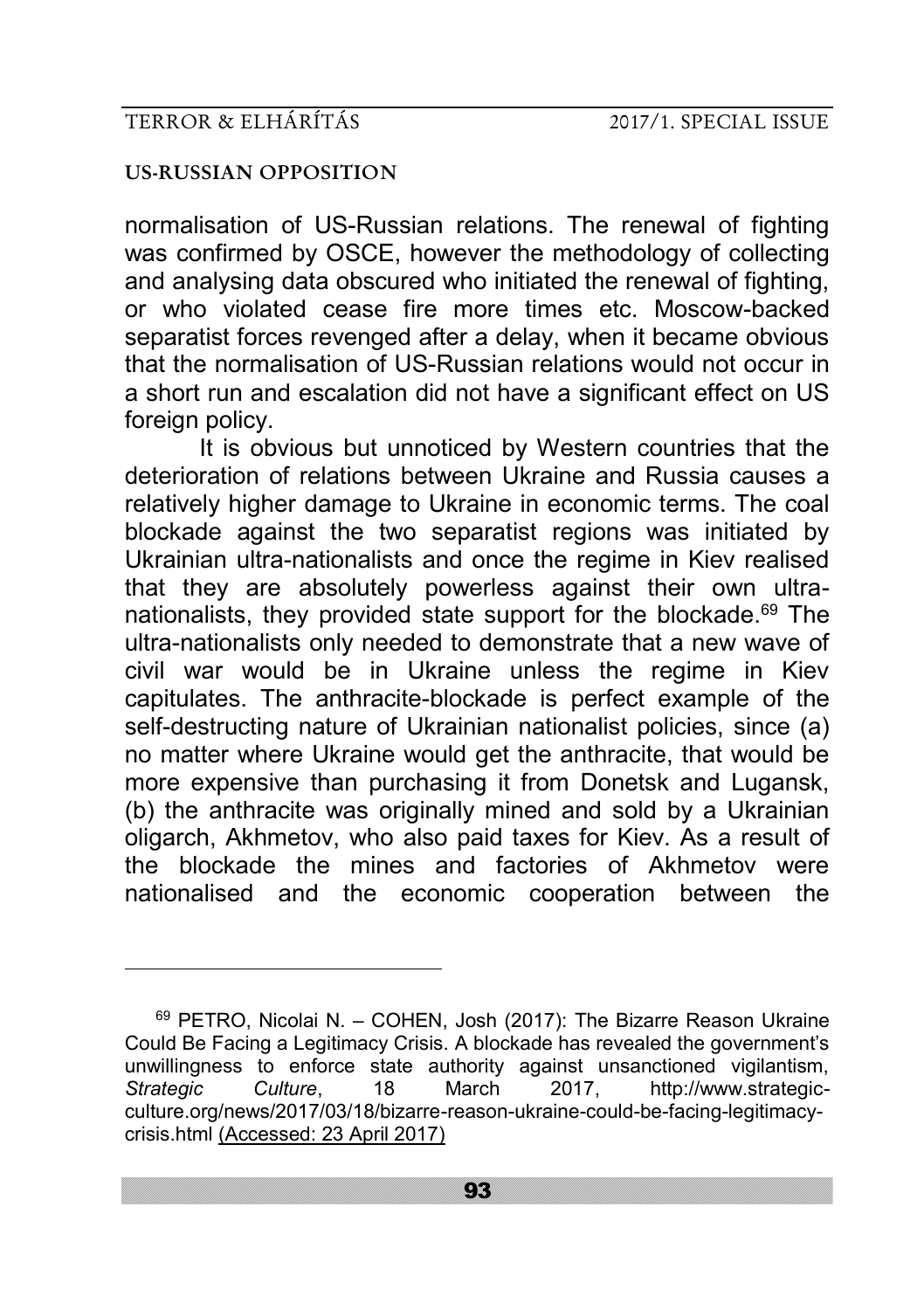-

### **US-RUSSIAN OPPOSITION**

separatist regions and Russia developed to unprecedented levels.

It was indeed a very strange war between the Kiev regime and the separatists when Akhmetov's business was unharmed and his mines and factories could even pay taxes to Kiev. Russian backed separatists and ultimately Moscow had "steel nerves" when they decided to allow it. Akhmetov had 3 years to decide whether to back the Kiev regime or not. He made the wrong choice resulting in massive loss of his property. Some Russian journalists suggested that those who supported the anthracite-blockade<sup>70</sup> in the Ukrainian Rada should have gotten on their skies in order to obtain the highest level state decorations in the Kremlin.

Kiev is quite successful when there is a need to produce destructive economic tendencies for themselves. Hooligan actions against Russian banks consciously "unnoticed" by police, later on mutual economic restrictions of the Ukrainian Rada and the Russian State Duma brought their toll: Kiev lost 75 percent of direct foreign capital investment. Furthermore, the unlawful actions on the side of the Kiev regime will most likely result in Russian lawsuits and Kiev will likely be forced to compensate Russian banks.

There is a quite widely accepted view amongst Western and Russian politicians, that there is no alternative to the full implementation of the Minsk agreements. This view serves great power interests, but fails to acknowledge that there is a lot of wishful thinking. Full implementation of the Minsk agreements would require the dissolution of all illegal military formations in

<sup>70</sup> Власть возглавила блокаду Донбасса: Киев официально приостановил транспортное сообщение с регионом, *Antifashist*, 15 March 2017, http://antifashist.com/item/ukraina-oficialno-priostanovila-transportnoesoobshhenie-s-donbassom.html (Accessed: 23 April 2017)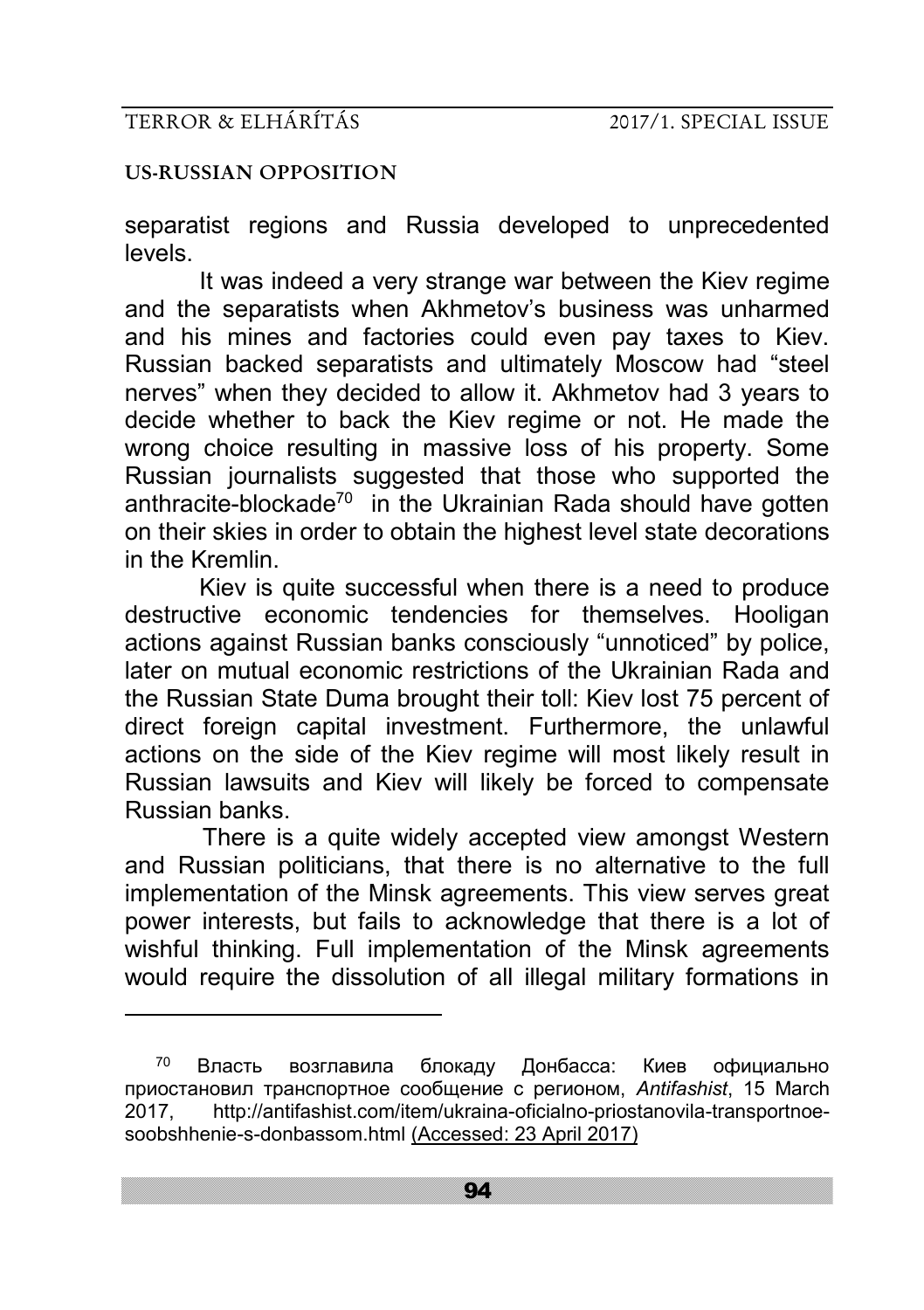-

### **US-RUSSIAN OPPOSITION**

Eastern Ukraine and handing over control of the Eastern border to Kiev. This equals to the capitulation of Russian backed separatists and ultimately Moscow. The nationalist government in Kiev does not want to allow the separatist fighters, especially their leaders get away unpunished, as it is suggested in the Minsk-2 agreement. Kiev does not want to decentralise power in favour of self-determination in Ukraine. Antagonisms between opposing forces make the Minsk agreements dead, even when they are officially still in effect. The more time passes without the full implementation the more obvious it becomes, that they would not be implemented and we have a frozen conflict, a sort of a stalemate in Eastern Ukraine.

In spite of the decision of NATO in Bucharest in 2008 according to which Ukraine and Georgia "will become members of NATO,"<sup>71</sup> the reality is that the two aspirants are trapped in a territorial dispute with Russia where no solution is in sight. The absence of solution of the territorial conflict with Russia equals failure to achieve NATO membership, since nobody is interested to fight a major war with Russia. Besides that the Ukrainian economic reform is not providing the results expected by the West, while EU is busy with their own problems such as Brexit etc. A country of a magnitude of Ukraine having its own grave problems is clearly unfit to achieve EU membership in the foreseeable future.

The reality is that Ukraine is stuck in a variety of problems such as a low intensity war, unresolved negative trends of the economy, negative demographic trends, overwhelming

<sup>71</sup> Bucharest Summit Declaration, Issued by the Heads of State and Government participating in the meeting of the North Atlantic Council in Bucharest on 3 April 2008, *NATO*, http://www.nato.int/cps/in/natohq/official\_texts\_8443.htm (Accessed: 26 June 2017)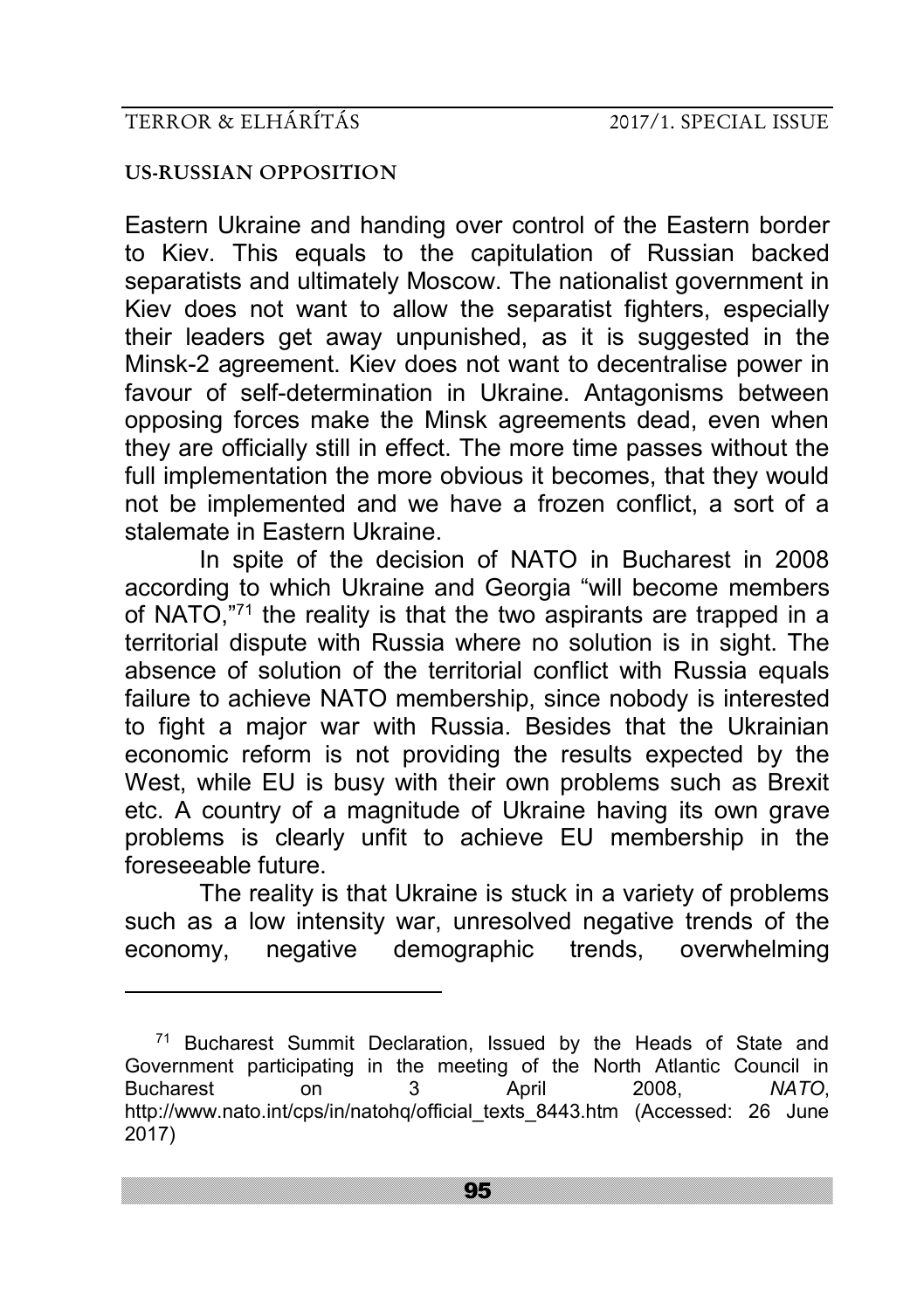#### **US-RUSSIAN OPPOSITION**

corruption, and the impoverishment of the population etc. with no hope of meaningful Western integration. According to the data of the World Bank, Ukraine managed to produce the worst trends in the world between 1990 and  $2015$  (!),<sup>72</sup> since the GDP of the country declined in a quarter century. Only the post-Kaddafi Libya or South-Sudan had similarly disastrous economic trends making them comparable with Ukraine. However, we lack sufficient data on Libya and South-Sudan to properly compare their economic trends with that of Ukraine.

# **c) Syria**

-

An alleged chemical attack took place in Khan Sheikhoun<sup>73</sup> on 4 April 2017 that claimed the life of some 80 people. There is no much more "evidence" than some video footage where "White Helmets" are shown when "rescuing" the casualties. "White Helmets" are notorious for actively cooperating with jihadist militants, <sup>74 75 76</sup> <sup>77</sup> Al-Qaida, <sup>78 79</sup> and they also have a history of

<sup>&</sup>lt;sup>72</sup> GDP, PPP (current international \$), World Bank, International Comparison<br>Program database. The World Bank. 2017. Program database. *The World Bank*, 2017, [http://data.worldbank.org/indicator/NY.GDP.MKTP.PP.CD?end=2015&locations](http://data.worldbank.org/indicator/NY.GDP.MKTP.PP.CD?end=2015&locations=UA&start=2015&view=map) [=UA&start=2015&view=map](http://data.worldbank.org/indicator/NY.GDP.MKTP.PP.CD?end=2015&locations=UA&start=2015&view=map) (Accessed: 23 April 2017)

<sup>73</sup> Chemical Weapons Incident in Syria's Idlib Province, *Sputnik News*, April 2017, https://sputniknews.com/trend/idlib\_chemical\_incident\_2017/ **(**Accessed: 27 June 2017)

<sup>74</sup> BEELEY, Vanessa (2016): Exclusive: The REAL Syria Civil Defence Exposes Fake 'White Helmets' as Terrorist-Linked Imposters, *21st Century Wire*, 23 September 2016, http://21stcenturywire.com/2016/09/23/exclusive-the-realsyria-civil-defence-expose-natos-white-helmets-as-terrorist-linked-imposters/ (Accessed: 27 June 2017)

 $75$  RITTER Scott (2016): The 'White Helmets' and the Inherent Contradiction of America's Syria Policy, *Truth Dig*, 5 October 2016, http://www.truthdig.com/report/item/white\_helmets\_inherent\_contradiction\_amer icas\_syria\_policy\_20161005 (Accessed:  $27$  June  $2017$ )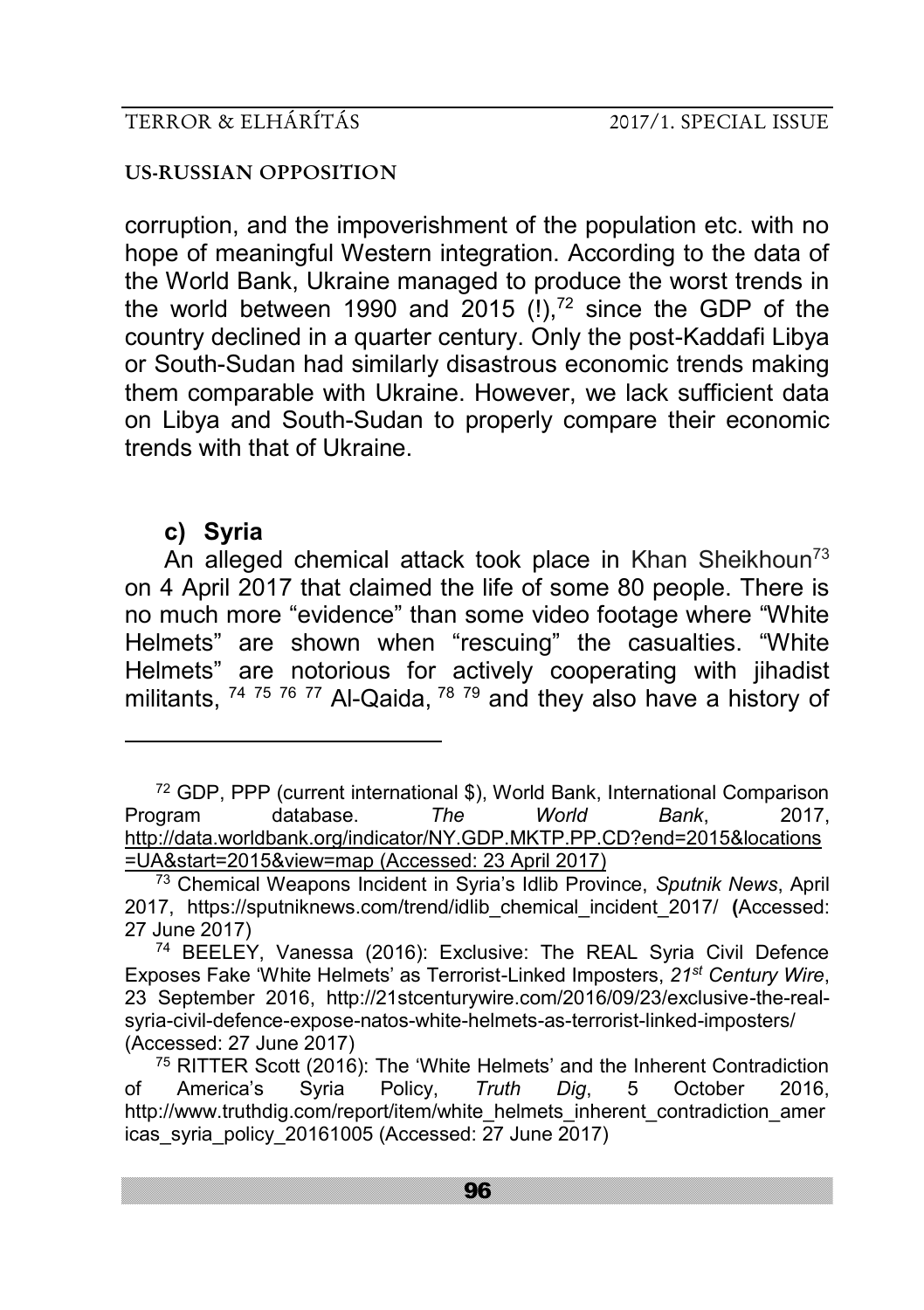-

#### **US-RUSSIAN OPPOSITION**

falsifications. $80 81$  In our case the "White Helmets" performed their life saving effort is suspicious conditions: most importantly with no sufficient gear. Should there be a serious chemical incident lack of sufficient protective gear would have resulted in a case where the rescuers themselves would also have become victims. The Trump administration made a very fast judgement blaming the

<sup>77</sup> White Helmets member caught on camera disposing of Syrian soldiers' mutilated bodies (WARNING: GRAPHIC VIDEO), *Syrian Free Press*, 25 June 2017, https://syrianfreepress.wordpress.com/2017/06/25/white-helmets-graphic/ (Accessed: 27 June 2017)

<sup>78</sup> BEELEY Vanessa (2017): "Stay Strong London Firefighters, Al-Qaeda Supports You": Channel 4 Promoting Terrorism, White Helmets in Daraa, The same "team" of White Helmets in Daraa were filmed on 20th June 2017 standing on the slaughtered bodies of SAA soldiers, piled into the back of a pick-up truck, while extremists parade the soldiers severed heads as trophies. The same team of White Helmets in Daraa were filmed cheering and mopping up after an extremist extra judicial execution in Daraa on the 16th May 2017. Channel 4 have showcased this team of terrorists, displaying "solidarity" with the firefighters tackling the tragic blaze at Grenfell Tower, *Syrian Free Press*, 26 June 2017, https://syrianfreepress.wordpress.com/2017/06/26/al-qaeda-whitehelmets/ (Accessed: 27 June 2017)

<sup>79</sup> Al-Qaeda In Syria Praises The White Helmets, *Youtube*, 21 Mach 2017, https://www.youtube.com/watch?v=lvTAi0MXY6w (Accessed: 27 June 2017)

80 TURBEVILLE, Brandon (2016): White Helmets Video and Supporters' Demonstrations Confirm Lack of Credibility, *Activist Post*, 30 November 2016, http://www.activistpost.com/2016/11/white-helmets-video-supportersdemonstrations-lack-credibility.html (Accessed: 27 June 2017)

<sup>81</sup> HENNINGSEN, Patrick (2016)**:** A NOBEL LIE: CNN's Claim That 'White Helmets Center in Damascus' Was Hit by a Barrel Bomb, *21st [Century Wire](http://wp.me/p3bwni-kph)***,** 8 October 2016, http://21stcenturywire.com/2016/10/08/more-lies-cnn-claim-whitehelmets-center-hit-by-barrel-bomb-in-damascus/ (Accessed: 27 June 2017)

<sup>76</sup> BEELEY, Vanessa (2016): Canada's NDP Supporting White Helmets for Nobel Prize is 'Serious Mistake' ~ Open Letter Written by John Ryan, Ph.D, *21st Century Wire***,** 26 September 2016, http://21stcenturywire.com/2016/09/26/canada-ndp-supporting-white-helmetsfor-nobel-prize-is-a-serious-mistake-open-letter-written-by-john-ryan/ (Accessed: 27 June 2017)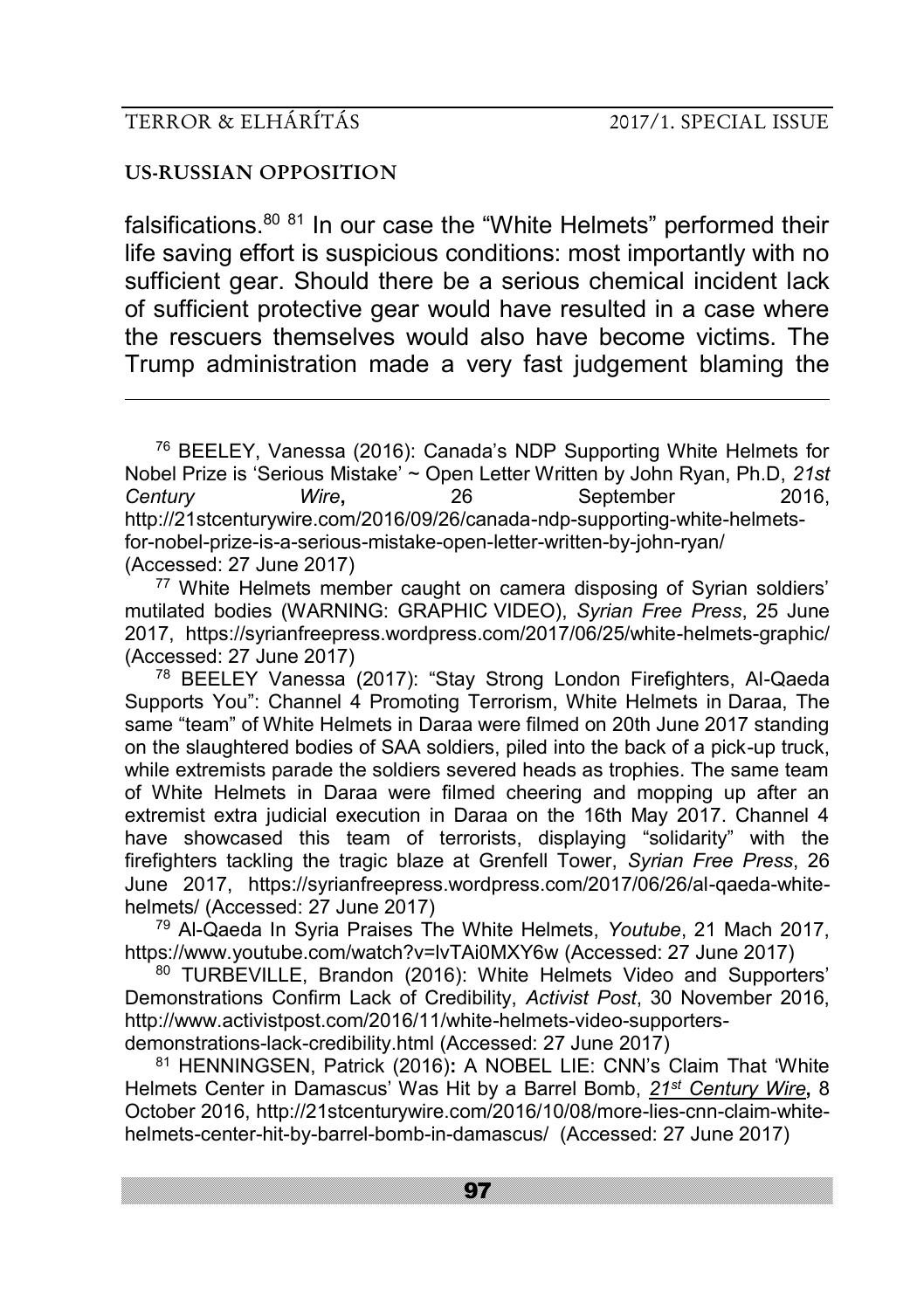### **US-RUSSIAN OPPOSITION**

Syrian Air Force for the incident, ignoring US intelligence data or any inquiry by the UN etc. *"On April 6, United States President Donald Trump authorized an early morning Tomahawk missile strike on Shayrat Air Base in central Syria in retaliation for what he said was a deadly nerve agent attack carried out by the Syrian government two days earlier in the rebel-held town of Khan Sheikhoun. Trump issued the order despite having been warned by the U.S. intelligence community that it had found no evidence that the Syrians had used a chemical weapon.*

*The available intelligence made clear that the Syrians had targeted a jihadist meeting site on April 4 using a Russiansupplied guided bomb equipped with conventional explosives. Details of the attack, including information on its so-called highvalue targets, had been provided by the Russians days in advance to American and allied military officials in Doha, whose mission is to coordinate all U.S., allied, Syrian and Russian Air Force operations in the region.*

*Some American military and intelligence officials were especially distressed by the president's determination to ignore the evidence. "None of this makes any sense," one officer told colleagues upon learning of the decision to bomb. "We KNOW that there was no chemical attack ... the Russians are furious. Claiming we have the real intel and know the truth ... I guess it didn't matter whether we elected Clinton or Trump*."

*Within hours of the April 4 bombing, the world's media was saturated with photographs and videos from Khan Sheikhoun. Pictures of dead and dying victims, allegedly suffering from the symptoms of nerve gas poisoning, were uploaded to social media by local activists, including the White Helmets, a first responder*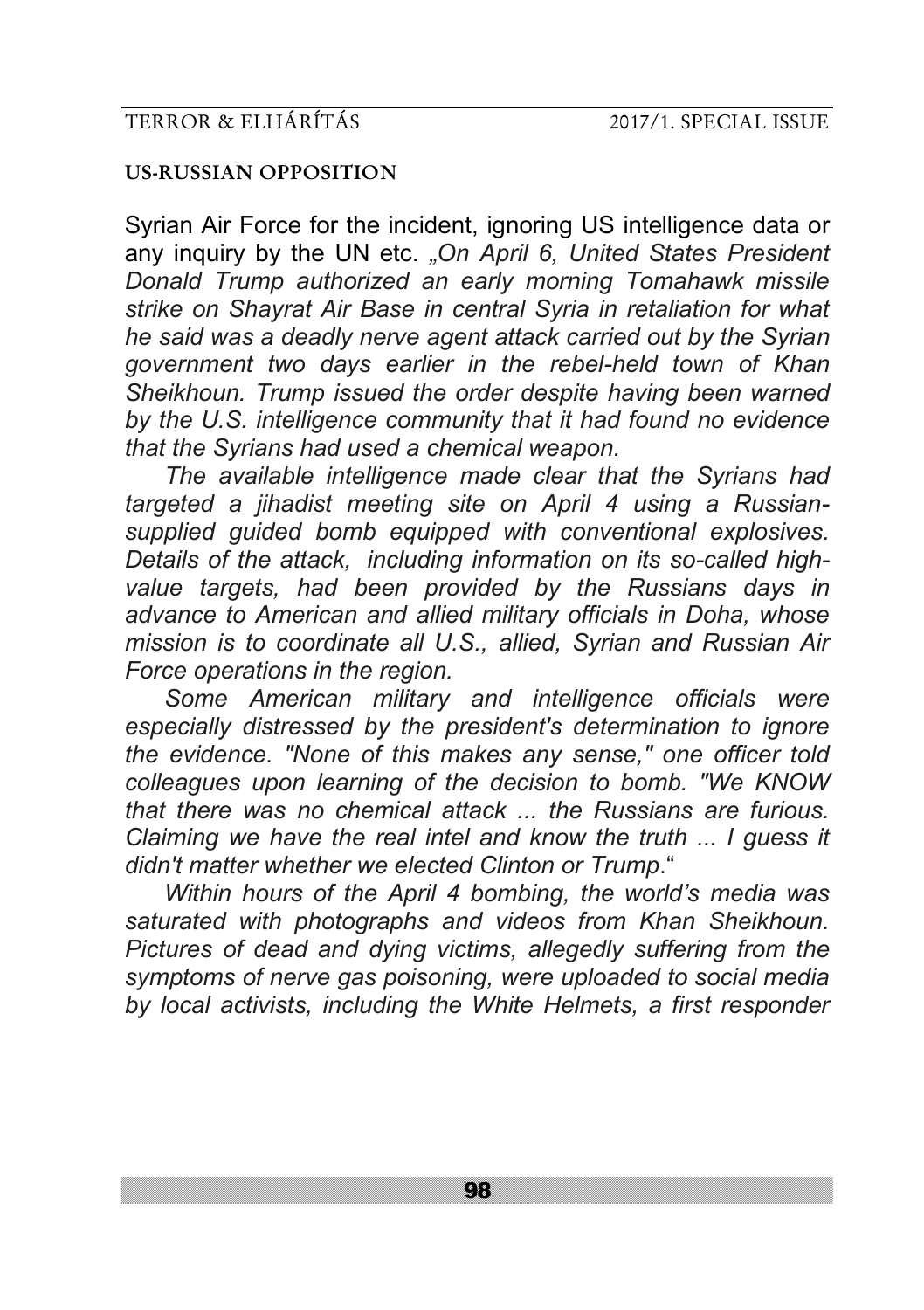-

### **US-RUSSIAN OPPOSITION**

*group known for its close association with the Syrian opposition."* 82

The decision of the US president to bomb the Syrian airbase is not only completely unjustified $83$  but also entirely illegal, since there is no authorisation of the UN Security Council to bomb Syrian Government objects. The allegedly free Western mainstream media resorted to a complicit hysteria, and the US strikes in Syria got full support of NATO Secretary General Jens Stoltenberg in an official statement on 7 April 2017, making this support an official policy of the Alliance.<sup>84</sup>

The most acceptable and credible investigation of the alleged chemical attack could have theoretically been performed by the UN-OPCW<sup>85</sup> but such a proposal was blocked by powerful Western nations with no coherent explanation.<sup>86</sup> Blocking an independent investigation by itself is a confession of a criminal policy. It suggests that the West is determined to get rid of both Assad and the Russians in Syria where there are no moral considerations. In this case False Flag Operations by the West are entirely justified. The West applied double standards when

<sup>82</sup> HERSH, Seymour M. (2017): Trump's Red Line, *Die Welt*, 25 June 2017, https://www.welt.de/politik/ausland/article165905578/Trump-s-Red-Line.html (Accessed: 26 June 2017)

<sup>&</sup>lt;sup>83</sup> Химический фейк в Идлибе — факты и разъяснения (ФОТО), *Rusvesna*, 13 April 2017, http://rusvesna.su/news/1491993821 (Accessed: 17 April 2017)

<sup>84</sup> Statement by NATO Secretary General Jens Stoltenberg on US strikes in Syria, *North Atlantic Treaty Organisation,* 7 April 2017, http://www.nato.int/cps/en/natohq/news\_143082.htm?selectedLocale=en (Accessed: 26 June 2017)

<sup>85</sup> Organisation for Prohibition of Chemical Weapons

<sup>86</sup> Blocking of Russian OPCW Proposal on Idlib Aims to Push for Regime Change, *Sputnik News*, 21 April 2017, https://sputniknews.com/politics/201704211052834914-russian-opcw-blocksyria-regime-change/ (Accessed: 23 April 2017)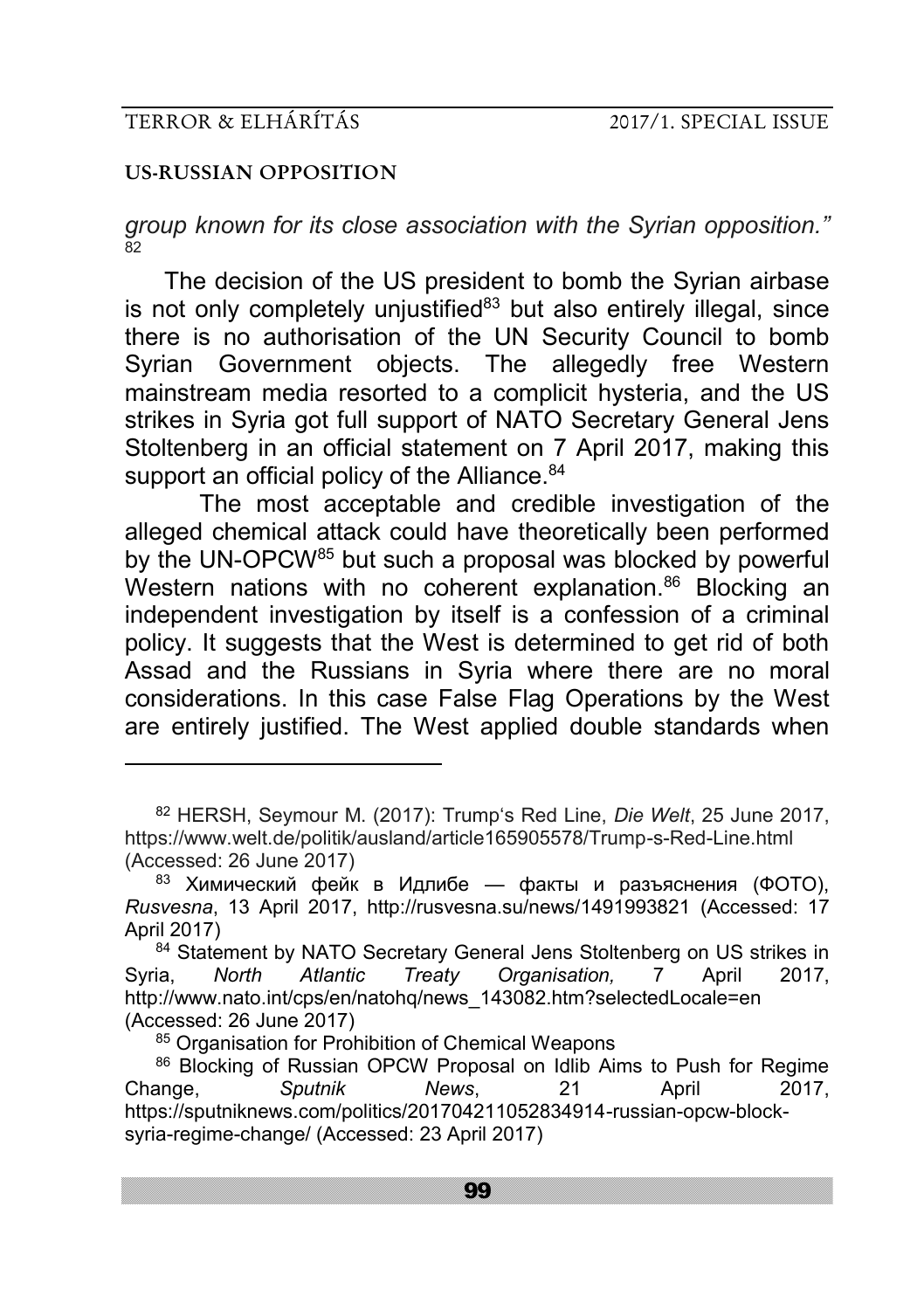<u>.</u>

### **US-RUSSIAN OPPOSITION**

remaind silent about the chemical attack of the ISIS in Mosul in April 2017, because such news would have raised doubts concerning Syrian Government involvement in the chemical attack on Khain Sheikhoun.<sup>87</sup>

The Syrian and Russian governments did not only vehemently denied that the chemical attack was their responsibility, but also invited the so called "international community" to get to Shayrat Air Base and find the remains of the chemical agents after the Tomahawk cruise missile strike, since the presence of chemical agents is not possible to hide from expert investigation, even if the chemical weapons had been removed from the area. The so called "international community" did not accept the invitation, since it was blocked by powerful Western countries also members of the UN Security Council.<sup>88</sup> nor the allegations of the Syrian Government involvement in the chemical attack were withdrawn.

The execution of a chemical attack against the opposition fighters in Syria would have been an absolutely unjustifiable, stupid and suicidal move by the Syrian Government. It is also needless from the military point of view because Assad is winning the war in Syria with substantial Russian military support. The more time passes without a credible UN-OPCW investigation, the more unlikely there will be a universally accepted version of the incident. The failure to impartially investigate the incident only

<sup>87</sup> Валерия Маслова: Ирак вам не Сирия: почему западные журналисты обходят вниманием химатаку в Мосуле, *Russia Today*, 19 April 2017, https://russian.rt.com/world/article/380472-irak-siriya-smi-khimoruzhie-asad-ig (Accessed: 23 April 2017)

<sup>88</sup> UNSC Partners' Evasion of Claimed Syria Chemical Attack Probe Worrying – Lavrov, *Sputnik News*, 13 April 2017, https://sputniknews.com/politics/201704131052597395-syria-chemical-attackprobe-evasion/ (Accessed: 27 June 2017)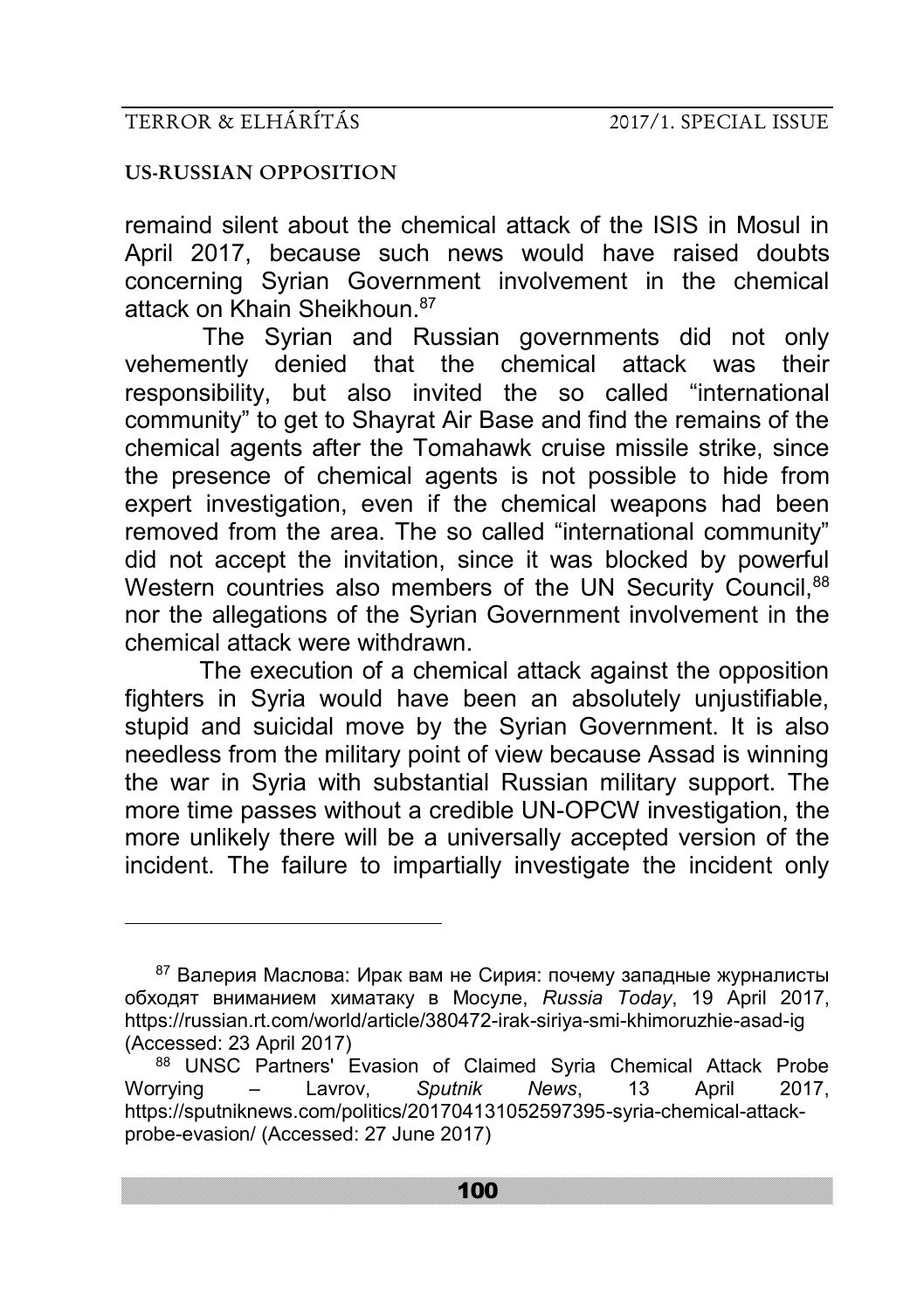-

### **US-RUSSIAN OPPOSITION**

weakens the credibility of the West, since blocking such an investigation is an indirect confession of criminal policies. Since that time, accusing the Syrian Government of plotting new chemical attacks became a routine procedure of the US. $89\,$   $89\,$   $91\,$   $92\,$ 93 94 95 96 According to Nikki Haley, the US ambassador to the UN: *"Any further attacks done to the people of Syria, will be blamed on Assad, but also on Russia & Iran who support him killing his* 

<sup>92</sup> [Анатолий Вассерман](https://ria.ru/authors/wasserman/): Химическая атака в Сирии обязательно состоится — по закону Голливуда, *RIA*, 27 June 2017, https://ria.ru/analytics/20170627/1497358141.html (Accessed: 27 June 2017)

<sup>93</sup> Lavrov Mocks Defected Syrian General's Claims About Hidden Chemical<br>
apons. Soutnik Mews. 15 April 2017. Weapons, *Sputnik News*, 15 April 2017, https://sputniknews.com/politics/201704151052671030-lavrov-syrian-generalclaims/ (Accessed: 27 June 2017)

<sup>94</sup> Дмитрий Булгару: Химатака как предчувствие: в США просят применить против Сирии дополнительную военную силу, *Russia Today*, 27 June 2017, https://russian.rt.com/world/article/403561-ssha-nastuplenie-siriyahimataka (Accessed: 27 June 2017)

<sup>95</sup> Белый дом обвинил Асада в подготовке новой химической атаки, *RIA*, 27 June 2017, https://ria.ru/syria/20170627/1497340374.html (Accessed: 27 June 2017)

<sup>96</sup> Assad's 'Chemical Arms': US Has Long Record of Starting Wars on False Pretexts, *Sputnik News*, 28 June 2017, https://sputniknews.com/politics/201706281055060144-us-syria-chemicalweapons/ (Accessed: 29 June 2017)

<sup>&</sup>lt;sup>89</sup> Kremlin Considers US' Threats Against Syrian Legitimate Leadership<br>Acceptable Sputnik News 27 June 2017 Unacceptable, *Sputnik News*, 27 June 2017, https://sputniknews.com/middleeast/201706271055002138-kremlin-us-threatssyria/ (Accessed: 27 June 2017)

<sup>90</sup> В Кремле прокомментировали заявления США о подготовке Асадом новой химатаки, *RIA*, 27 June 2017, https://ria.ru/syria/20170627/1497362240.html (Accessed: 27 June 2017)

<sup>&</sup>lt;sup>91</sup> US' Claims Assad Planning Chemical Attack in Syria Aimed to 'Justify Aggression', *Sputnik News*, 27 June 2017, https://sputniknews.com/politics/201706271055001895-chemical-attack-assadtrump/ (Accessed: 27 June 2017)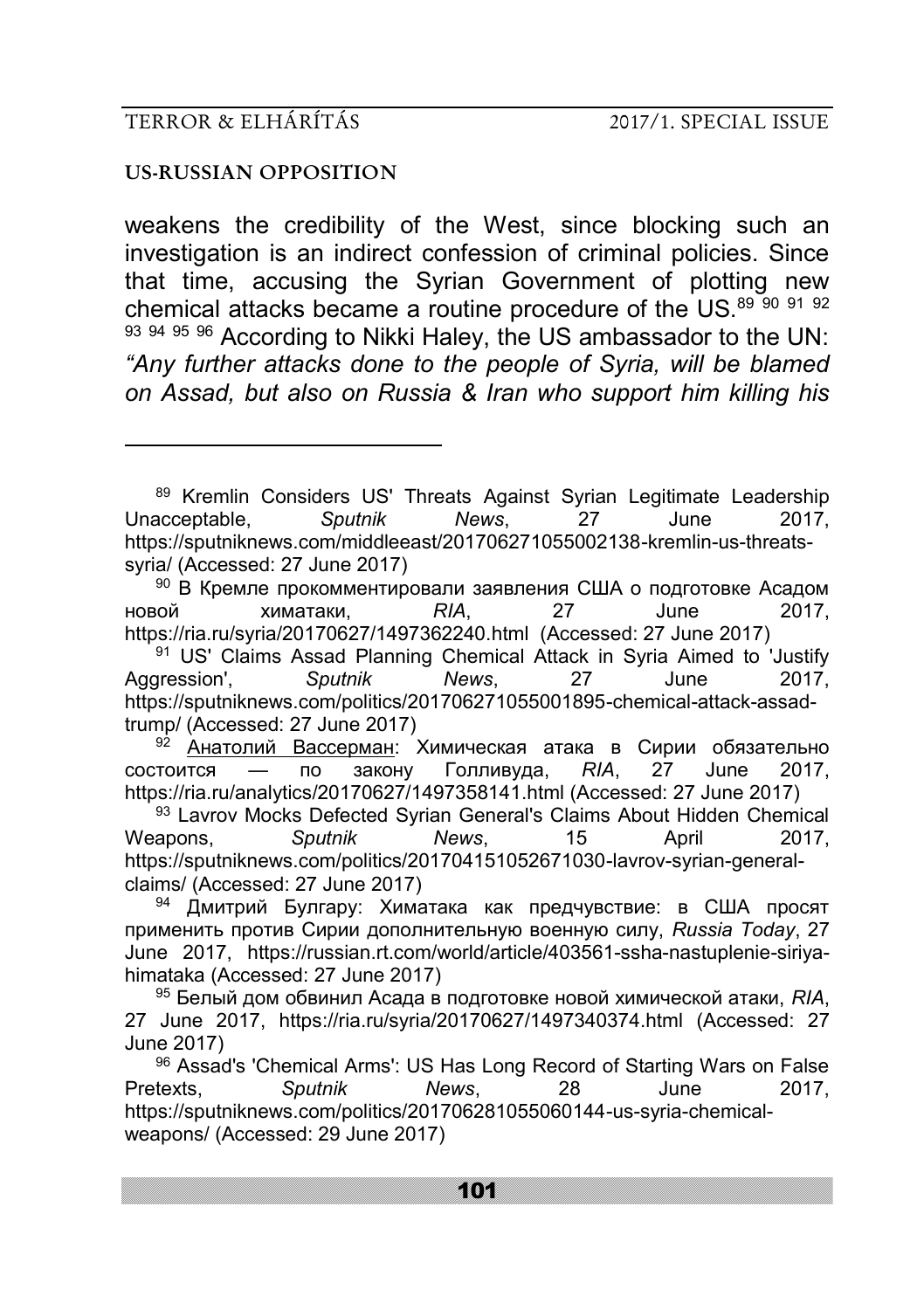-

## **US-RUSSIAN OPPOSITION**

*own people."<sup>97</sup>* This statement of the US ambassador appears to be honest. However, it is hard to find an expert suggesting that various jihadist gangs in Syria that also fight the Assad Government did or do not commit atrocities against the Syrian people on a regular basis. It also hard to suggest, that the US ambassador in the UN is unaware of the real meaning of her statement. Whatever she intended to suggest, she unveiled the real US policy. I'm not the only one concerned about such US policies. The Russian source quoting the US ambassador called her stance "a beacon of democracy" in the title of the article, clearly showing signs of deep frustration and sarcasm.

*"Just when I think the US could not sink any lower in its geopolitical demagoguery, I get blindside by this incredible White House statement about the Assad government preparing a new chemical attack… Of course, no specifics were mentioned; and left out, as always, was any explanation as to WHY Assad would do something so stupid. He would be throwing away the hardfought gains of his people against ISIS and the US coalition, with its own terrorist army operating in Syria. When we have a clear and unrepentant record of the US, Israel and the Gulf State terror hoodlums having mass-murdered Syrians and destroyed so much of Syria, why would Assad do such a stupid thing at this critical point? The only feasible explanation is that segments of our own government have become a major national security risk to the rest of us."*<sup>98</sup>

<sup>&</sup>lt;sup>97</sup> Светоч демократии и цивилизованности: любую атаку в Сирии мы можем "повесить" на Асада, Россию или Иран, *Antifashist*, 27 June 2017, http://antifashist.com/item/svetoch-demokratii-i-civilizovannosti-lyubuyu-ataku-vsirii-my-mozhem-povesit-na-asada-rossiyu-ili-iran.html (Accessed: 27 June 2017)

 $98$  DEAN, Jim W. (2017): Trump team is a major national security risk to the US, *Veterans Today*, 27 June 2017,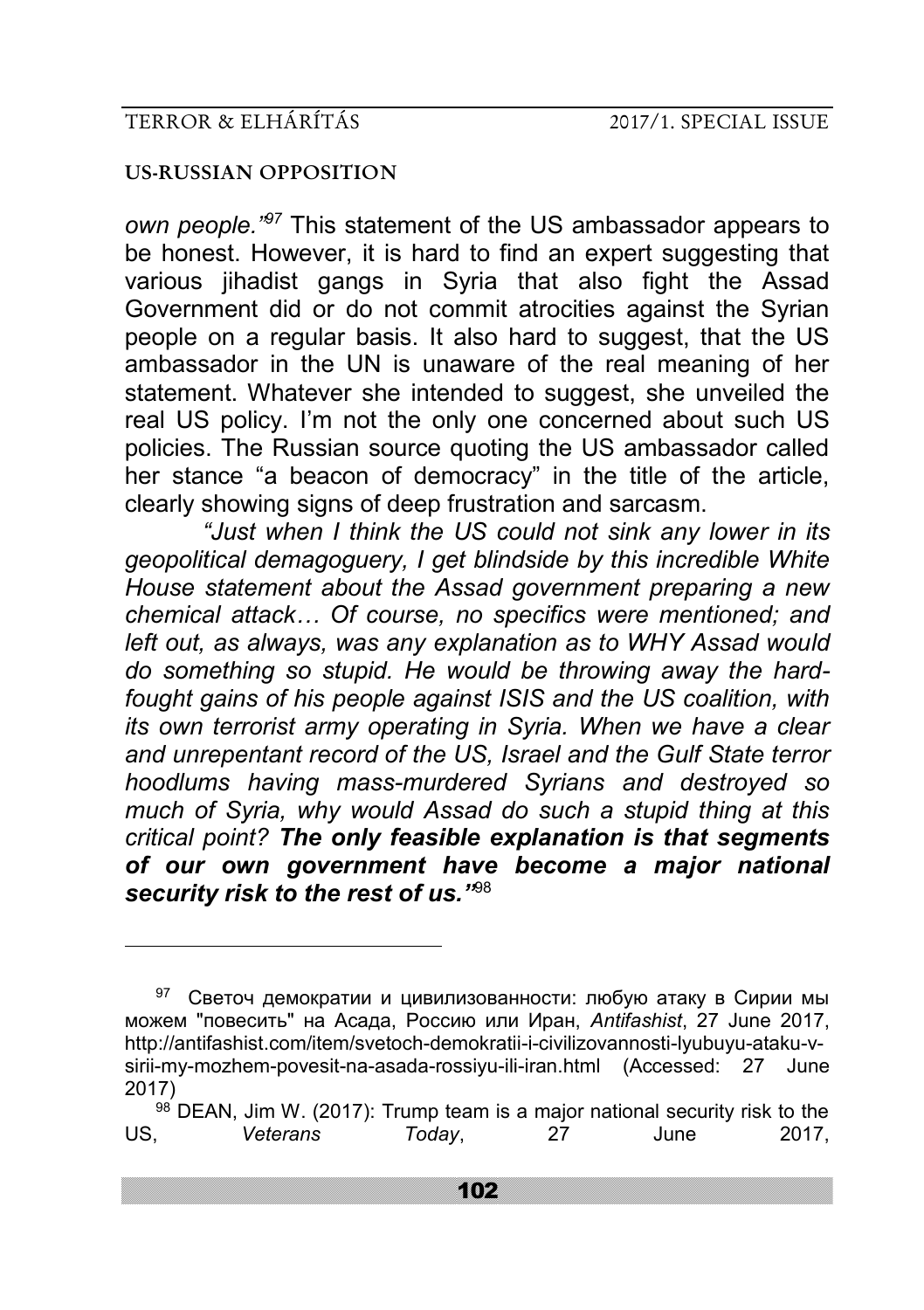<u>.</u>

### **US-RUSSIAN OPPOSITION**

The US Tomahawk strike against the Shayrat Air Base raises interesting questions. The US informed the Russians in advance, since possible Russian military casualties at the Air Base would lead to an escalation with consequences hard to predict. The Russians also warned the Syrian Government Forces which left the Air Base with very few exemptions, minimising the losses of the Syrian Air Force. From the Russian point of view such logic is still unacceptable that the US tells the strikes in advance and then strikes as many times as feels necessary. In this case the Syrian Arab Army will sooner or later seize to exist. The Russians cannot seriously consider strike US military targets as a retaliation, since that would lead to a US-Russian war. For such reasons, Russia might seem to be incapable to counteract to US strikes against Syrian Government Forces.

The Russians came up with a quite simple answer to the US challenge of probably repeated strikes against Syrian Government targets: they suspended the implementation of the Syrian Flight Safety Memorandum.<sup>99</sup> The Russians also dispositioned their forces increasingly close to Syrian Government Forces in order to make it very difficult if not impossible for the US to strike Syrian Government Forces without hitting the Russian Armed Forces. In case of a hypothetical US strike killing Russian troops would be a risk too high for the US to accept. The Russian response seemed to succeed: there were

http://www.veteranstoday.com/2017/06/27/trump-team-is-a-major-nationalsecurity-risk-to-the-us/ (Accessed: 27 June 2017)

<sup>&</sup>lt;sup>99</sup> Russia Restores Syria Flight Safety Memorandum With US at Tillerson's<br>quest, Sputnik Mews, 25 April 2017. Request, *Sputnik News*, 25 April 2017, https://sputniknews.com/middleeast/201704251052965996-russia-us-flightsafety-memorandum-restored/ (Accessed: 28 April 2017)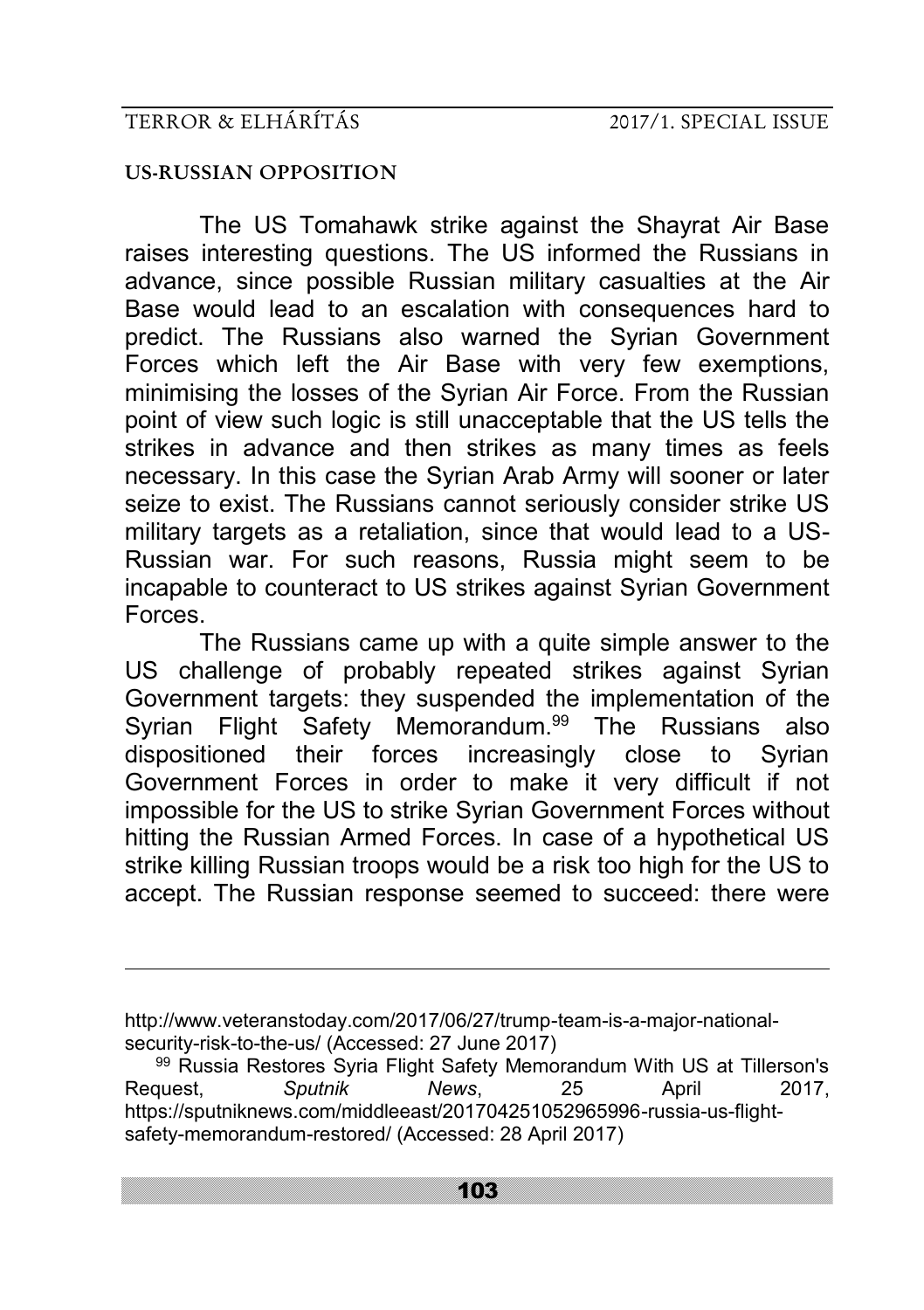-

### **US-RUSSIAN OPPOSITION**

no more US strikes against Syrian Government Forces in the short run.

Later on, following the meeting of Tillerson, Lavrov and Putin in Moscow,<sup>100</sup> the Russians resumed the implementation of the Syrian Flight Safety Memorandum, since the parties managed to agree that there would be no more US strikes against Syrian Government Forces. It is in line with the original policy of the Memorandum, which the parties reconfirmed.

Despite all promises and agreements, a US Air Force F/A-18E Super Hornet downed a Syrian Government fighter jet in Syrian airspace on 18 June 2017, resulting in the loss of the aircraft. The pilot<sup>101</sup> was captured by terrorist forces and freed by a Syrian Arab Army Commando: *"Using modern technology, the exact location of the plane crash was tracked to territory controlled by terrorists. The special units of the Syrian Army carried out a successful rescue operation and the pilot's health is out of harm's way now,"* Syrian MP Ammar al-Asad said.<sup>102</sup>

According to the Syrian Government, the fighter jet was performing military action against ISIS targets, when it was downed. The Syrian Government and the Russian mainstream

<sup>100</sup> SANGER David E. (2017): Tillerson and Putin Find Little More Than Disagreement in Meeting, *The New York Times*, 12 April 2017, https://www.nytimes.com/2017/04/12/world/europe/tillerson-putin-lavrov-russiasyria.html? r=0 (Accessed: 28 April 2017)

<sup>101</sup> Полина Духанова: «Откровенная агрессия»: западная коалиция сбила сирийский военный самолёт в районе Ракки, *Russia Today*, 19 June 2017, https://russian.rt.com/world/article/401171-siriya-samolet-ssha (Accessed: 19 June 2017)

<sup>&</sup>lt;sup>102</sup> Ready for Revenge: How Syria Will Respond to US for Attack on Its Jet. *Sputnik News*, 20 June 2017, https://sputniknews.com/middleeast/201706201054807836-syria-united-stateswarplane-response/ (Accessed: 20 June 2017)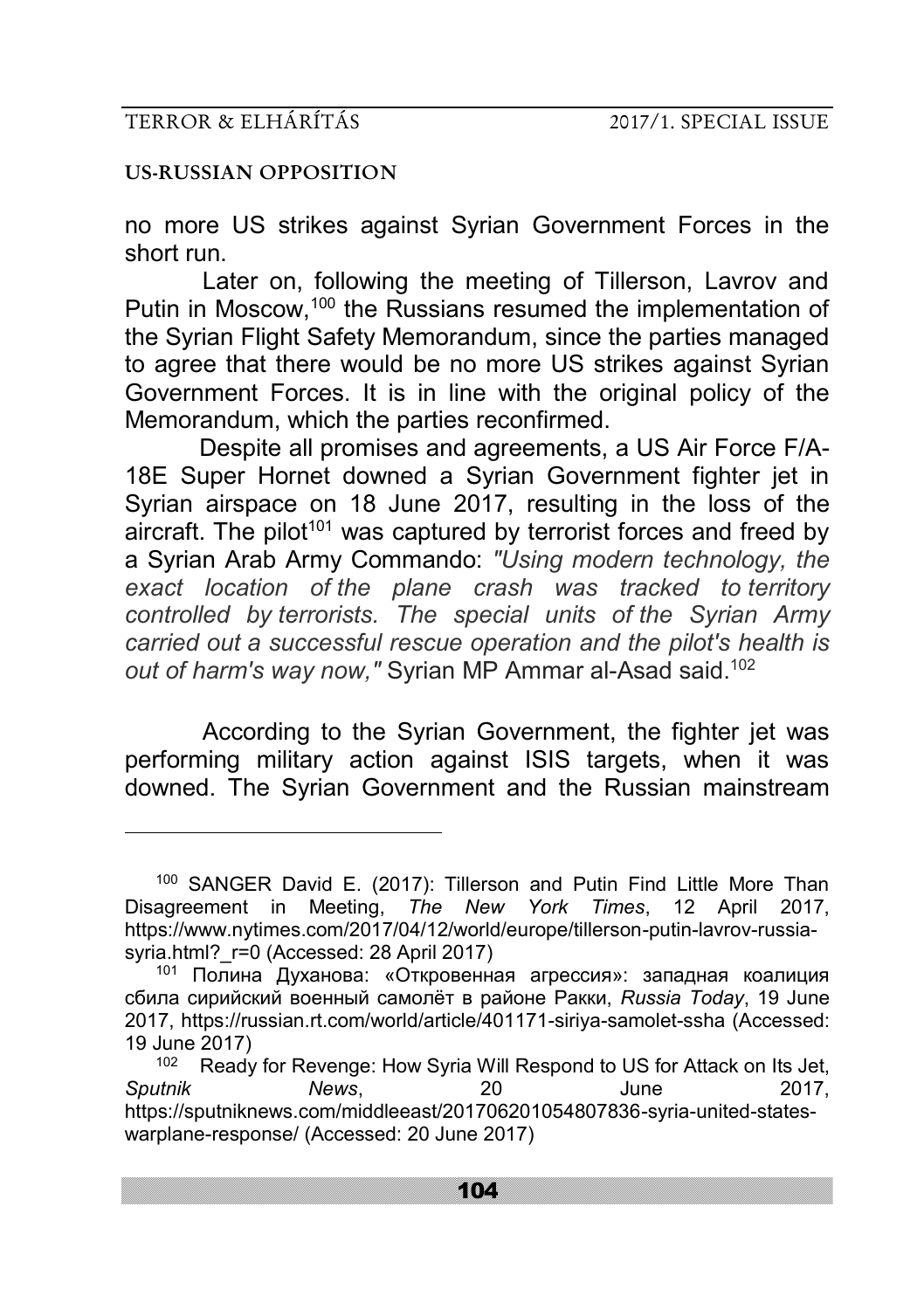-

## **US-RUSSIAN OPPOSITION**

media accused the US-led Western coalition of an act of war and provision of support to the terrorists fighting the Syrian Government Forces and Russia. The Syrian Government called the downing of their military aircraft "a cynical violation of the country's sovereignty". The press release of the US-led Coalition referred to an act of "self-defence of coalition partner forces", 103 in this case the so called "Syrian Democratic Forces" controlling JaDin, a Syrian village South of Tabqah.

The downing of the Syrian military aircraft prompted Russia to suspend the implementation of the Flight Safety Memorandum (FSM) in Syria from the next day, <sup>104</sup> exactly as it happened after the Tomahawk strike.<sup>105</sup> Even though Russian military aircrafts were also in the airspace of the incident, the US failed to consult Russia that the Russian MoD views as a breach of the FSM. The Russian suspension of the implementation is a deliberate attempt to raise the risks of similar US actions in Syrian airspace, since there is not much Russia can do to avoid similar incidents in the future, assuming that downing manned US military planes is not an option at all, since it could easily lead to

<sup>103</sup> Combined Joint Task Force, Operation Inherent Resolve (Press release): Coalition Defends Partner Forces from Syrian Fighter Jet attacks, *Twitter*, 18 June 2017,

https://twitter.com/ABCPolitics/status/876538619175022594/photo/1?ref\_src=tw src%5Etfw&ref\_url=https%3A%2F%2Frussian.rt.com%2Fworld%2Farticle%2F4 01171-siriya-samolet-ssha (Accessed: 19 June 2017)

<sup>104</sup> Самолеты возглавляемой США коалиции станут целями ВКС России в Сирии, *Voenkor*, 19 June 2017, http://voenkor.info/content/18296 (Accessed: 19 June 2017)

<sup>105</sup> Russia suspends flight safety memorandum over Syria after US missile strike – Foreign Ministry, *Russia Today*, 7 April 2017, https://www.rt.com/news/383837-russia-syria-flight-safety/ (Accessed: 19 June 2017)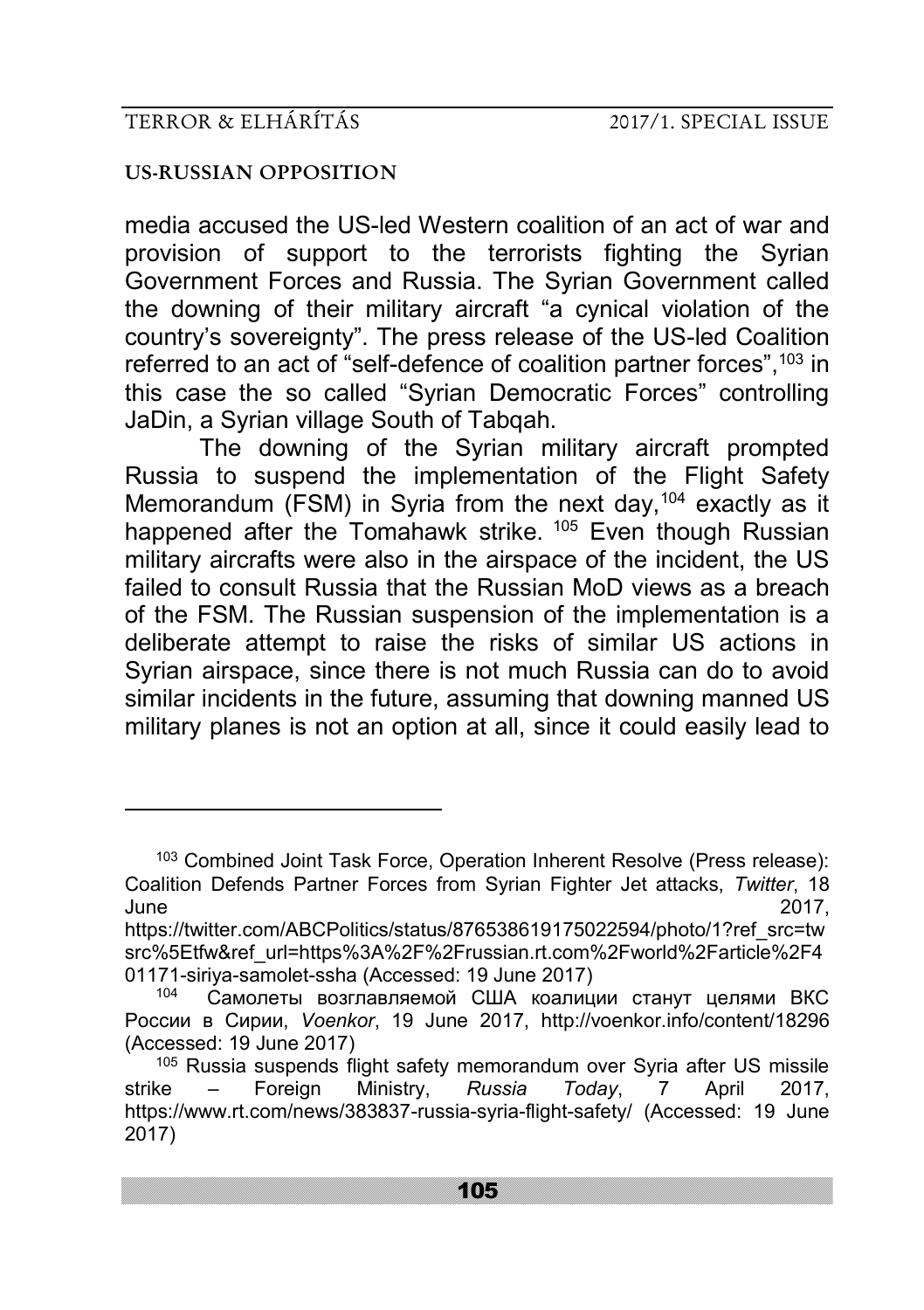-

## **US-RUSSIAN OPPOSITION**

an escalation when we end up in a full scale US-Russia war<sup>106</sup> that is in nobody's interest.

Technically Russia could go further when "mixing" forces with the Syrian Arab Army, making it impossible or very difficult for the US-led coalition to hit Syrian targets without hitting Russian targets. Military bases could have both Syrian and Russian personnel everywhere, combined formations could be used by the Russian Airspace Forces and the Syrian Airforce, making it very difficult to down Syrian military aircraft without seriously endangering Russian aircrafts etc. Russia could even go further: the entire Syrian Airforce could be grounded and their missions could be carried out by Russian Airspace Forces aircrafts. In this case, the US-led coalition has to down Russian military aircrafts or do virtually nothing. It would be a very difficult dilemma and the Turkish downing of the Russian bomber showed that even though Russia did not start similar military actions by downing Turkish fighters, Russia enhanced air defence capabilities and credibly warned Turkey that similar actions would no longer be tolerated.

I consulted a senior, unnamed Hungarian Air Defence Missile Forces officer, a Lieutenant Colonel, who assured me that for the new models of the Russian S-300 and S-400 it is no big deal to down any Turkish F-16-s from the technical point of view. At that time Russian defence minister Sergey Shoygu reported to the Russian president, Vladimir Putin that the strengthened Russian air defences were ready to destroy any targets endangering the safety of the military airplanes of the Russian Airspace Forces.

<sup>106</sup> AUKEN, Bill Van (2017): The US Escalation in Syria and the Threat of World War, *Global Research*, 21 June 2017, http://www.globalresearch.ca/theus-escalation-in-syria-and-the-threat-of-world-war/5595498 (Accessed: 21 June 2017)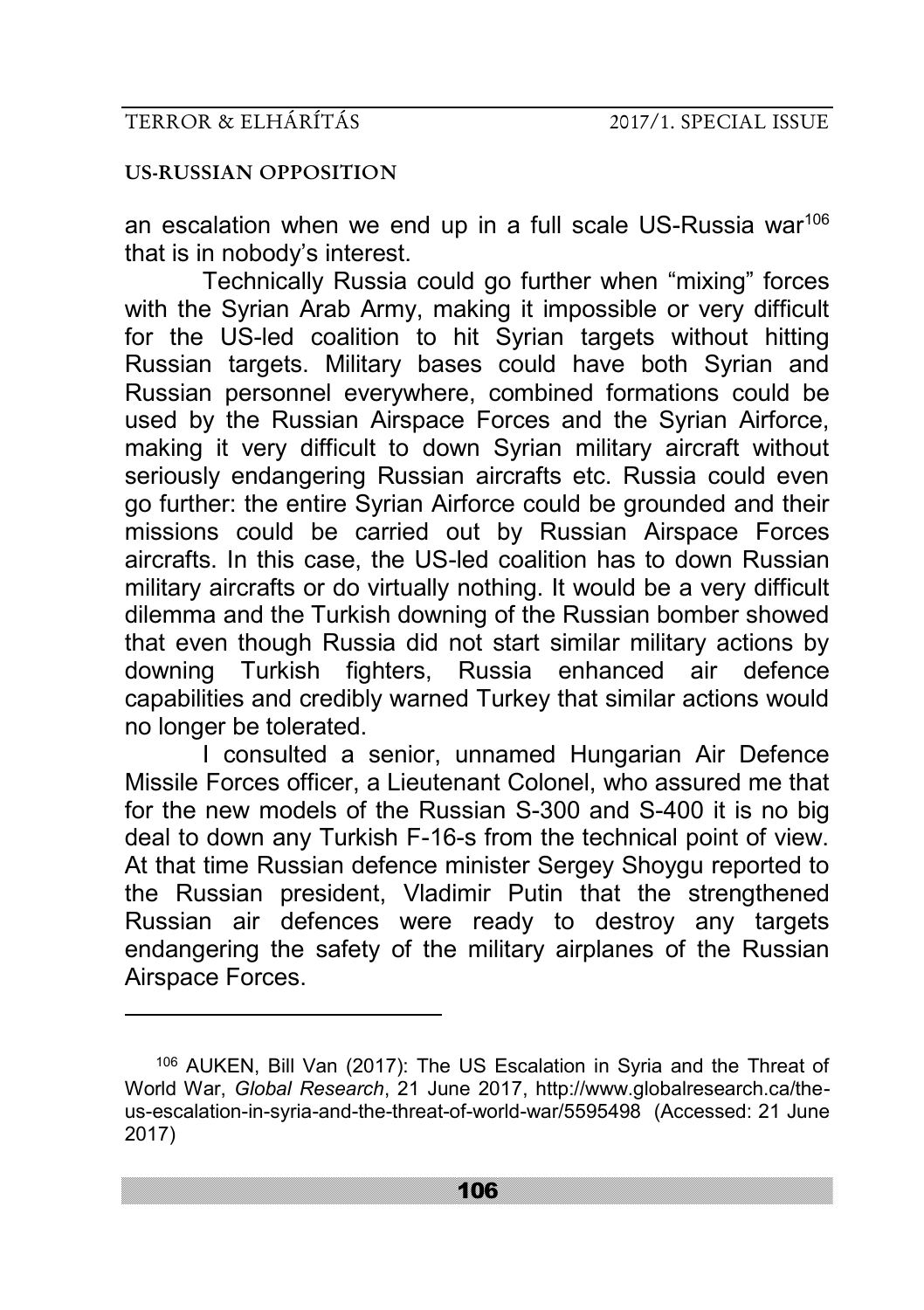<u>.</u>

### **US-RUSSIAN OPPOSITION**

We can argue whether there are "democratic forces" actively fighting the Syrian Government at all. Even if "democratic forces" do exist in Syria, the question arises whether they are "democratic" in Western terms, or in Middle Eastern terms. Even the BBC acknowledges that: *"The armed rebellion has evolved significantly since its inception. Secular moderates are now outnumbered by Islamists and jihadists, whose brutal tactics have caused global outrage."*<sup>107</sup> Assuming that the BBC is right, the so called "moderate" or "democratic" forces within the so called "opposition" of the Syrian Government are a minority, therefore they are a force unable to govern Syria, even if the US-led coalition helps them to a degree when they achieve military victory against the Syrian Government and Russian Forces in Syria, that is highly unlikely. Even in case of the highly unlikely scenario, when Putin's Russia and Iran capitulates in Syria abandoning their former ally, the "democratic forces" would be unable to reconcile the country, provide security and stability, rebuild Syria and make it a flourishing country and at least as importantly secular as it was before the civil war.

The question arises: why the US-led coalition supports "democratic forces" who want to defeat the Syrian Government, Russia and Iran in Syria, but also unable to achieve victory and more importantly, to successfully govern Syria? Does the US-led coalition want to occupy Syria like they did in Afghanistan or Iraq, in an attempt to export democracy again? We might agree that US-led coalition cannot realistically expect neither "democratic forces" victory against the Syrian Government, nor good governance of their proxy forces, unless there is a groundbreaking political shift in Russia, when liberal, pro-Western forces

<sup>107</sup> RODGERS Lucy - GRITTEN David - OFFER James - ASARE Patrick (2017): Syria: The story of the conflict, *BBC*, http://www.bbc.com/news/worldmiddle-east-26116868 (Accessed: 19 June 2017)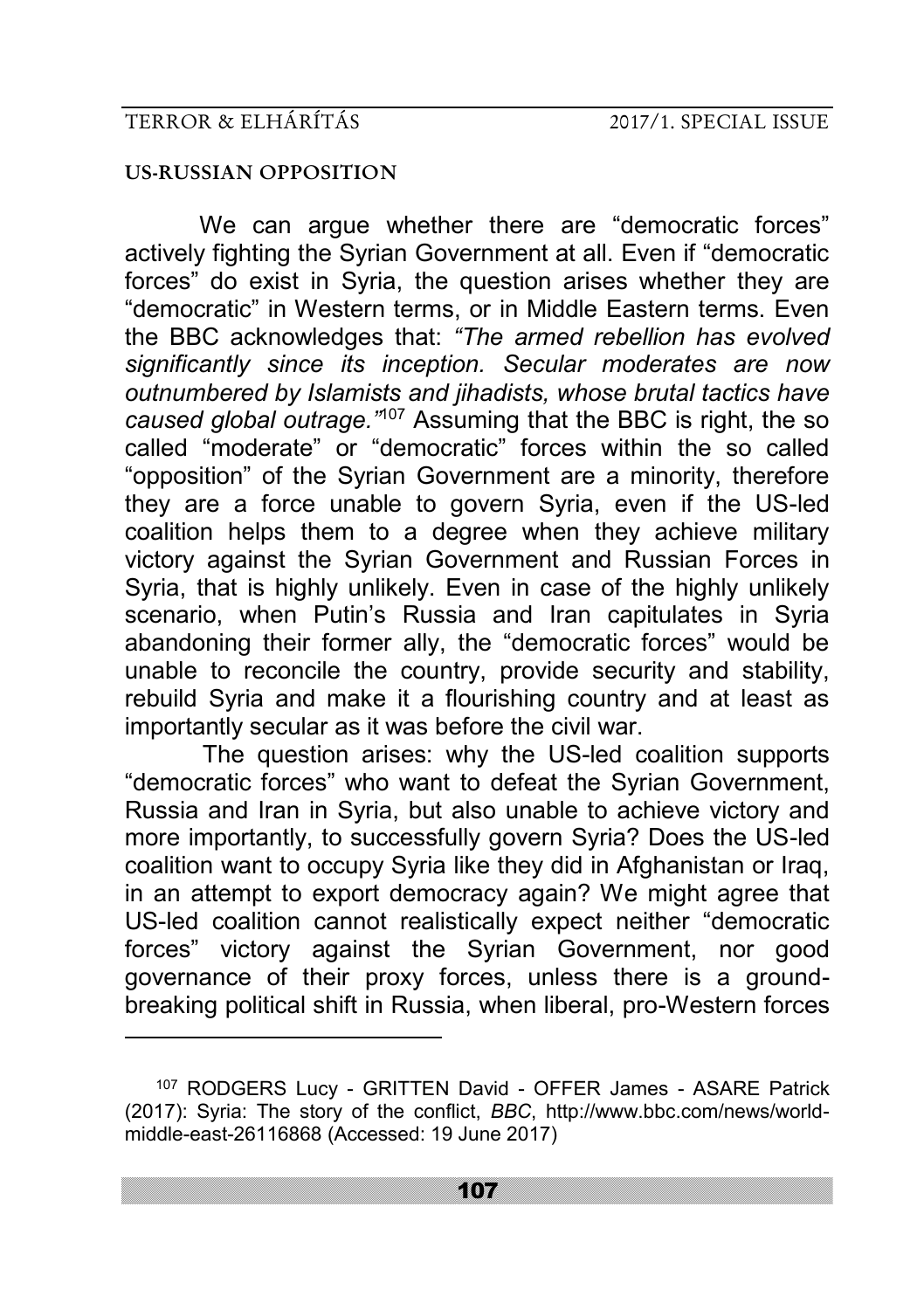<u>.</u>

#### **US-RUSSIAN OPPOSITION**

might come to power. Given the popularity of president Putin in Russia and other factors, such as various forms of preparations of the Russian State to counter a hypothetic "colored revolution" in Russia, such a scenario is highly unlikely. The only credible answer is that the US-led coalition opposes the Syrian Government, Iran and ultimately Russia with no regard to the consequences other than a major war between the US and Russia. A major war between great powers – if it occurs – would most likely terminate mankind on Earth. According to such policies of the US-led coalition, it is fine if the jihadist majority opposing the president Assad would benefit from losses of the Syrian Government Forces, inflicted by the US-led coalition. The official statement of Gen. Sergey Rudskoy, according to which "the US Armed Forces are deliberately destroying civilian infrastructure in Syria,<sup>108</sup> shows that Russia is fully aware of the real nature of US-lead policies in Syria, even if Russia cannot be considered an independent an impartial actor in Syria, where Russia defends its interests, and at the same time her ally, based on the official invitation of the Syrian Government – unlike the US-led coalition forces: *"the US-led military coalition has no legal mandate whatsoever to be in Syria in the first place. Its forces are in breach of international law by operating on Syrian territory without the consent of the government in Damascus and without a mandate from the UN Security Council."*<sup>109</sup> <sup>110</sup> There is a "fig-

<sup>108</sup> В ГШ ВС РФ обвинили ВВС США в целенаправленном разрушении гражданской инфраструктуры Сирии, *Voenkor*, 28 March 2017, http://voenkor.info/content/17348 (Accessed: 19 June 2017)

<sup>&</sup>lt;sup>109</sup> Finian Cunningham: Self-Defense Is No Defense for US Acts of War in<br>ia. Strategic Culture. 20 June 2017. https://www.strategic-Syria, *Strategic Culture*, 20 June 2017, https://www.strategicculture.org/news/2017/06/20/self-defense-no-defense-for-us-acts-war-syria.html (Accessed: 19 June 2017)

<sup>&</sup>lt;sup>110</sup> Russia slams Syrian warplane's downing as violation of international law, A Russian diplomat says twelve civilians were killed during the coalition's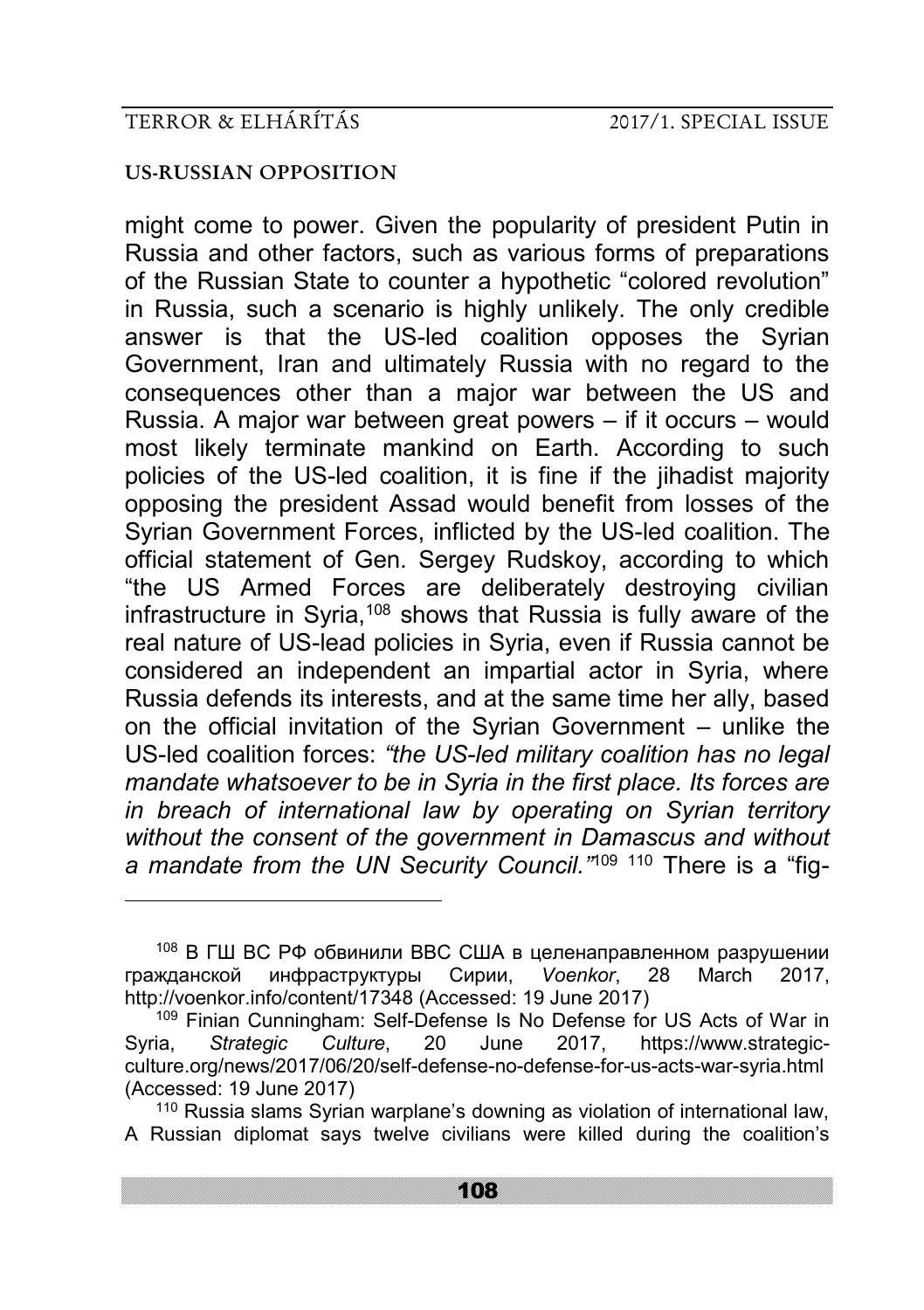-

### **US-RUSSIAN OPPOSITION**

leaf mandate" for the US-led coalition to fight ISIS in various countries, but that does not authorize the coalition to perform military actions or fight a full-scale war against the Government of Syria.

According to my judgement, the Russian lead peacemaking and the secular Government of president Assad is still the lesser evil in comparison to the most probable alternative, that is jihadist victory, when bloodshed and destruction would not end and the "new Syria" would sooner or later be aligned with the second most important ally of the US in the Middle East that is Saudi Arabia.

This is not only a deeply mistaken, bad policy on the side of the US-led coalition, but also a very dangerous one. If the jihadists one day manage to take over Syria, that would be disastrous since it would also boost international terrorism.

If such US-led coalition practices will continue, that is highly likely, even under the Trump administration, it would continuously maintain the danger of a direct confrontation between the US and Russia. Russia recently insisted, that the Syrian Government Forces should get much more powerful air defences, right after the US Tomahawk strikes against the a Syrian Military Airbase. Powerful Syrian air defences would provide a temptation to retaliate US-led coalition strikes against Syrian Government Forces that could result in US-led coalition losses.

The Syrians have already downed an Israeli F-16 that was immediately denied by the Israeli Government. However, it was confirmed by the Syrian Government and Russia avoided to voice its own, official opinion and restricted itself to citing the official

airstrike on the positions of the Islamic State terrorist group on June 19, *TASS*, 22 June 2017, http://tass.com/politics/952763 (Accessed: 19 June 2017)

109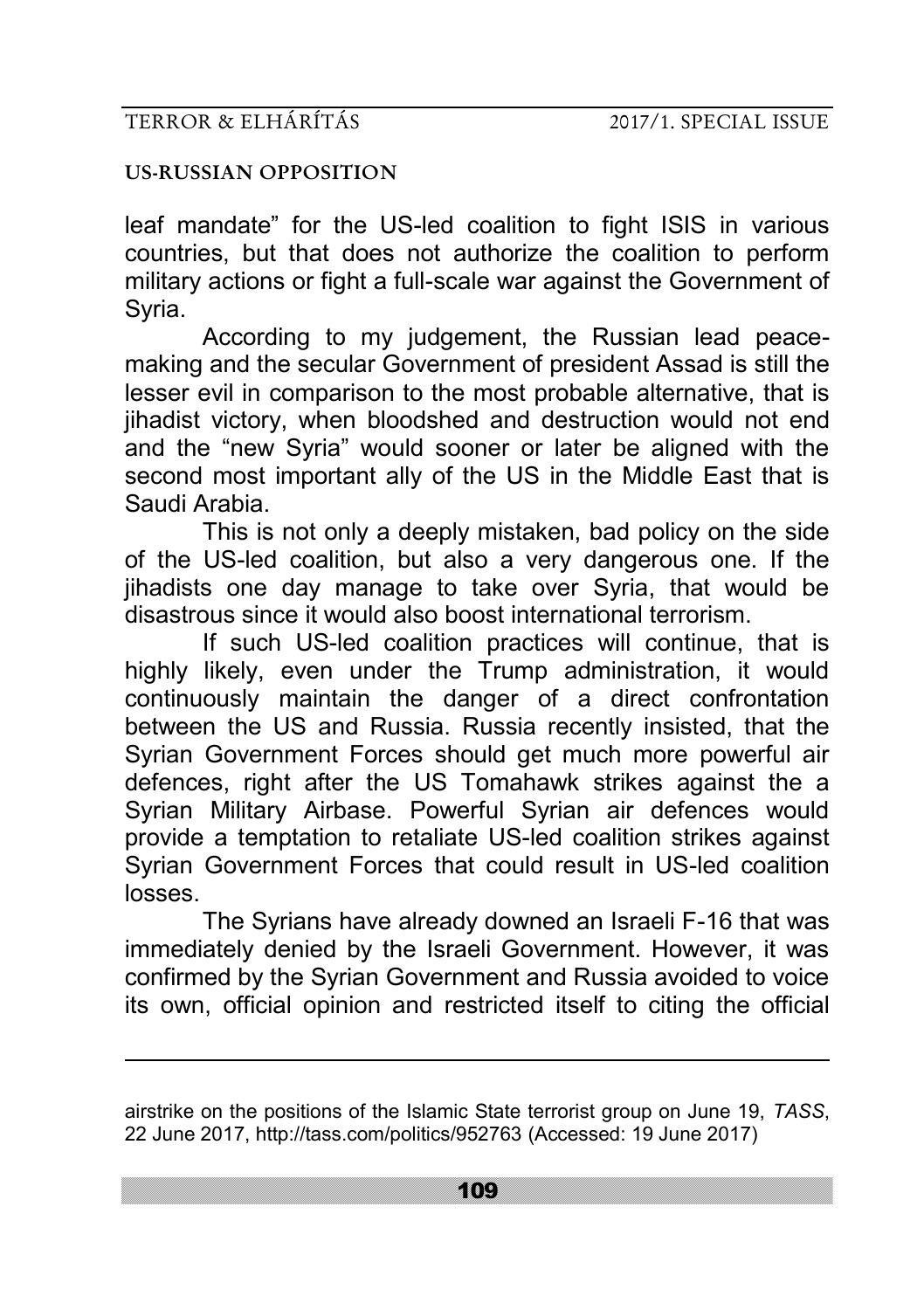-

## **US-RUSSIAN OPPOSITION**

position of the Syrian Government.<sup>111</sup> I personally did not give credit to the story until I met Col. (Ret.) István Kobolka, who is a military expert of the Middle East and a professor, teaching in various Hungarian universities, who confirmed the Syrian downing of the Israeli F-16. He also added that the Israeli Government denied the story with good reasons,<sup>112</sup> the F-16 fell on the Golan Heights etc. I would add that neither Israel, nor Russia or other members of the International Community are interested in declaring a full scale war between Israel and Syria, ultimately between Israel and Russia.

Similar incidents could occur between the Syrian Government Forces and the US Forces in Syria, when the US forces would probably retaliate. If state of the art Syrian Government air defences are operated by Russian crews, a retaliatory US airstrike could easily result in Russian military casualties and nobody knows how far the conflict could escalate, unless the great powers, namely the US and Russia would come to the conclusion that they must exercise restraint and must avoid direct military confrontation, preferably even avoiding proxy wars.

<sup>111</sup> Сирийский генерал Мухаммад Аббас: авиация Израиля в шоке от наших ПВО, *Warfiles*, 17 March 2017, http://warfiles.ru/show-146876-siriyskiygeneral-muhammad-abbas-aviaciya-izrailya-v-shoke-ot-nashih-pvo.html (Accessed: 19 June 2017)

 $112$  The Israeli image as "a technically far superior military to anyone else in the Middle East" was at stake. The Israelis knew that there was no way to properly explain what they have done in terms of International Law. They have entered Syrian Airspace, bombed Syrian Government targets - or as Israel suggested – Hezbollah Units that are allies of the Syrian Government. After all these Israeli military actions were performed, the Syrian Government Air Defences opened fire at the Israeli jets, fully complying with International Law. Such Syrian Government actions require professional, advanced planning and "nerves of steel". "Good nerves" are required to allow all harm that the Israeli military actions caused, in order to have a perfectly defendable position in terms of International Law, on the Syrian Government side.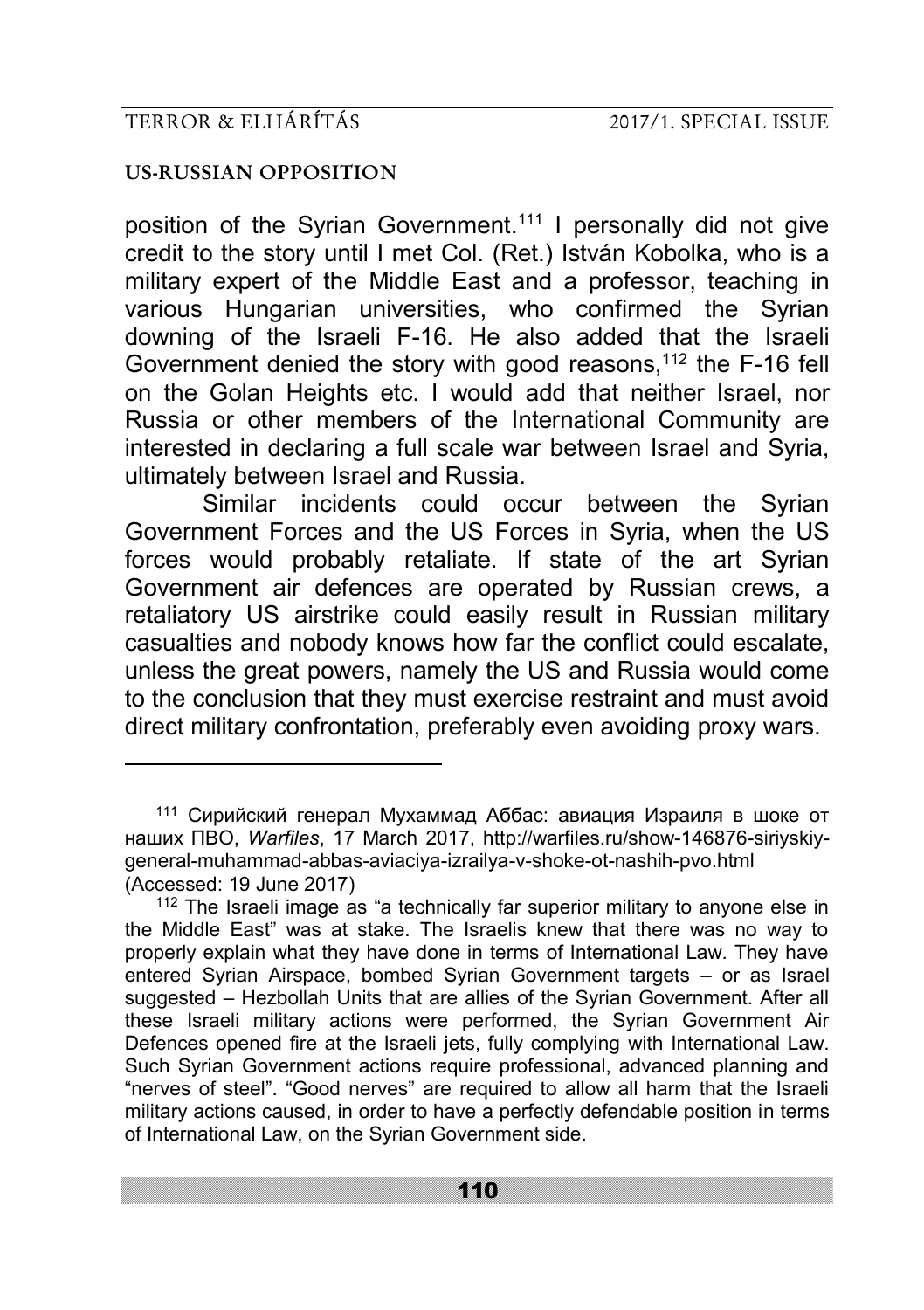## **US-RUSSIAN OPPOSITION**

# **Conclusions**

- The increasingly multipolar new world order brought instability and unpredictability, when the risk of unintended, direct military confrontation between the West and Russia reaches dangerous levels.
- Western-Russian military conflicts are based on a distorted Western threat perception.
- Russia is not a security threat to the West, but an obstacle of practicing US hegemony worldwide.
- The West would attempt overthrow Putin's power should a historic moment arise. However, it is unlikely to succeed in the short and medium term.
- It is evident, that jihadist terrorists cannot wage war in Syria against the government for years without massive external support.
- It is acceptable for the West to support jihadist terrorism Syria in case if they fight the Assad government or Russia itself.
- Western involvement in support of international terrorism can be proved both directly and indirectly. It can be proved indirectly because of the absence of sanctions against countries supporting international terrorism, i. e. in Syria. Direct proof of Western support to international terrorism is widespread due to the scale of both terrorism and the support.
- Russia fights international terrorism genuinely. The West pretends fighting all forms of terrorism, but in reality this fight is not universal.
- The West arms, funds, trains etc. jihadist terrorists directly and indirectly, when terrorists become a tool to achieve geopolitical goals of the West.
- Western support to international terrorism is illegal, immoral and unnecessary, no matter what geopolitical goals the West might want to achieve.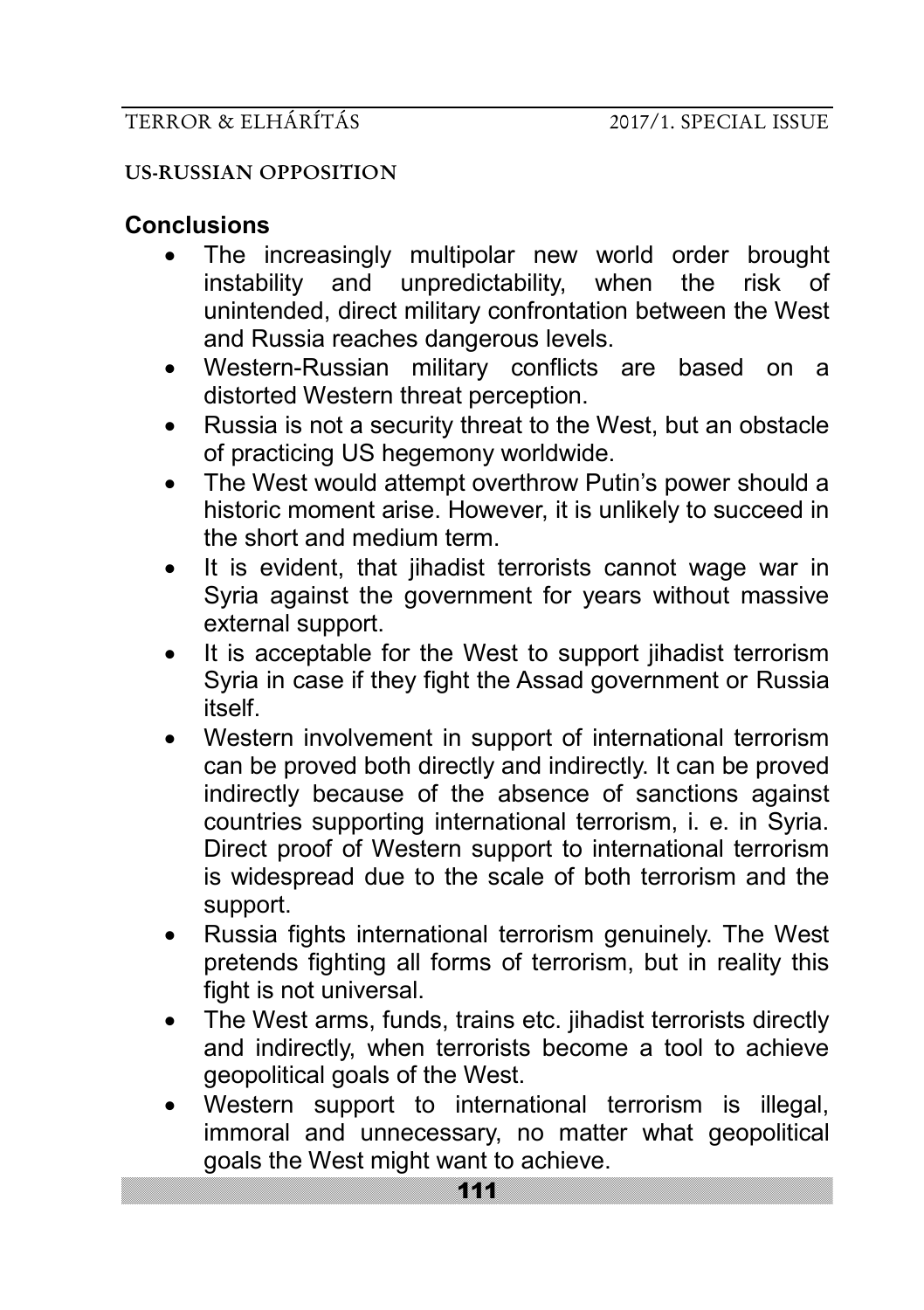## **US-RUSSIAN OPPOSITION**

- Western support for international terrorism is especially disturbing because of the moral high ground of Western policies advocating universal values such as democracy, human rights etc.
- Western support of terrorism is nothing new: the West supplied the Taliban against the Soviet Union to achieve geopolitical goals etc.
- The theme that the West supports truly "moderate" or "democratic" forces to overthrow the Syrian Government does not withstand any serious investigation and analysis.
- The Western world, especially the US opposes Russia by various means, including support of international terrorism that fights Russia.

# **References**

- «Без Израиля мы бы не выжили»: откровения исламистов, воюющих в Сирии (ФОТО), Rusvesna, 29 June 2017, http://rusvesna.su/news/1498305283 (Accessed: 29 June 2017)
- AHREN, Raphael (2015): Israel acknowledges it is helping Syrian rebel fighters, Defense minister says Jerusalem assists insurgents in exchange for promise Druze will be kept out of harm's way, Times of Israel, 29 June 2015, http://www.timesofisrael.com/yaalon-syrianrebels-keeping-druze-safe-in-exchange-for-israeli-aid/ (Accessed: 21 June 2017)
- ALEXIS, Jonas E. (2017): Benjamin Netanyahu threatens Iran for attacking ISIS, Veterans Today, 20 June 2017, http://www.veteranstoday.com/2017/06/20/benjaminnetanyahu-threatens-iran-for-attacking-isis/ (Accessed: 21 June 2017)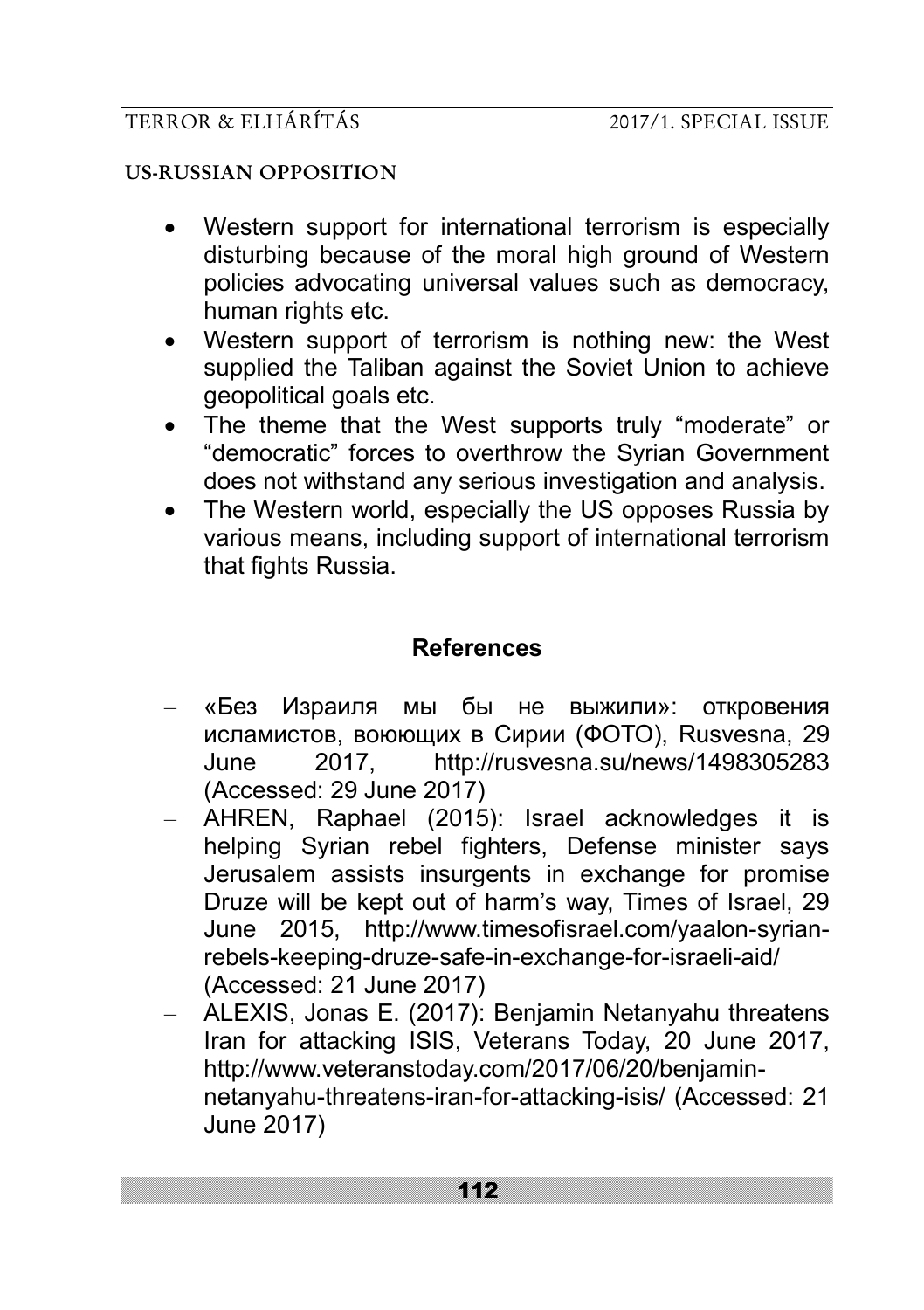## **US-RUSSIAN OPPOSITION**

- AL-HUSAINI, Nahed (2017): Trump to Lavrov: US will put ISIS in Damascus whatever the cost, Veterans Today, 15 May 2017, http://www.veteranstoday.com/2017/05/15/trump-tolavrov-us-will-put-isis-in-damascus-whatever-the-cost/
	- (Accessed: 27 June 2017)
- Al-Qaeda In Syria Praises The White Helmets, Youtube, 21 Mach 2017, https://www.youtube.com/watch?v=lvTAi0MXY6w (Accessed: 27 June 2017)
- Assad's 'Chemical Arms': US Has Long Record of Starting Wars on False Pretexts, Sputnik News, 28 June 2017, https://sputniknews.com/politics/201706281055060144 us-syria-chemical-weapons/ (Accessed: 29 June 2017)
- AUKEN, Bill Van (2017): The US Escalation in Syria and the Threat of World War, Global Research, 21 June 2017, http://www.globalresearch.ca/the-us-escalation-in-syriaand-the-threat-of-world-war/5595498 (Accessed: 21 June 2017)
- BARKER, Anne (2015): Is Turkey buying oil smuggled by Islamic State? ABC, 7 December 2015, http://www.abc.net.au/news/2015-12-01/is-turkey-isbuying-oil-smuggled-by-islamic-state/6991526 (Accessed: 7 January 2016)
- BEELEY, Vanessa (2016): Exclusive: The REAL Syria Civil Defence Exposes Fake 'White Helmets' as Terrorist-Linked Imposters, 21st Century Wire, 23 September 2016, http://21stcenturywire.com/2016/09/23/exclusive-the-realsyria-civil-defence-expose-natos-white-helmets-asterrorist-linked-imposters/ (Accessed: 27 June 2017)
- BEELEY, Vanessa (2017): "Stay Strong London Firefighters, Al-Qaeda Supports You". Syrian Free Press, 26 **June 2017,**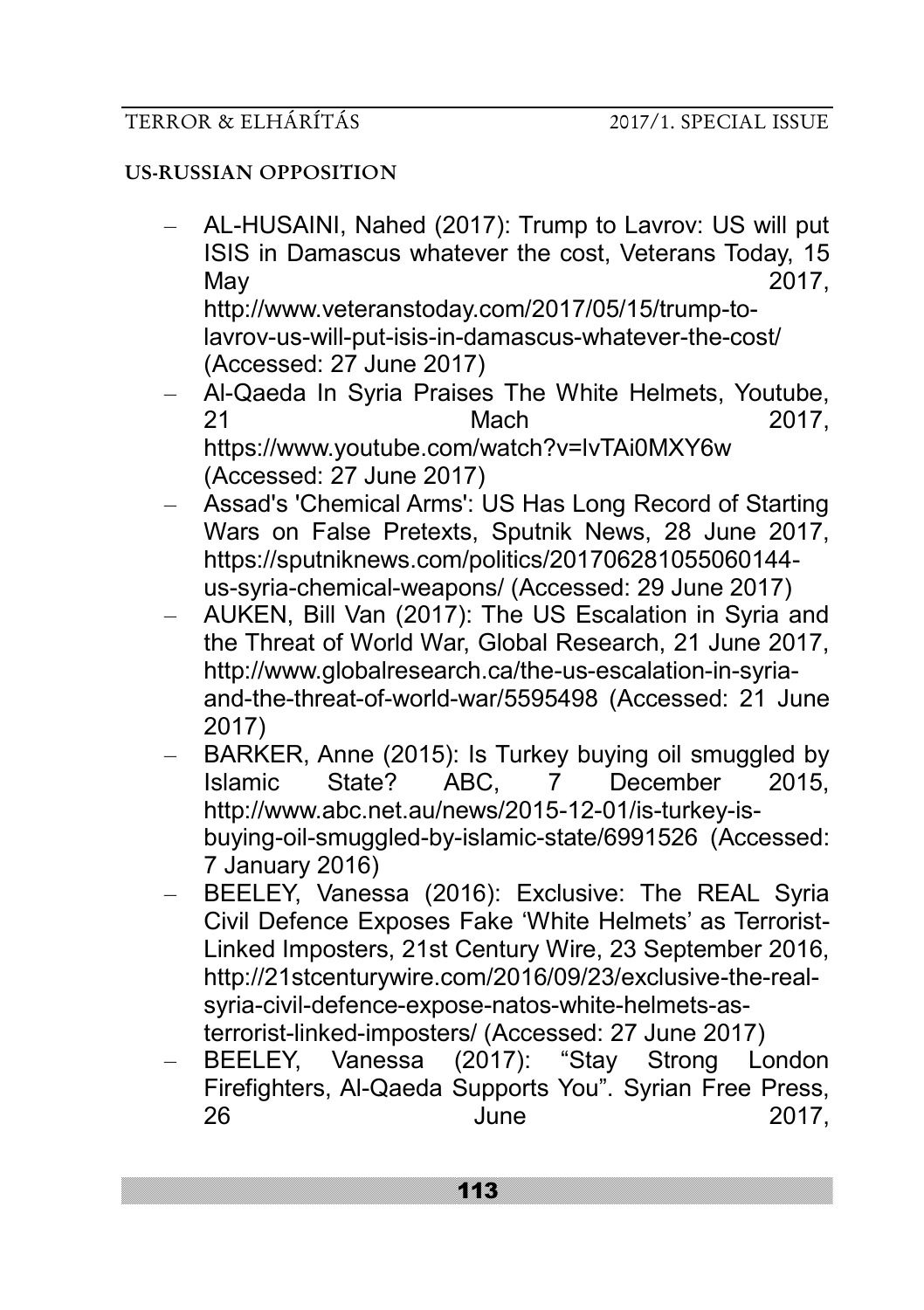https://syrianfreepress.wordpress.com/2017/06/26/alqaeda-white-helmets/ (Accessed: 27 June 2017)

- BEELEY, Vanessa (2017): Canada's NDP Supporting White Helmets for Nobel Prize is 'Serious Mistake' ~ Open Letter Written by John Ryan, Ph.D., 21st Century Wire, 26 September 2016. http://21stcenturywire.com/2016/09/26/canada-ndpsupporting-white-helmets-for-nobel-prize-is-a-seriousmistake-open-letter-written-by-john-ryan/ (Accessed: 27 June 2017)
- BLANKENSHIP, Brad (2017): Is Europe pursuing an independent foreign policy direction?, AMN, 25 June 2017, https://www.almasdarnews.com/article/is-europepursuing-an-independent-foreign-policy/ (Accessed: 27 June 2017)
- Blocking of Russian OPCW Proposal on Idlib Aims to Push for Regime Change, Sputnik News, 21 April 2017, https://sptnkne.ws/ehSr / (Accessed: 23 April 2017)
- BOGÁR László (2017): Büdzsé és birodalom. Magyar Hírlap, 31 March 2017, http://magyarhirlap.hu/cikk/84089/Budzse\_es\_birodalom (Accessed: 17 April 2017)
- BRYAN, Bob (2015): Europe is bigger than the US, Business Insider, 30 June 2015, http://www.businessinsider.com/charts-eu-economy-isbigger-than-the-us-2015-6 (Accessed: 26 January 2017)
- Bucharest Summit Declaration, Issued by the Heads of State and Government participating in the meeting of the North Atlantic Council in Bucharest on 3 April 2008, NATO,

http://www.nato.int/cps/in/natohq/official\_texts\_8443.htm (Accessed: 26 June 2017)

– BURKE, Jason (1999): Frankenstein the CIA created. The Guardian, 17 January 1999,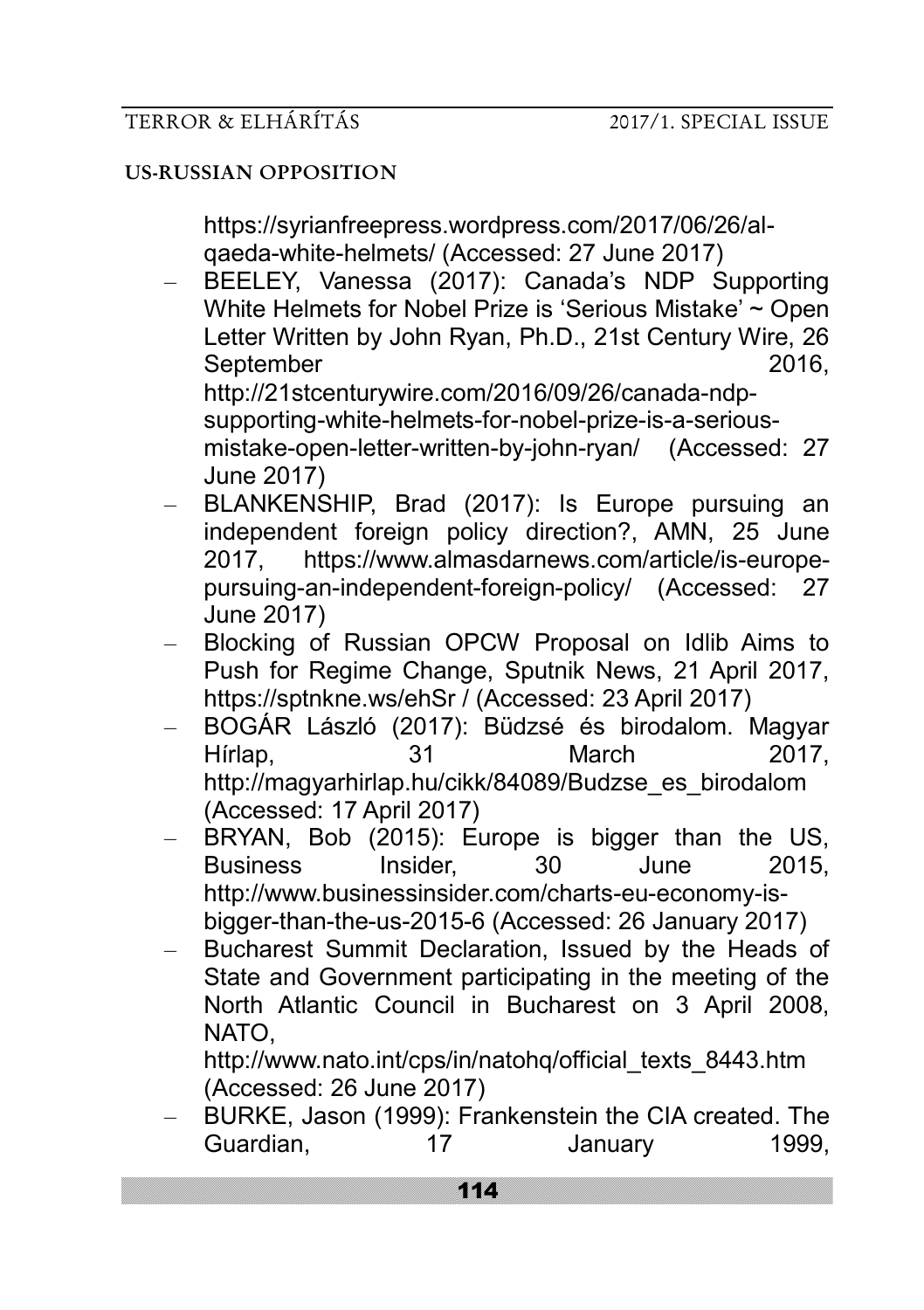https://www.theguardian.com/world/1999/jan/17/yemen.isl am (Accessed: 21 June 2017)

- Chemical Weapons Incident in Syria's Idlib Province, Sputnik News, April 2017, https://sputniknews.com/trend/idlib\_chemical\_incident\_20 17/ (Accessed: 27 June 2017)
- CLOUGHLEY, Brian (2017): Crimea, Afghanistan and Libya, Strategic Culture, 27 June 2017, https://www.strategic-culture.org/news/2017/06/27/crimeaafghanistan-and-libya.html (Accessed: 27 June 2017)
- COLL, Steve (2004): Ghost Wars: How Reagan Armed the Mujahadeen in Afghanistan, Democracy Now, 10 June 2004,

https://www.democracynow.org/2004/6/10/ghost\_wars\_ho w reagan armed the (Accessed: 22 June 2017)

- Combined Joint Task Force, Operation Inherent Resolve (Press release): Coalition Defends Partner Forces from Syrian Fighter Jet attacks, Twitter, 18 June 2017, https://twitter.com/ABCPolitics/status/8765386191750225 94/photo/1?ref\_src=twsrc%5Etfw&ref\_url=https%3A%2F %2Frussian.rt.com%2Fworld%2Farticle%2F401171-siriyasamolet-ssha (Accessed: 19 June 2017)
- Crimea referendum: Voters 'back Russia union', BBC, 16 March 2014, http://www.bbc.com/news/world-europe-26606097 (Accessed: 26 June 2017)
- CUNNINGHAM Finian (2017): Self-Defense Is No Defense for US Acts of War in Syria, Strategic Culture, 20 June 2017, https://www.strategicculture.org/news/2017/06/20/self-defense-no-defense-forus-acts-war-syria.html (Accessed: 19 June 2017)
- DEAN, Jim W. (2017): Trump team is a major national security risk to the US, Veterans Today, 27 June 2017, http://www.veteranstoday.com/2017/06/27/trump-team-is-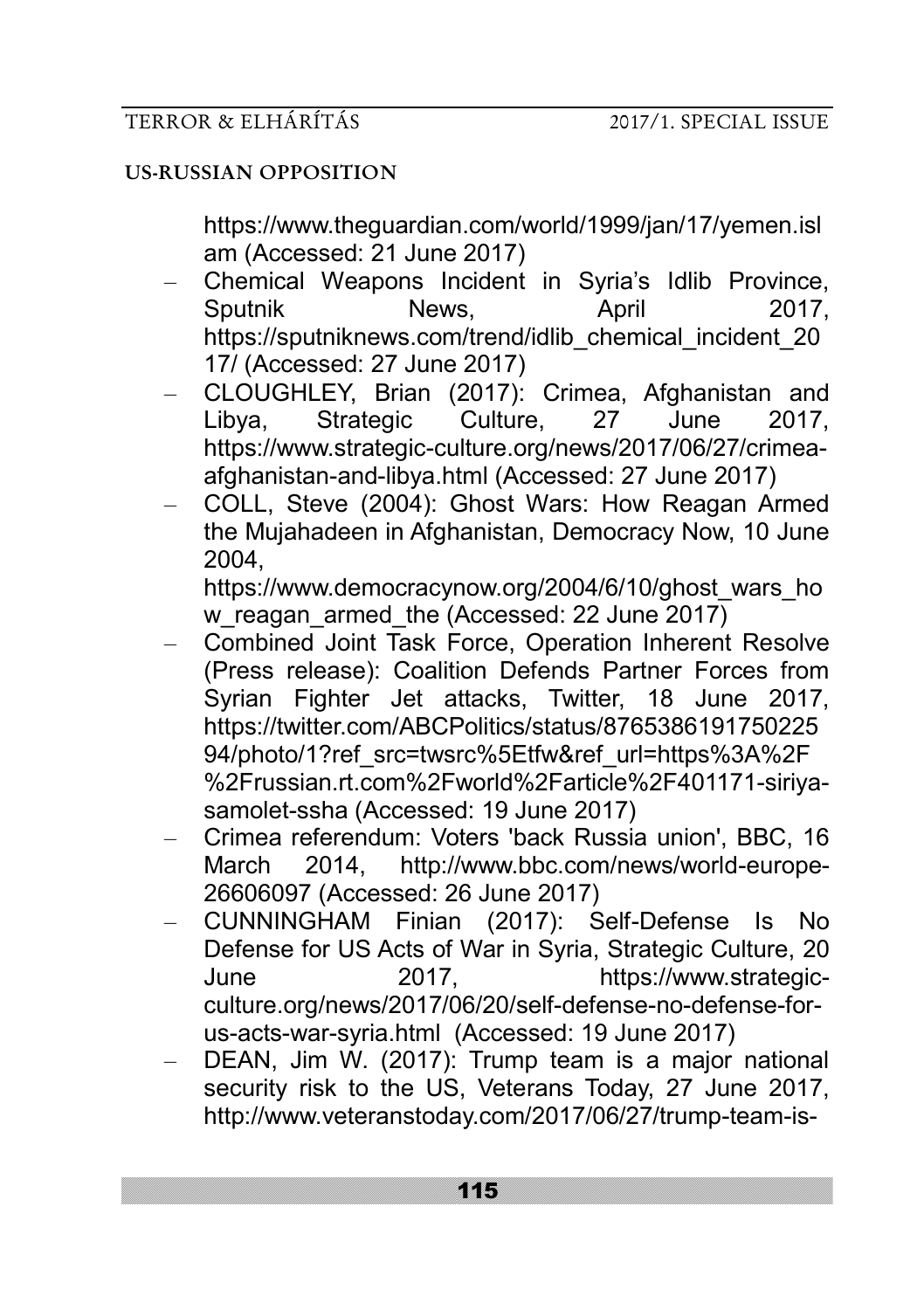a-major-national-security-risk-to-the-us/ (Accessed: 27 June 2017)

- DEKKI, Christopher C. (2016): An Islamist Is Still an Islamist: An Analysis of the "Moderate" Opposition in Syria, Al Masdar News, http://www.almasdarnews.com/article/27951/ (Accessed: 10 February 2016)
- Eddig senki sem vette észre: Amerika a második helyre csúszott, Portfolio, 4 September 2014, http://www.portfolio.hu/gazdasag/eddig\_senki\_sem\_vette eszre\_amerika\_a\_masodik\_helyre\_csuszott.3.207455.ht ml?utm\_source=index\_main&utm\_medium=portfolio\_box &utm\_campaign=portfoliobox (Accessed: 11 January 2016)
- FADEL, Leith (2017): Israeli airstrikes fail to propel Al-Qaeda forces in the Golan Heights, AMN, 27 June 2017, https://www.almasdarnews.com/article/israeli-airstrikesfail-propel-al-qaeda-forces-golan-heights/ (Accessed: 21 June 2017)
- FITCHETT, Joseph (2001): What About the Taliban's Stingers?, The New York Times, 26 September 2001, http://www.nytimes.com/2001/09/26/news/what-about-thetalibans-stingers.html (Accessed: 21 June 2017)
- FRIEDMAN, Thomas L. (2017): Why Is Trump Fighting ISIS in Syria?, The New York Times, 12 April 2017, https://www.nytimes.com/2017/04/12/opinion/why-istrump-fighting-isis-in-syria.html?\_r=0 (Accessed: 23 April 2017)
- FRIZELL, Sam (2014): Crimea Votes to Leave Ukraine for Russia, Time, 16 March 2014, http://time.com/26537/crimea-ukraine-russia-referendumresults/ (Accessed: 26 June 2017)
- GALLUP.COM: The 2016 U.S.-Global Leadership Report. Gallup, 2016, http://www.gallup.com/services/191807/us-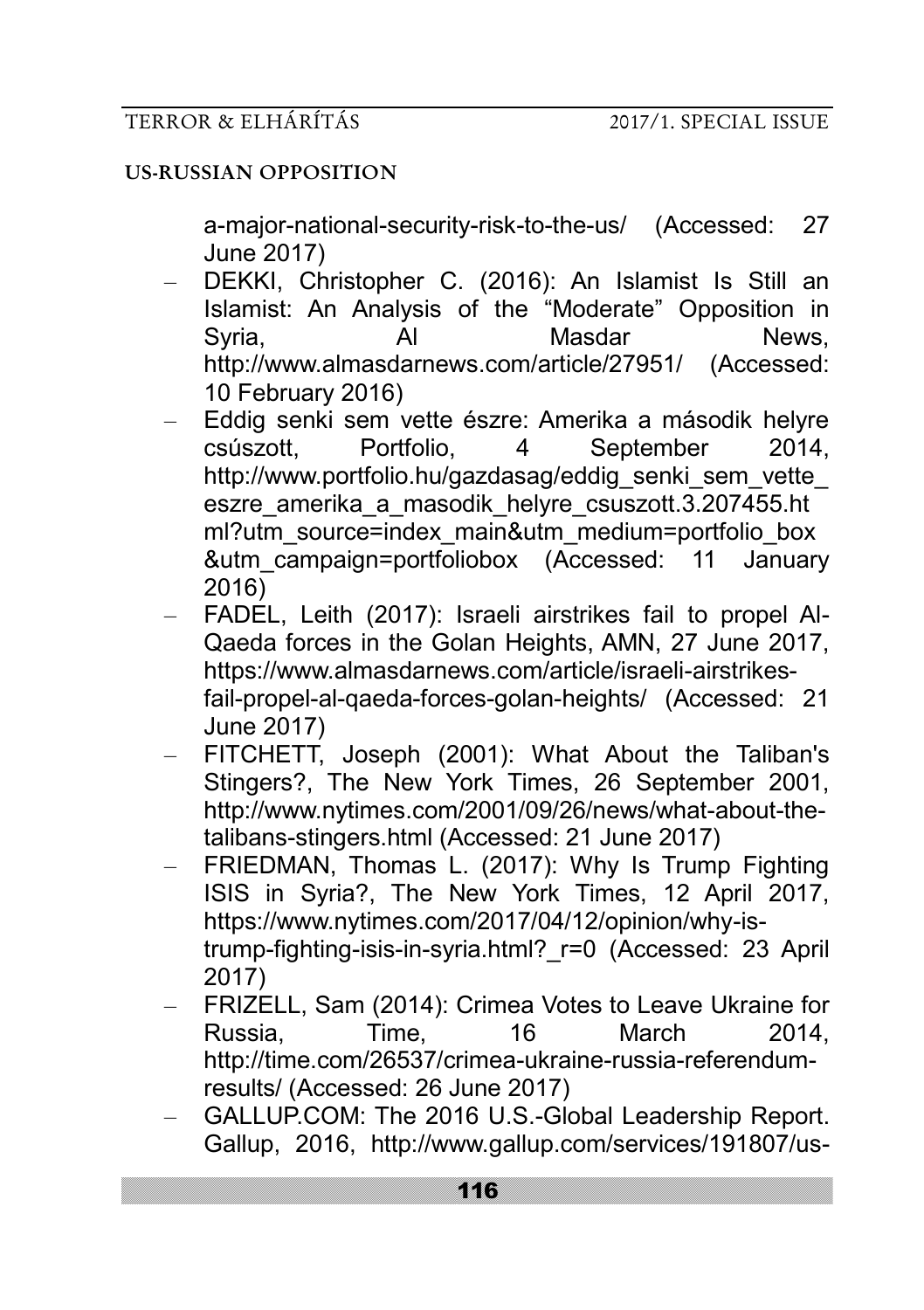global-leadership-report-2016.aspx (Accessed: 20 January 2017)

– GDP, PPP (Current international \$) The World Bank, 2017, http://data.worldbank.org/indicator/NY.GDP.MKTP.PP.CD? end=2015&locations=UA&start=2015&view=map

(Accessed: 23 April 2017)

- HENDERSON, Emma (2015): Russia accuses Turkish President Erdogan's son-in-law of being 'linked to Isis oil trade', The Independent, 5 December 2015, http://www.independent.co.uk/news/world/europe/russiaaccuses-president-erdogans-son-in-law-of-being-linkedto-isis-oil-trade-a6761436.html (Accessed: 29 June 2017)
- HENNINGSEN, Patrick (2016): A NOBEL LIE: CNN's Claim That 'White Helmets Center in Damascus' Was Hit by a Barrel Bomb, 21st Century Wire, 8 October 2016, http://21stcenturywire.com/2016/10/08/more-lies-cnnclaim-white-helmets-center-hit-by-barrel-bomb-indamascus/ (Accessed: 27 June 2017)
- HERSH, Seymour M. (2017): Trump's Red Line, Die Welt, 25 June 2017, https://www.welt.de/politik/ausland/article165905578/Trum p-s-Red-Line.html (Accessed: 26 June 2017)
- How The CIA Helped Create Osama Bin Laden, News One, 2011, https://newsone.com/1205745/cia-osama-binladen-al-qaeda/ (Accessed: 21 June 2017)
- Isis Inc.: how oil fuels the jihadi terrorist, The Financial Times, 14 October 2015, http://www.ft.com/intl/cms/s/2/b8234932-719b-11e5-ad6df4ed76f0900a.html#axzz3sh2k8y00 (Accessed: 1 January 2016)
- Israel's fire support for its al-Qaeda mercenaries started three years ago […and long before even…], Syrian Free Press, 26 June 2017,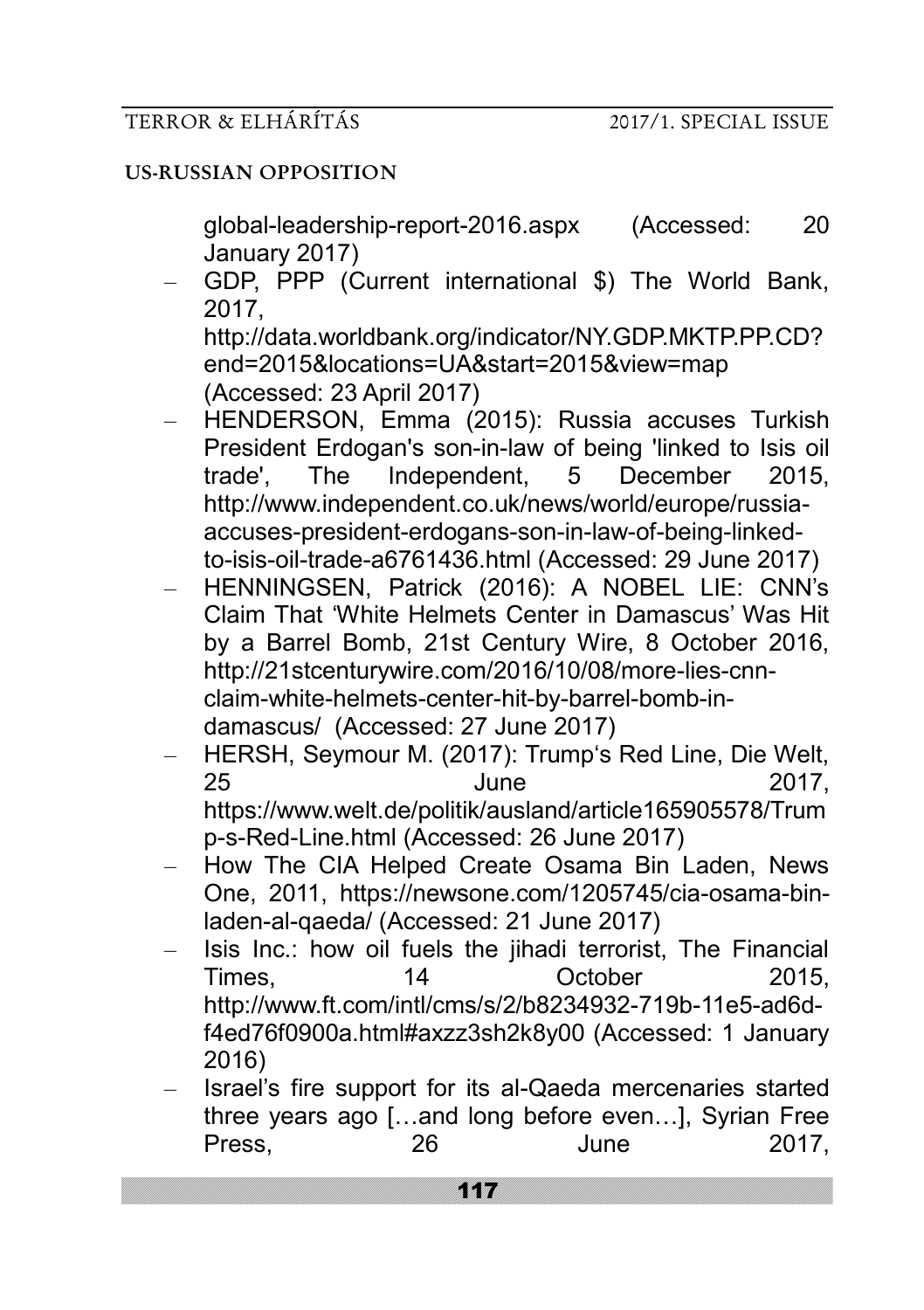https://syrianfreepress.wordpress.com/2017/06/26/zogsupport-al-qaeda/ (Accessed: 21 June 2017)

- JAMISON, Matthew (2017): The Chinese Century, Strategic Culture, 22 June 2017, https://www.strategicculture.org/news/2017/06/22/the-chinese-century.html (Accessed: 22 June 2017)
- JONES Sam ZALEWSKI, Piotr SOLOMON, Erika (2014): Isis sells smuggled oil to Turkey and Iraqi Kurds, says US Treasury, The Financial Times, 23 October 2014, http://www.ft.com/intl/cms/s/0/6c269c4e-5ace-11e4-b449- 00144feab7de.html#axzz3sh2k8y00 (Accessed: 8 December 2015)
- JONES, Rory RAYDAN, Noam MA'AYEH, Suha (2017): Israel Gives Secret Aid to Syrian Rebels, Fighters near Golan Heights in Syria receive cash and humanitarian help, The Wall Street Journal, 18 June 2017, https://www.wsj.com/articles/israel-gives-secret-aid-tosyrian-rebels-1497813430 (Accessed: 29 June 2017)
- JONES, Sam ZALEWSKI, Piotr SOLOMON Erika (2014): Isis sells smuggled oil to Turkey and Iraqi Kurds, says US Treasury, The Financial Times, 23 October 2014, http://www.ft.com/intl/cms/s/0/6c269c4e-5ace-11e4-b449- 00144feab7de.html#axzz3sh2k8y00 (Accessed: 8 December 2015)
- KASZNÁR Attila (2016): The Chinese Culture and Hungary. Occasional Papers on Religion in Eastern Europe. Vol. 36. Iss. 3. pp. 15-24.
- KASZNÁR Attila (2017): National Security Aspects of the Chinese Headway. Nemzetbiztonsági Szemle. 2017. különszám. pp. 76-81.
- LENDMAN, Stephen (2017): Alliance of Convenience: Israel Supports Syria's ISIS Terror Group, Global Research, 27 April 2017, http://www.globalresearch.ca/alliance-of-convenience-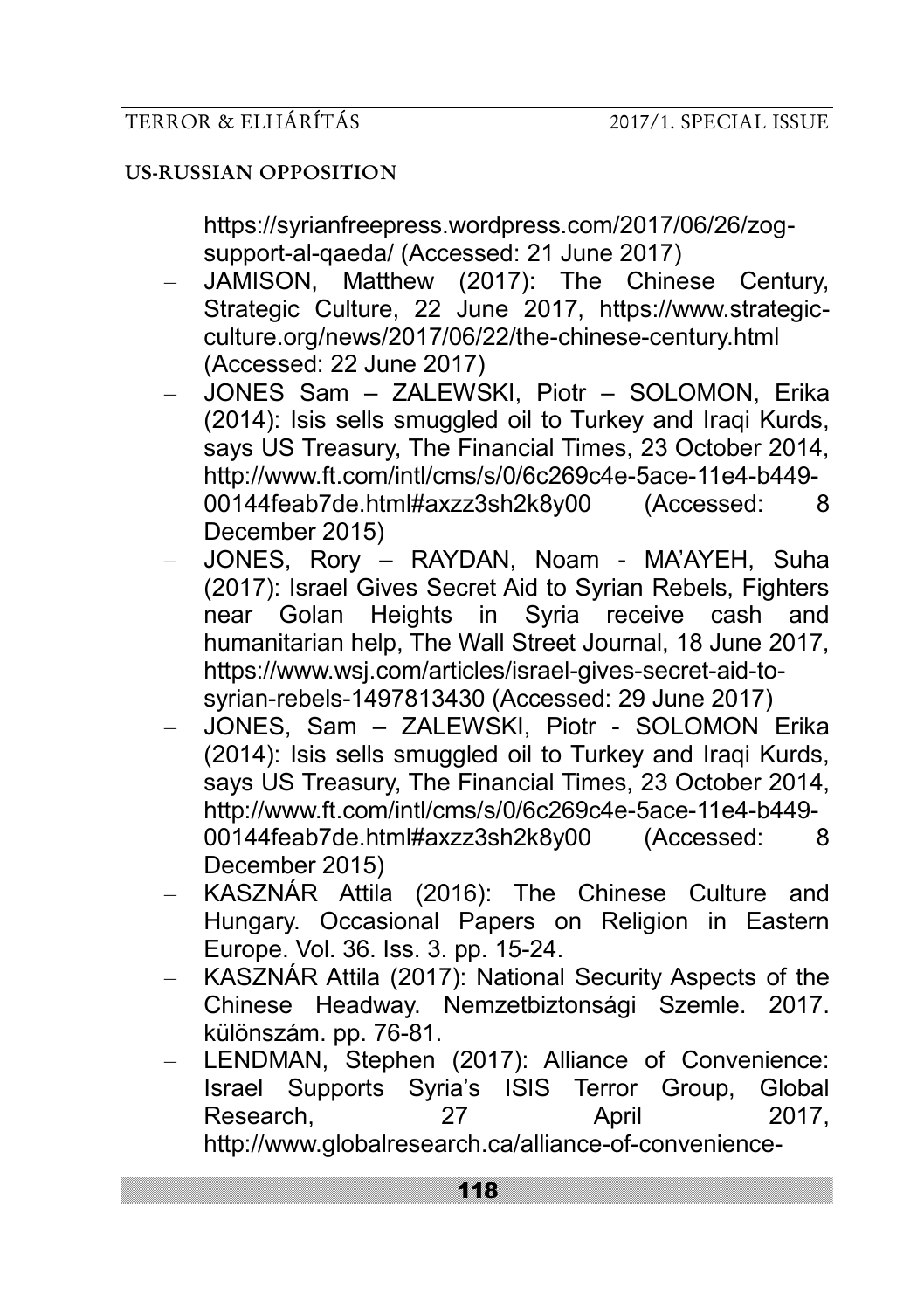israel-supports-syrias-isis-terror-group/5587203 (Accessed on 21 June 2017)

- LUSHER, Adam (2017): Senior US official reduced to very awkward silence when asked about Saudi Arabia's attitude to democracy. The Independent, 31 May 2017, http://www.independent.co.uk/news/world/americas/uspolitics/stuart-jones-state-department-saudi-arabiademocracy-iran-awkward-embarrassing-agonising-pausemost-a7764961.html (Accessed: 21 June 2017)
- MCKERNAN, Bethan (2017): Israel 'giving secret aid to Syrian rebels', The Independent, 19 June 2017, http://www.independent.co.uk/news/world/middleeast/israel-giving-secret-aid-syrian-rebels-bashar-alassad-golah-heights-hezbollah-fursan-al-joulana7797151.html (Accessed: 29 June 2017)
- MOORE, Jack (2016): Israeli Defense Minister: I Prefer ISIS to Iran on Our Borders, Newsweek, 20 January 2016, http://www.newsweek.com/israeli-defense-minister-iprefer-isis-iran-our-borders-417726 (Accessed: 21 June 2017)
- MOORE, Jack (2017): Israel Secretly Paying Salaries of Syrian Rebels on Golan Heights Border: Report, Newsweek, 19 June 2017, http://www.newsweek.com/israel-secretly-paying-salariessyrian-rebels-golan-heights-627155 (Accessed: 29 June 2017)
- NATO.INT: Statement by NATO Secretary General Jens Stoltenberg on US strikes in Syria, North Atlantic Treaty Organisation, 7 April 2017, http://www.nato.int/cps/en/natohq/news\_143082.htm?sele ctedLocale=en (Accessed: 26 June 2017)
- NOBLE, S. (2016): Democrat Congresswoman Says US Is Directly Funding ISIS, Al Qaeda, Independent Senitel, 8 December 2016,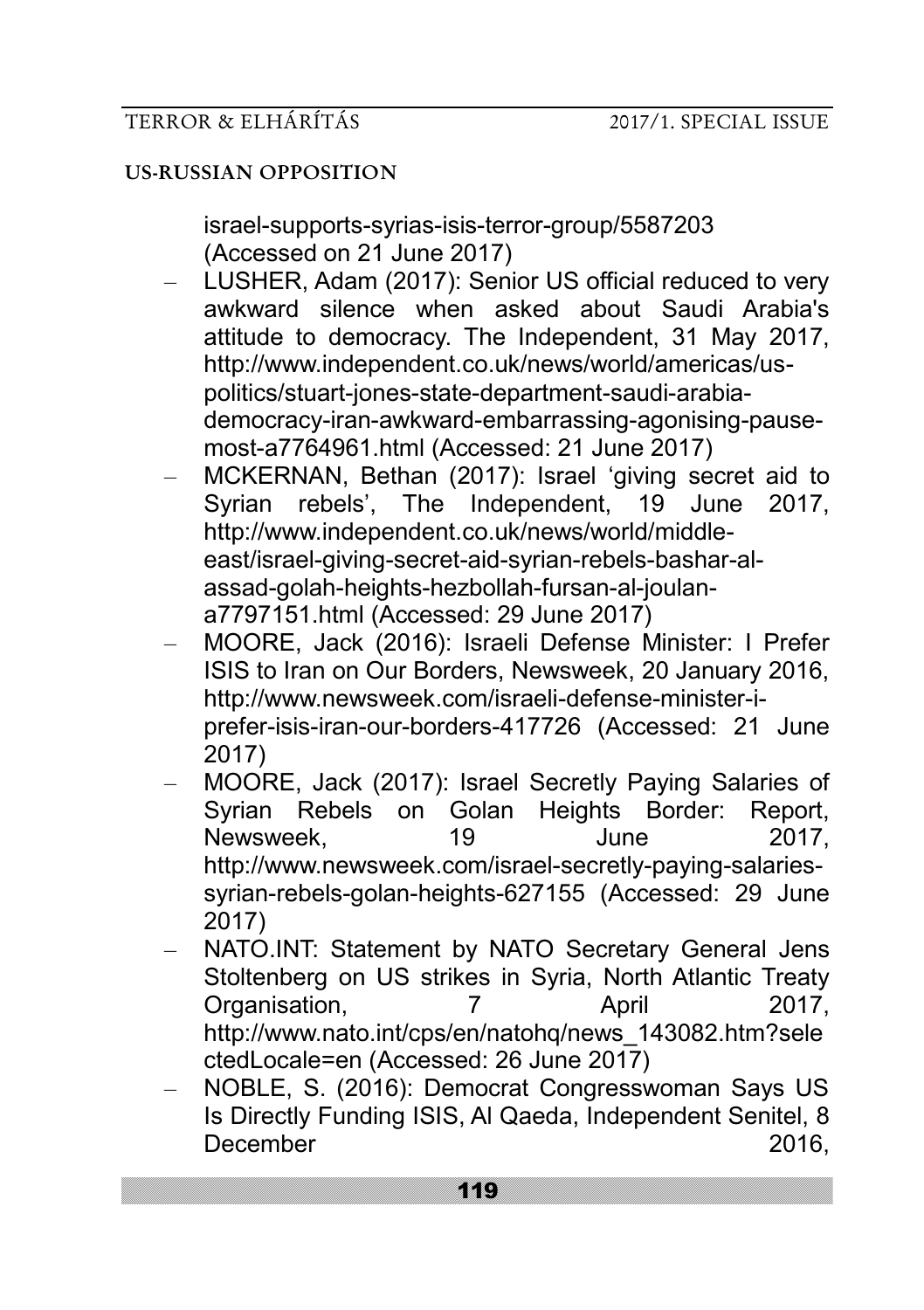http://www.independentsentinel.com/democratcongresswoman-says-us-is-directly-funding-isis-al-qaeda/ (Accessed: 21 June 2017)

- NORTON, Ben (2016): Leaked Hillary Clinton emails show U.S. allies Saudi Arabia and Qatar supported ISIS, Salon, 12 October 2016, http://www.salon.com/2016/10/11/leaked-hillary-clintonemails-show-u-s-allies-saudi-arabia-and-qatar-supportedisis/ (Accessed: 21 June 2017)
- NYT Editorial Board: Fighting, While Funding, Extremists, The New York Times, 19 June 2017, https://www.nytimes.com/2017/06/19/opinion/saudiarabia-qatar-isis-terrorism.html (Accessed: 24 June 2017)
- PAUL, Ron (2015): The Real Refugee Problem and How to Solve It, The New American, http://www.thenewamerican.com/reviews/opinion/item/215 33-the-real-refugee-problem-and-how-to-solve-it (Accessed: 11 January 2016)
- PETRO Nicolai N. COHEN Josh (2017): The Bizarre Reason Ukraine Could Be Facing a Legitimacy Crisis. Strategic Culture, 18 March 2017, http://www.strategicculture.org/news/2017/03/18/bizarre-reason-ukrainecould-be-facing-legitimacy-crisis.html (Accessed: 23 April 2017)
- PIERACCINI, Federico (2017): Leading the Multipolar Revolution: How Russia and China Are Creating a New World Order, Strategic Culture, 20 June 2017, https://www.strategic-

culture.org/news/2017/06/20/leading-multipolar-revolutionhow-russia-china-creating-new-world-order.html (Accessed: 20 June 2017)

– RITTER Scott (2016): The 'White Helmets' and the Inherent Contradiction of America's Syria Policy, Truth Dig, 5 October 2016,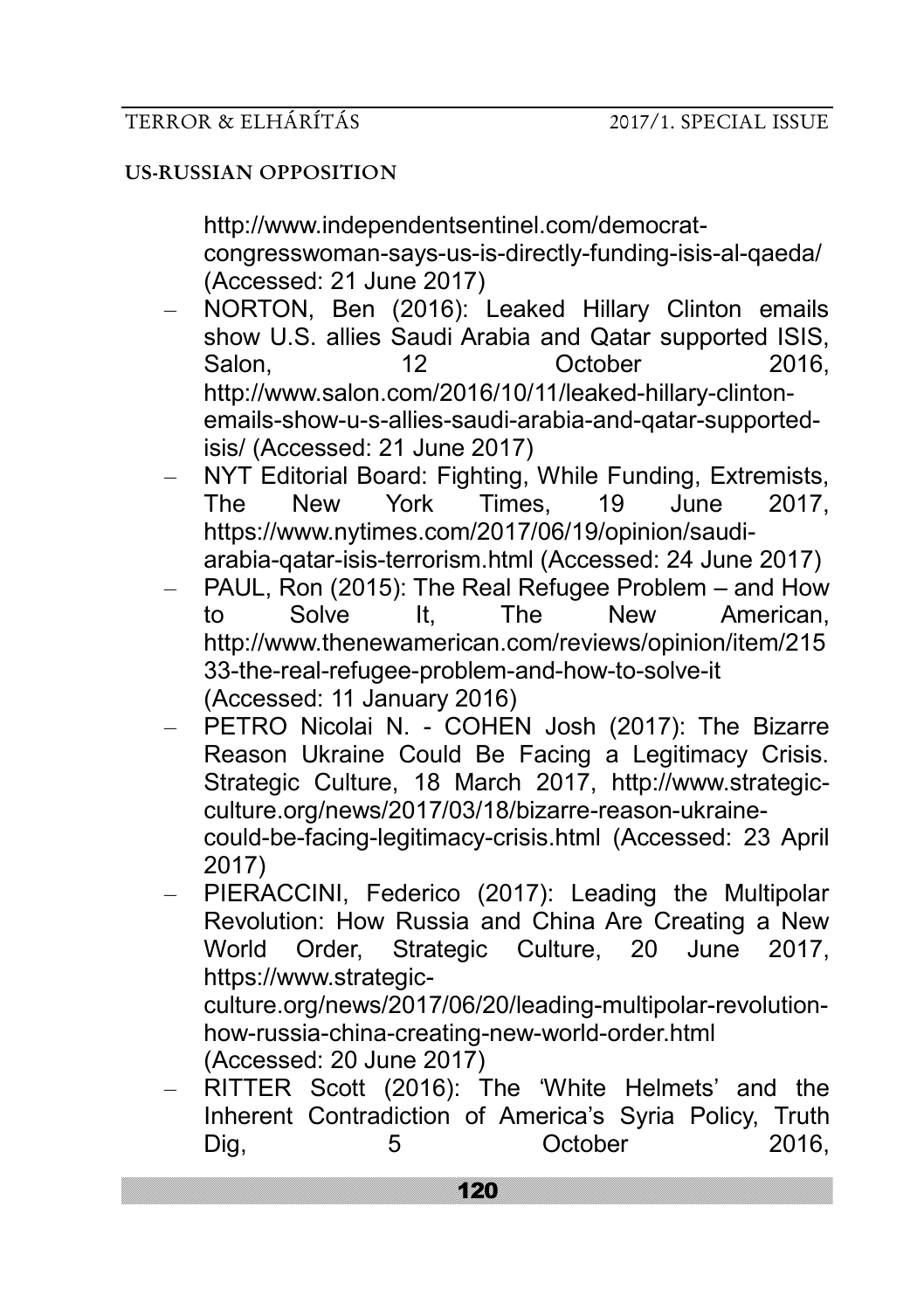http://www.truthdig.com/report/item/white\_helmets\_inhere nt contradiction americas syria policy 20161005 (Accessed: 27 June 2017)

- RODGERS, Lucy GRITTEN, David OFFER, James ASARE Patrick (2017): Syria: The story of the conflict, BBC, http://www.bbc.com/news/world-middle-east-26116868 (Accessed: 19 June 2017)
- RT.COM: Russia suspends flight safety memorandum over Syria after US missile strike – Foreign Ministry, Russia Today, 7 April 2017, https://www.rt.com/news/383837-russia-syria-flight-safety/ (Accessed: 19 June 2017)
- Russia awaits West's reaction to 'unidentified aircraft' supporting IS in Afghanistan, An Afghan MP earlier stated that these unidentified military helicopters might belong to the US, TASS, 22 June 2017, http://tass.com/politics/952790 (Accessed: 22 June 2017)
- SANGER, David E. (2017): Tillerson and Putin Find Little More Than Disagreement in Meeting, The New York Times, 12 April 2017, https://www.nytimes.com/2017/04/12/world/europe/tillerso n-putin-lavrov-russia-syria.html?\_r=0 (Accessed: 28 April 2017)
- SOLOMON Erika KWONG Robin BERNARD Steven (2015): Inside Isis Inc: The journey of a barrel of oil, The Financial Times, 14 October 2015, http://ig.ft.com/sites/2015/isis-oil/ (Accessed: 1 January 2016)
- SOLOMON Erika KWONG Robin BERNARD Steven (2015): Inside Isis Inc: The journey of a barrel of oil, The Financial Times, 14 October 2015, http://ig.ft.com/sites/2015/isis-oil/ (Accessed: 1 January 2016)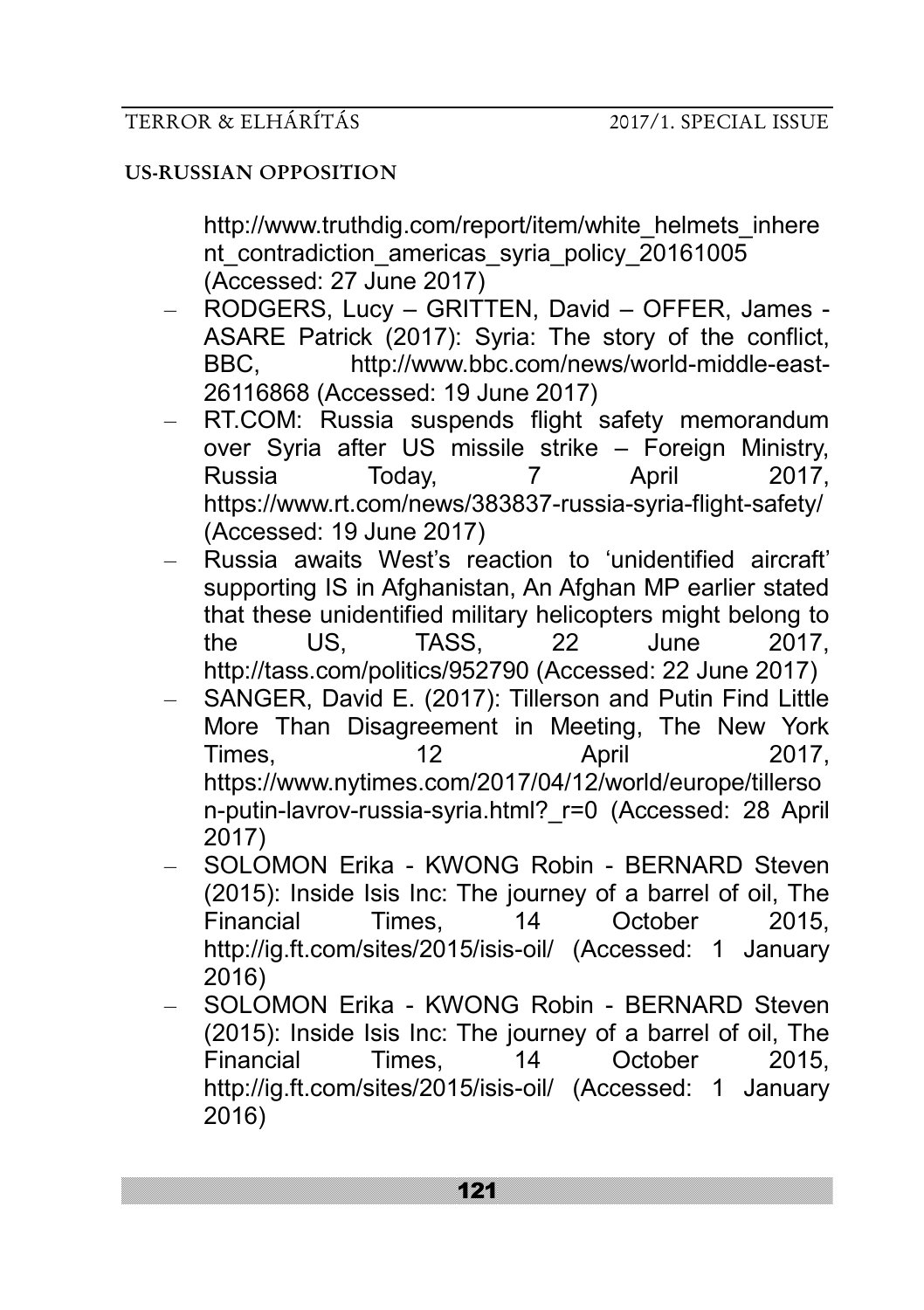## **US-RUSSIAN OPPOSITION**

– Sputnik News: Kremlin Considers US' Threats Against Syrian Legitimate Leadership Unacceptable, 27 June 2017, https://sputniknews.com/middleeast/20170627105500213

8-kremlin-us-threats-syria/ (Accessed: 27 June 2017)

- Sputnik News: Lavrov Mocks Defected Syrian General's Claims About Hidden Chemical Weapons, 15 April 2017, https://sputniknews.com/politics/201704151052671030 lavrov-syrian-general-claims/ (Accessed: 27 June 2017)
- Sputnik News: Ready for Revenge: How Syria Will Respond to US for Attack on Its Jet, 20 June 2017, https://sputniknews.com/middleeast/20170620105480783 6-syria-united-states-warplane-response/ (Accessed: 20 June 2017)
- Sputnik News: Russia Restores Syria Flight Safety Memorandum With US at Tillerson's Request, 25 April 2017,

https://sputniknews.com/middleeast/20170425105296599 6-russia-us-flight-safety-memorandum-restored/ (Accessed: 28 April 2017)

- Sputnik News: Tehran to Release Evidence of US Backing of Daesh. 22 June 2017, https://sputniknews.com/middleeast/20170622105487238 0-tehran-evience-us-support-terrorists/ (Accessed: 22 June 2017)
- Sputnik News: UNSC Partners' Evasion of Claimed Syria Chemical Attack Probe Worrying – Lavrov, 13 April 2017, https://sputniknews.com/politics/201704131052597395 syria-chemical-attack-probe-evasion/ (Accessed: 27 June 2017)
- Sputnik News: US' Claims Assad Planning Chemical Attack in Syria Aimed to 'Justify Aggression', 27 June 2017,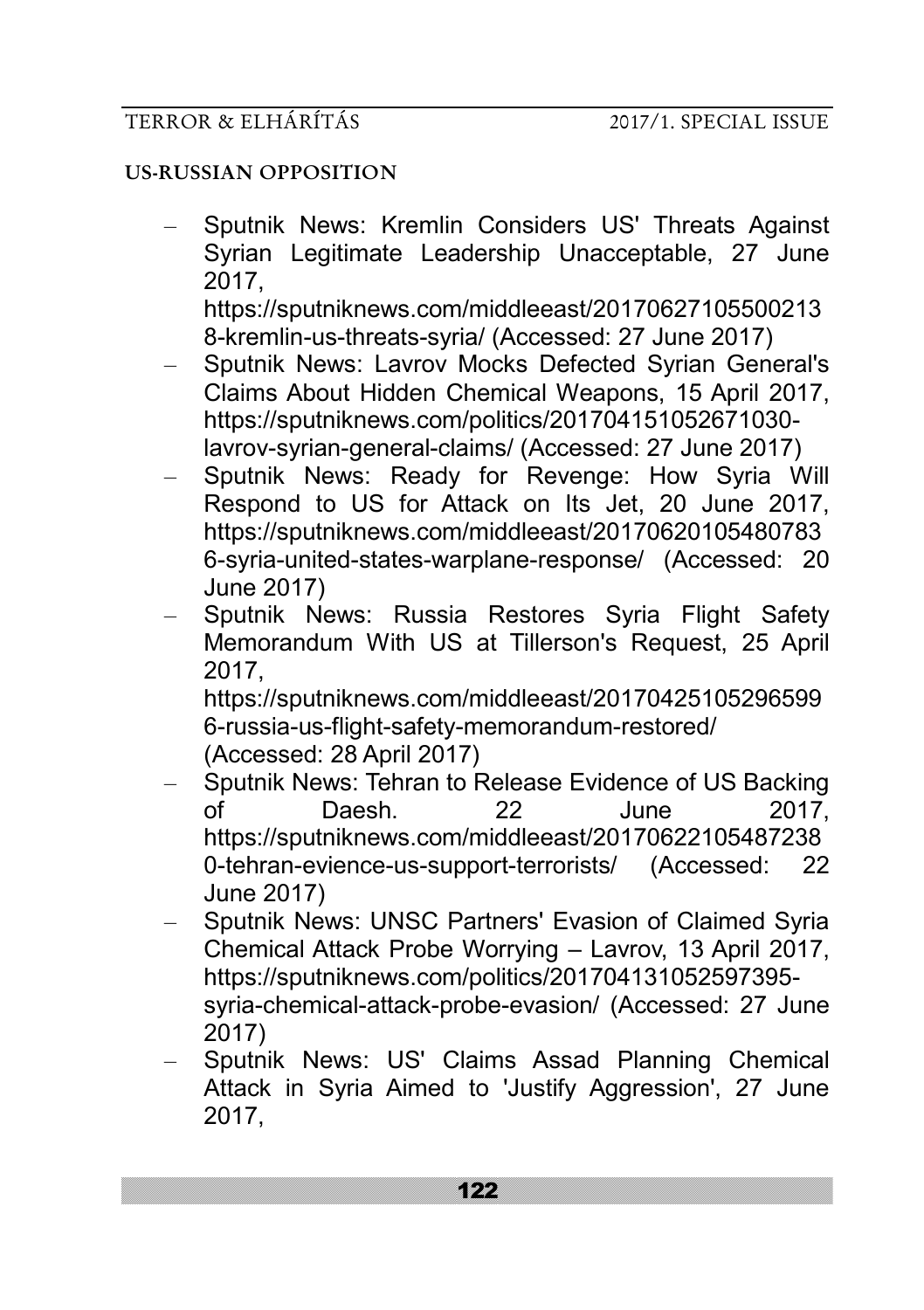https://sputniknews.com/politics/201706271055001895 chemical-attack-assad-trump/ (Accessed: 27 June 2017)

- SYRIAN Free Press: Syrian Arab Army enters East Dayr El-Zor, crushes Nusra-Zionist attack on Golan, separates East Der'ah from the West, Syrian Free Press, 25 June 2017, https://syrianfreepress.wordpress.com/type/gallery/ (Accessed: 27 June 2017)
- SYRIAN Free Press: White Helmets member caught on camera disposing of Syrian soldiers' mutilated bodies (WARNING: GRAPHIC VIDEO), Syrian Free Press, 25 June 2017, https://syrianfreepress.wordpress.com/2017/06/25/whitehelmets-graphic/ (Accessed: 27 June 2017)

– TASS.COM: Russia slams Syrian warplane's downing as violation of international law, A Russian diplomat says twelve civilians were killed during the coalition's airstrike on the positions of the Islamic State terrorist group on June 19, TASS, 22 June 2017, http://tass.com/politics/952763 (Accessed: 19 June 2017)

- THAROOR, Ishaan (2014): The Taliban indoctrinates kids with jihadist textbooks paid for by the U.S., The Washington Post, 8 December 2014, https://www.washingtonpost.com/news/worldviews/wp/201 4/12/08/the-taliban-indoctrinates-kids-with-jihadisttextbooks-paid-for-by-the-u-s/?utm\_term=.83cc23841fcd (Accessed: 21 June 2017)
- The Financial Times: The fatal flaw in the west's fight against Isis, The Financial Times, 2 October 2014, http://www.ft.com/intl/cms/s/0/1cef76e2-48c1-11e4-9f63- 00144feab7de.html#axzz3t9j7TuQn (Accessed: 1 January 2016)
- THIBODEAU, Patrick (2016): China builds world's fastest supercomputer without U.S. chips. Computerworld, 20 June 2016,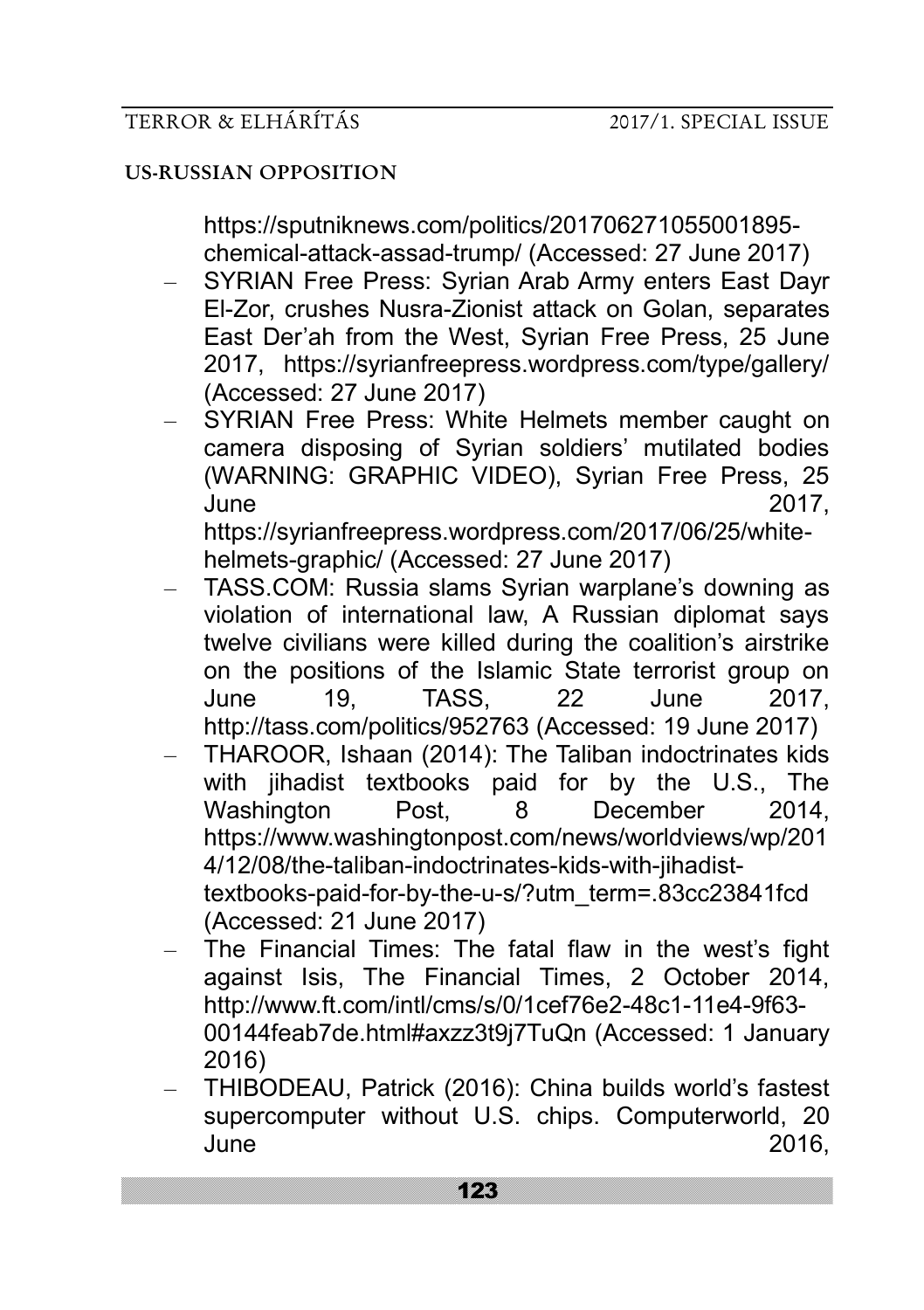http://www.computerworld.com/article/3085483/highperformance-computing/china-builds-world-s-fastestsupercomputer-without-u-s-chips.html (Accessed: 23 April 2017)

– THIBODEAU, Patrick (2016): China claims exascale by 2020, three years before U.S. Computerworld, 16 June 2016,

http://www.computerworld.com/article/3084698/highperformance-computing/china-claims-exascale-by-2020 three-years-before-us.html#tk.drr\_mlt (Accessed: 23 April 2017)

- TSUKANOVA. Arina (2017): How Ukraine Annexed Crimea. A Frank Conversation with Nikki Haley, Strategic Culture, 8 February 2017, https://www.strategicculture.org/news/2017/02/08/how-ukraine-annexedcrimea-frank-conversation-with-nikki-haley.html (Accessed: 26 June 2017)
- TURBEVILLE, Brandon (2016): White Helmets Video and Supporters' Demonstrations Confirm Lack of Credibility, Activist Post, 30 November 2016, http://www.activistpost.com/2016/11/white-helmets-videosupporters-demonstrations-lack-credibility.html (Accessed: 27 June 2017)
- Who Supports The Islamic State (ISIS)? Saudi Arabia, Turkey, Qatar, Israel, UK, France, USA, Infographics By Prof. Tim Anderson Global Research, Global Research, 20 November 2015, http://www.globalresearch.ca/whosupports-the-islamic-state-isis-saudi-arabia-turkey-qataruk-france-usa/5490271 (Accessed: 21 June 2017)
- Анатолий Вассерман: Химическая атака в Сирии обязательно состоится — по закону Голливуда, RIA, 27 June 2017,

https://ria.ru/analytics/20170627/1497358141.html (Accessed: 27 June 2017)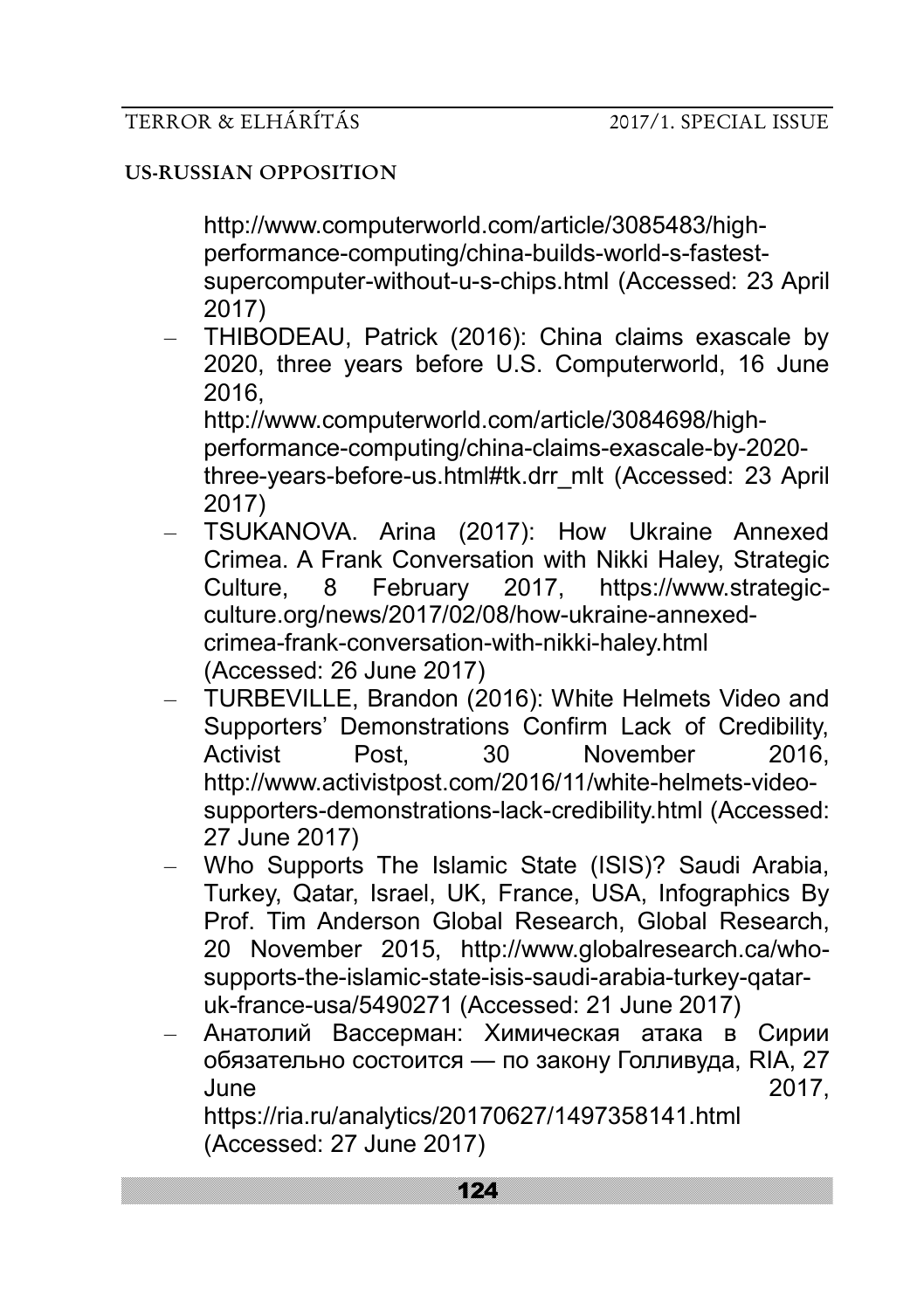## **US-RUSSIAN OPPOSITION**

- Белый дом обвинил Асада в подготовке новой химической атаки, RIA, 27 June 2017, https://ria.ru/syria/20170627/1497340374.html (Accessed: 27 June 2017)
- В ГШ ВС РФ обвинили ВВС США в целенаправленном разрушении гражданской инфраструктуры Сирии, Voenkor, 28 March 2017, http://voenkor.info/content/17348 (Accessed: 19 June 2017)
- В Кремле прокомментировали заявления США о подготовке Асадом новой химатаки, RIA, 27 June 2017, https://ria.ru/syria/20170627/1497362240.html (Accessed: 27 June 2017)
- Валерия Маслова: Ирак вам не Сирия: почему западные журналисты обходят вниманием химатаку в Мосуле, Russia Today, 19 April 2017, https://russian.rt.com/world/article/380472-irak-siriya-smikhimoruzhie-asad-ig (Accessed: 23 April 2017)
- Власть возглавила блокаду Донбасса: Киев официально приостановил транспортное сообщение с регионом, Antifashist, 15 March 2017, http://antifashist.com/item/ukraina-oficialno-priostanovilatransportnoe-soobshhenie-s-donbassom.html (Accessed: 23 April 2017)
- Дмитрий Булгару: Химатака как предчувствие: в США просят применить против Сирии дополнительную военную силу, Russia Today, 27 June 2017, https://russian.rt.com/world/article/403561-sshanastuplenie-siriya-himataka (Accessed: 27 June 2017)
- Израиль потратил 17 миллионов долларов на лечение сирийских боевиков (ФОТО), Государство Израиль потратило 62 миллиона шекелей или 17 миллионов долларов на лечение 2200 сирийских боевиков, сообщают СМИ страны, Rusvesna, 2 March 2017,